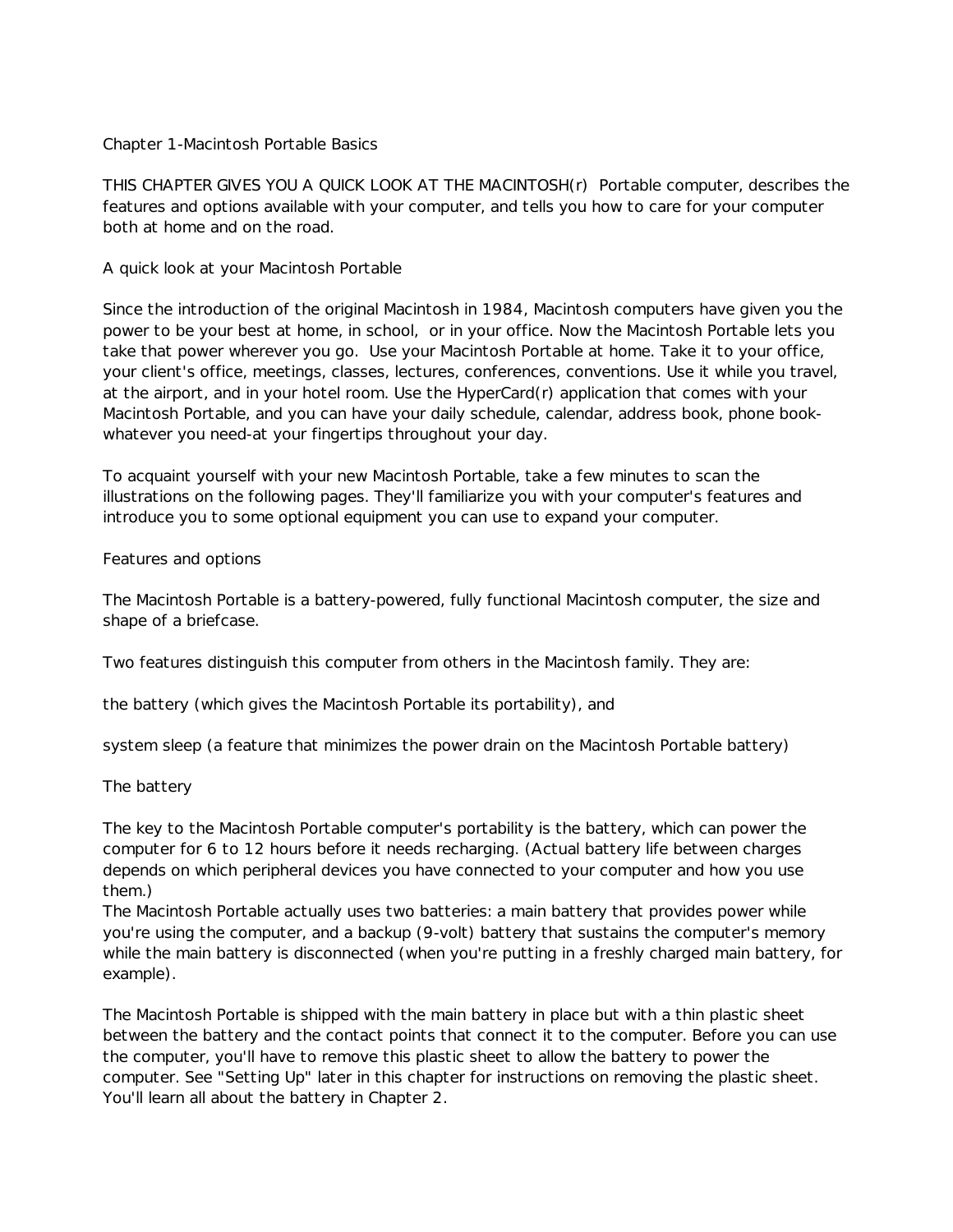# System sleep

Just as resting helps you maintain an activity longer, system sleep helps your computer continue to operate longer between charges. When the computer goes to sleep, the screen goes blank, and the only power used is the power required to maintain the contents of the computer's memory. (You don't lose any data when your computer goes to sleep.) To wake your sleeping Macintosh Portable, simply press any key on the keyboard (except the Caps Lock key).

You can put the computer into system sleep by issuing a command, or you can set it to go to sleep automatically after a period of inactivity. You'll learn how to put the Macintosh Portable to sleep and how to control other Macintosh Portable power-saving features in Chapter 2. For now it's enough that you've heard of sleep, so you won't be surprised if the screen goes blank when you haven't used the computer for a while.

## Expansion possibilities

In addition to the built-in features and options already mentioned, your Macintosh Portable has many expansion possibilities. Because your Macintosh Portable is a fully functional Macintosh, you can connect it to an AppleTalk(r) network system, a phone system (through a modem), and to any Macintosh-family peripheral device.

## Setting up

Now that you've had a look at your computer, it's time to set it up. The best way to get started is to use the setup instructions in the Open Me First packet. Those instructions provide the quickest route through a complete, step-by-step setup procedure.

If you're already familiar with setting up Macintosh computers and you know about using the Finder(tm) and Macintosh system software, you can use the steps outlined here to get your computer up and running.

Getting the computer running involves three basic steps:

connecting the battery plugging in the power adapter opening the Macintosh Portable

#### Connecting the battery

Your Macintosh Portable is shipped with a piece of protective plastic between the battery and its contact points. If you've just unpacked your Macintosh Portable, you need to remove this plastic sheet to connect the main battery. Here's how.

By the way: Your authorized Apple dealer may have connected the battery for you. In that case, skip these instructions.

1. Close the display, if it is open, by lowering it until you hear the latches snap closed.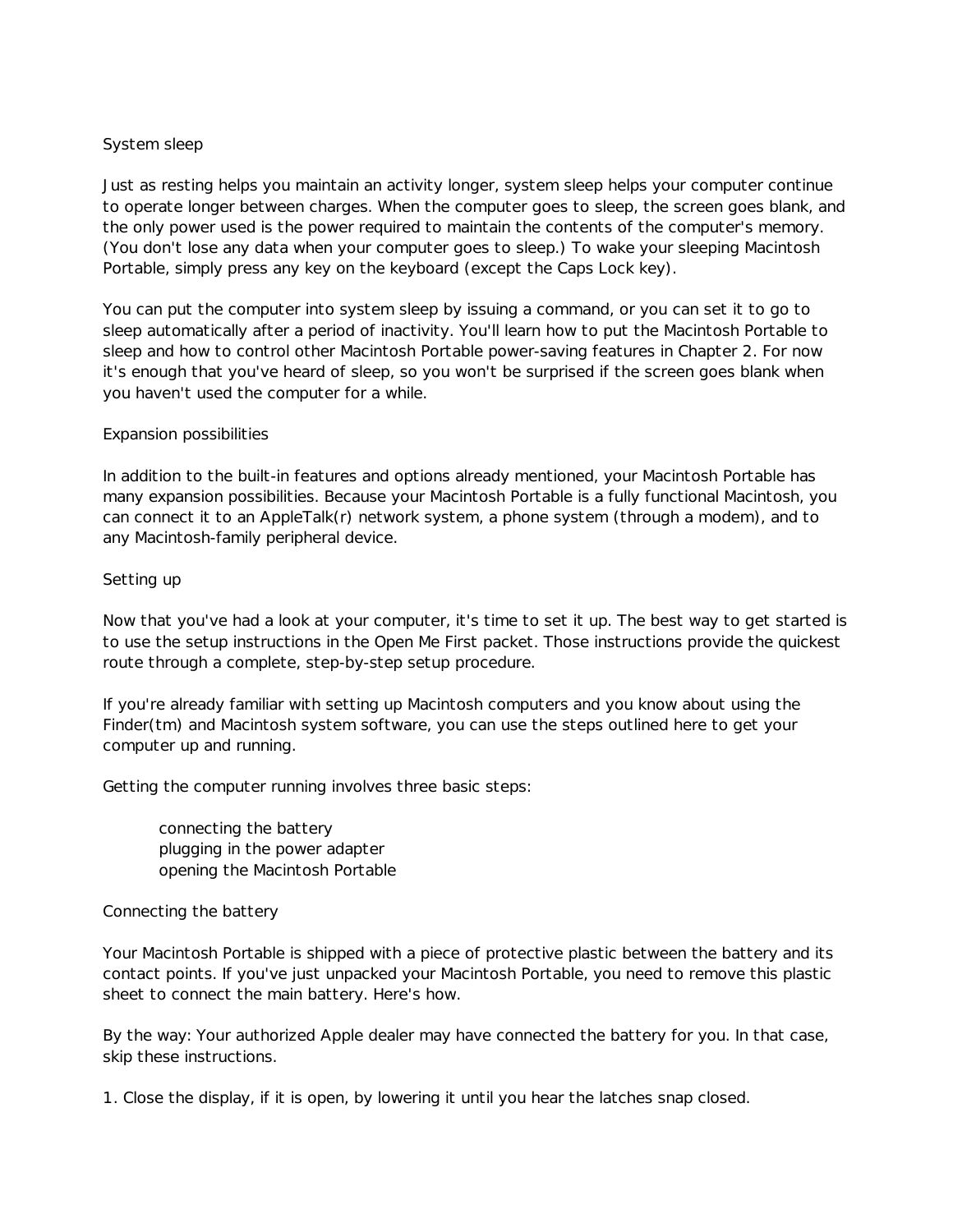Closing the display prevents you from accidentally hitting any keys while setting up.

2. Put the Macintosh Portable on a flat surface with the back panel facing you.

3. Press the square tabs on the back of the Macintosh Portable and lift off the back.

Warning-Be careful not to touch any of the internal components of your Macintosh Portable other than those specified in these instructions.

4. Remove the battery cover.

The battery cover slides off easily if you snap the tabs on the cover out from under the hooks on the battery compartment. Use the thumb and index finger of each hand.

5. Remove the battery. Lift the battery out of the compartment. Set the battery aside for now.

6. Remove the plastic sheet. Lift the sheet out of the compartment and discard it.

7. Return the battery to its compartment. Slide the battery back into the compartment.

8. Put the battery cover back on.

First position the battery cover flat against the compartment, with the tabs lined up behind their hooks. Then slide the cover toward the front of the computer so that the tabs snap into place under the hooks.

9. Put the back cover back on.

Important-If you ever need to disconnect the battery (to swap in a fresh battery, for example), make sure that you first save your work on a disk and put your computer into system sleep.

Plugging in the power adapter

Anytime you're using the Macintosh Portable near an electrical outlet, it's a good idea to plug in the power adapter. Plugging in the adapter provides power to the computer's internal battery recharger.

It's especially important to plug in the adapter if this is the first time you're setting up your Macintosh Portable or if you are using a new battery for the first time. Batteries can lose some of their charge while sitting on your dealer's shelf. So, to be sure you're starting out with a fully charged battery, plug in the adapter the first time you use your Macintosh Portable and let the battery charge overnight.

You can use the Macintosh Portable without plugging it in-a fully charged battery can power your computer for 6 to 12 hours-but if you're near a power source, plug in the adapter to keep the battery charged. You can't overcharge the battery, and you can use the Macintosh Portable while it's being recharged.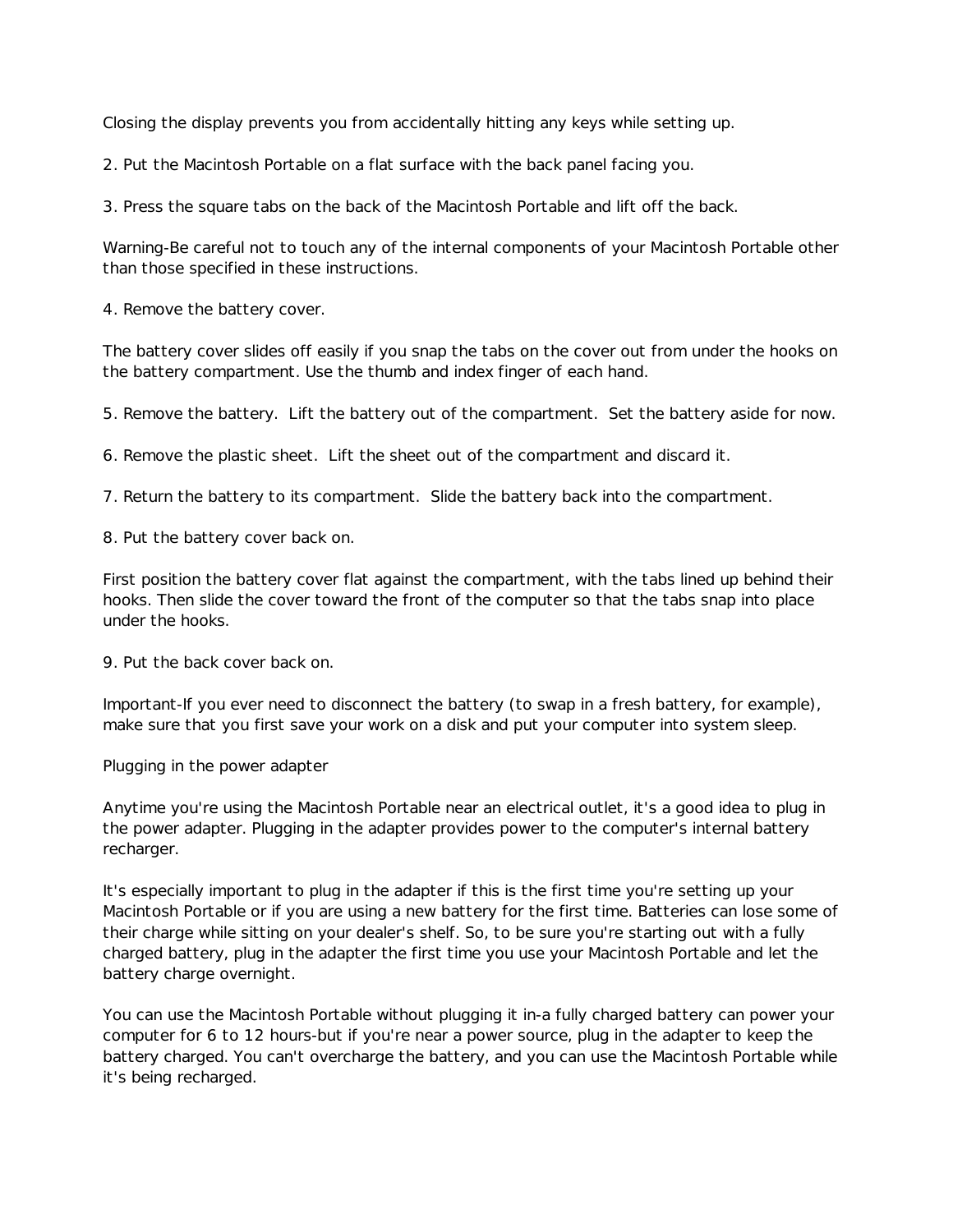1. Plug the power adapter cable into the power adapter port on the computer's back panel.

2. Plug the power adapter into an electrical outlet.

To open the Macintosh Portable, follow these steps:

1. Put the Macintosh Portable on a flat surface with the handle toward you and the Apple logo facing up.

2. Press in and push up on the front corners of the handle to release the display latches.

3. Lift the display to a comfortable viewing angle.

The display hinge is tight so the display will stay at any viewing angle you set. Don't be surprised if the hinge resists a little as you raise the display.

You're ready to start using your Macintosh Portable.

Set your clock: The first time you start up your Macintosh Portable you should open the Control Panel and set your system's internal clock. See the Macintosh System Software User's Guide for instructions.

You'll learn more about the battery in Chapter 2. The next section tells you how to begin and end a work session with your Macintosh Portable.

Beginning and ending a work session

Because your Macintosh Portable uses battery power, the way you start and end a work session is slightly different from the way you would start and end work on other models of the Macintosh.

# Starting a session

The Macintosh Portable has no on/off switch. To begin working with your Macintosh Portable, you simply open and lift the display to a comfortable viewing angle, and press and release any key on the keyboard (except the Caps Lock key).

The Macintosh Portable will start up and look for a startup disk (a disk with the system files required to operate the computer). If it finds one, it will start up normally, and you will see a smiling Macintosh icon on the screen indicating that the computer has successfully located a startup disk. When the desktop appears, you're ready to start working.

If you bought an Apple internal hard disk when you purchased your Macintosh Portable, the system software your computer needs to operate has already been installed on the hard disk. You're ready to go to work. If you did not purchase an Apple internal hard disk, you will need to create a startup disk for your computer. See the Macintosh System Software User's Guide for instructions on creating a startup disk.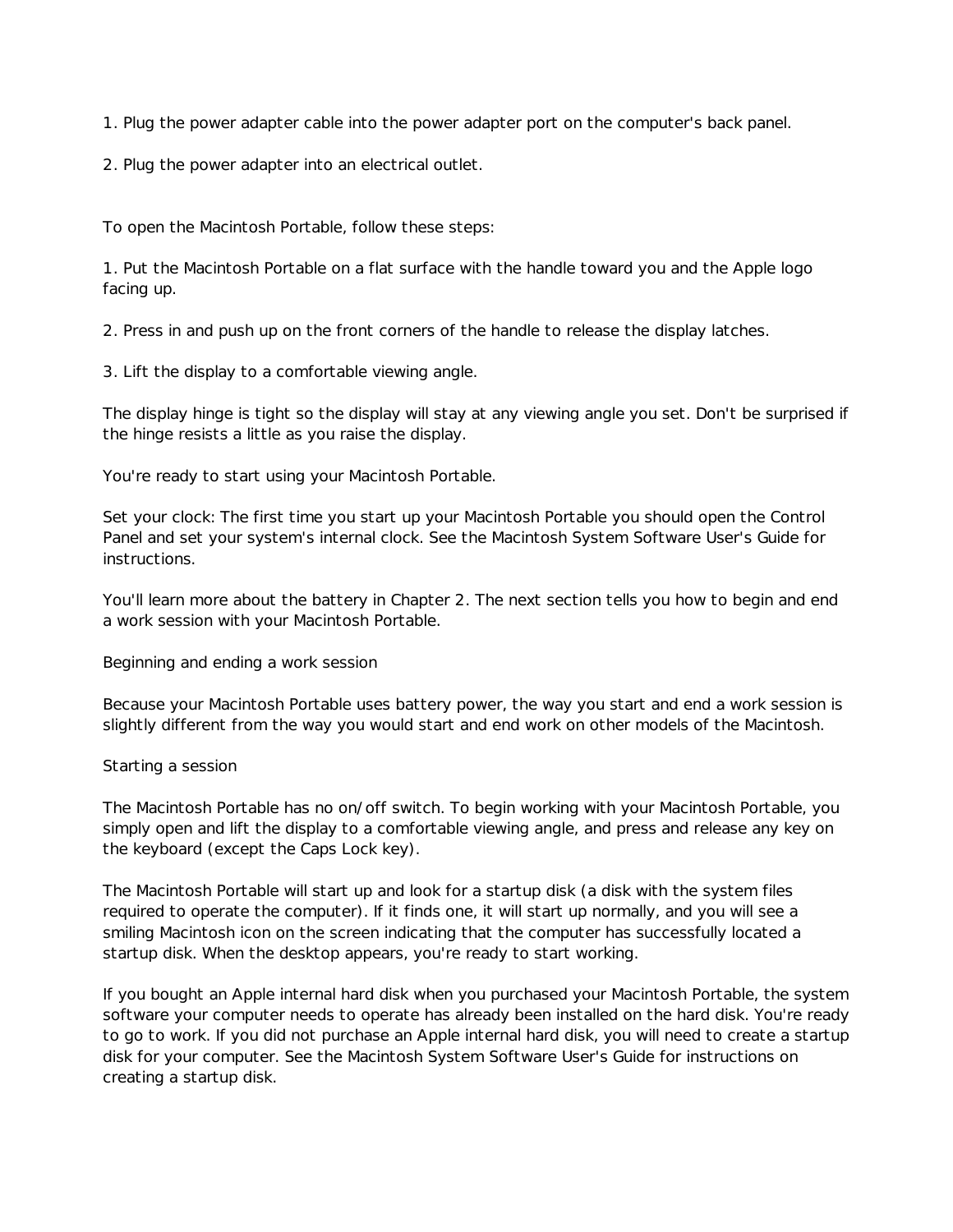If pressing a key does not start up your computer, you may need to recharge your battery for a few minutes. If, after several minutes of recharging, the computer still does not start up, try pressing the reset and interrupt keys simultaneously, and then releasing the keys-interrupt key first, followed by the reset key (see "The Reset and Interrupt Keys" later in this chapter if you're not familiar with these keys). This should reset the computer and put it into system sleep. The next step is to press a key (but not the Caps Lock key) to start up your Macintosh Portable.

## Ending a session

There are three ways you can end a session with your Macintosh Portable. You can:

put it into system sleep restart it shut it down

Most of the time, putting the computer into system sleep is the correct way to end a work session. The restart and shutdown options are for special cases. The following paragraphs explain when you should do each. For more information on Restart and Shut Down, see the Macintosh System Software User's Guide. For more information on system sleep, see Chapter 2 of this guide. System sleep System sleep is the most common way to end a work session.

When you put the Macintosh Portable into system sleep (either by choosing Sleep from the Special menu, or by clicking the Sleep button on the Battery desk accessory), you limit power use to the small amount necessary to maintain the computer's memory. You do not lose data and you do not need to restart the next time you want to work with your computer. Instead you press any key (except Caps Lock), and the computer returns to the exact state you left it in when you put it into system sleep.

Restart Another command in the Special menu, Restart, ejects any inserted disks, empties the Trash, and restarts the computer. It is useful when you are finished using applications on a floppy startup disk and you want to start using your internal hard disk as the startup disk. Restart is also useful if you get error messages when using your computer. Choosing Restart from the Special menu is a good way to let your computer "start over" when an error occurs. Because Restart does not put the computer into system sleep, you won't use Restart at the end of a work day. Rather, you'll use it when you want to switch startup disks or when you want to reset the computer after an error occurs.

Shut Down Choosing Shut Down from the Special menu ejects any inserted disks, empties the Trash, closes any open applications and documents, and puts the computer into system sleep. After shutting down the computer, pressing any key (except Caps Lock) restarts the computer, clearing the computer's memory. If you are at the end of a work session and are not interested in keeping any documents or applications open, you can use Shut Down to close everything up and quit the session.

Another use for Shut Down is to switch from one startup disk to another. Choose Shut Down, insert the new startup disk, and press a key to start up.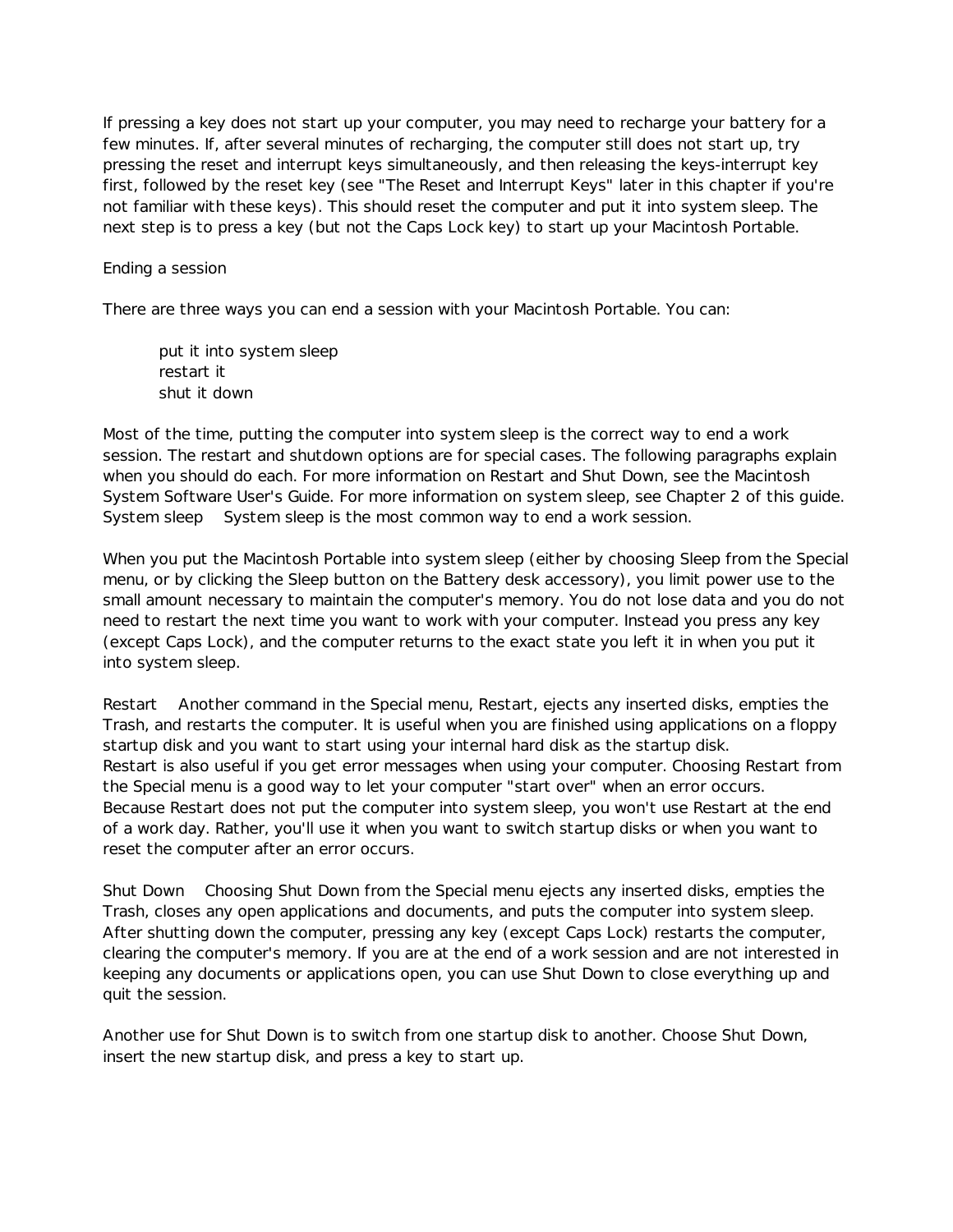You'll also use Shut Down before you connect devices to your Macintosh Portable. See Chapter 3 for information about connecting devices to your Macintosh Portable.

Now that you know how to begin and end a work session, you're ready to start using your Macintosh Portable. If you're new to Macintosh computers, you should look in the Open Me First packet for instructions on how to use the disk Your Apple Tour of the Macintosh Portable. If you're an experienced Macintosh user, you're ready to get to work. The rest of this chapter briefly describes the features of your computer and gives you some tips on caring for the computer-both at home and on the road.

For additional information, you can refer to:

Chapter 2 of this book to learn all about your Macintosh Portable battery and power-saving features

the Macintosh System Software User's Guide for help using the Macintosh system software

the Macintosh Utilities User's Guide for help using Macintosh utilities

the manuals that came with your applications for help using your application software

Macintosh Portable components

This section provides brief descriptions of standard and optional components that make up a Macintosh Portable computer. Specifically it describes:

displays power adapter input devices disk drives modems the reset and interrupt keys memory

The display

The Macintosh Portable has an active-matrix reflective liquid crystal display (LCD) that measures 25.4 cm (10 inches) diagonally. Unlike cathode-ray tube (CRT) displays that give off light, the Macintosh Portable has a special reflective display that uses the light in the room to make images visible. The brighter the room, the sharper the screen image.

The resolution on the Macintosh Portable display is roughly equivalent to the resolution you get with the CRT display on a Macintosh Plus or a Macintosh SE, but image definition is crisper on the Macintosh Portable display. You don't get the softening around the edges that you do on a luminous monitor.

White dots: You may notice that a few pixels on the display stay white permanently. This is normal and not a cause for concern.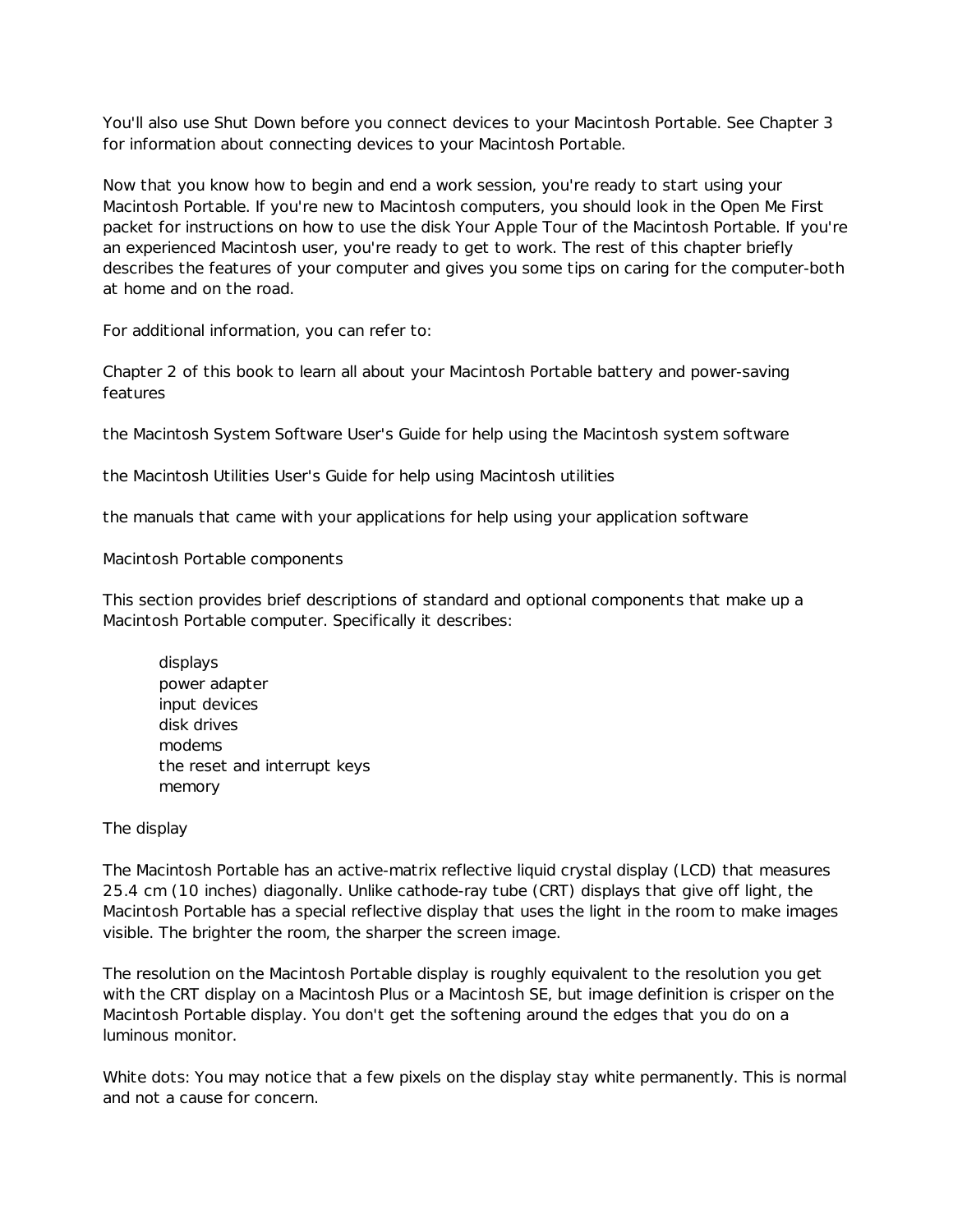#### Using the display efficiently

To use the built-in display on the Macintosh Portable as power-efficiently as possible, remember two things:

The Macintosh Portable display uses less power when displaying areas of black or white than it uses when displaying areas of gray (mixed areas of densely packed black and white pixels). Because of the way the display uses power, the default desktop for the Macintosh Portable uses more white dots and fewer black dots than the standard Macintosh desktop pattern. This pattern is very power efficient. To conserve battery power, do not change the desktop pattern to a pattern with more areas of gray. (See the Macintosh System Software User's Guide for more information on the desktop pattern.)

When you are away from the Macintosh Portable, put the computer into system sleep. In system sleep, the screen is protected, and the computer draws very little power from the battery. There is a group of programs known as "screen savers" that are used to prevent displays from burning in an image left on the screen. If you use a screen saver, make sure that it's designed specifically for the Macintosh Portable.

## Adjusting the contrast

Because the Macintosh Portable display works by reflecting light, you can change the contrast by adjusting

the brightness of the light in the room the distance between the display and the light source the angle of the display in relation to the light source your viewing angle

When you can't adjust these factors, you can change the contrast using the contrast setting in the Control Panel. See "Control Panel Reference" in Chapter 2 for instructions.

The ideal light source for the Macintosh Portable display is a bright overhead light, but any kind of light will do: window light, track lighting, lamp light, and so on.

If your display is near a flickering light source such as a fluorescent light, you may notice that the flicker is reflected in the display. You can eliminate the flicker by moving the display farther from such a light source.

Using an external display

With a video adapter, you can display what's on the Macintosh Portable screen on an external video device (a Macintosh II monitor or a television monitor, for example). See the documentation supplied with your video adapter to learn more about its operation and capabilities.

The power adapter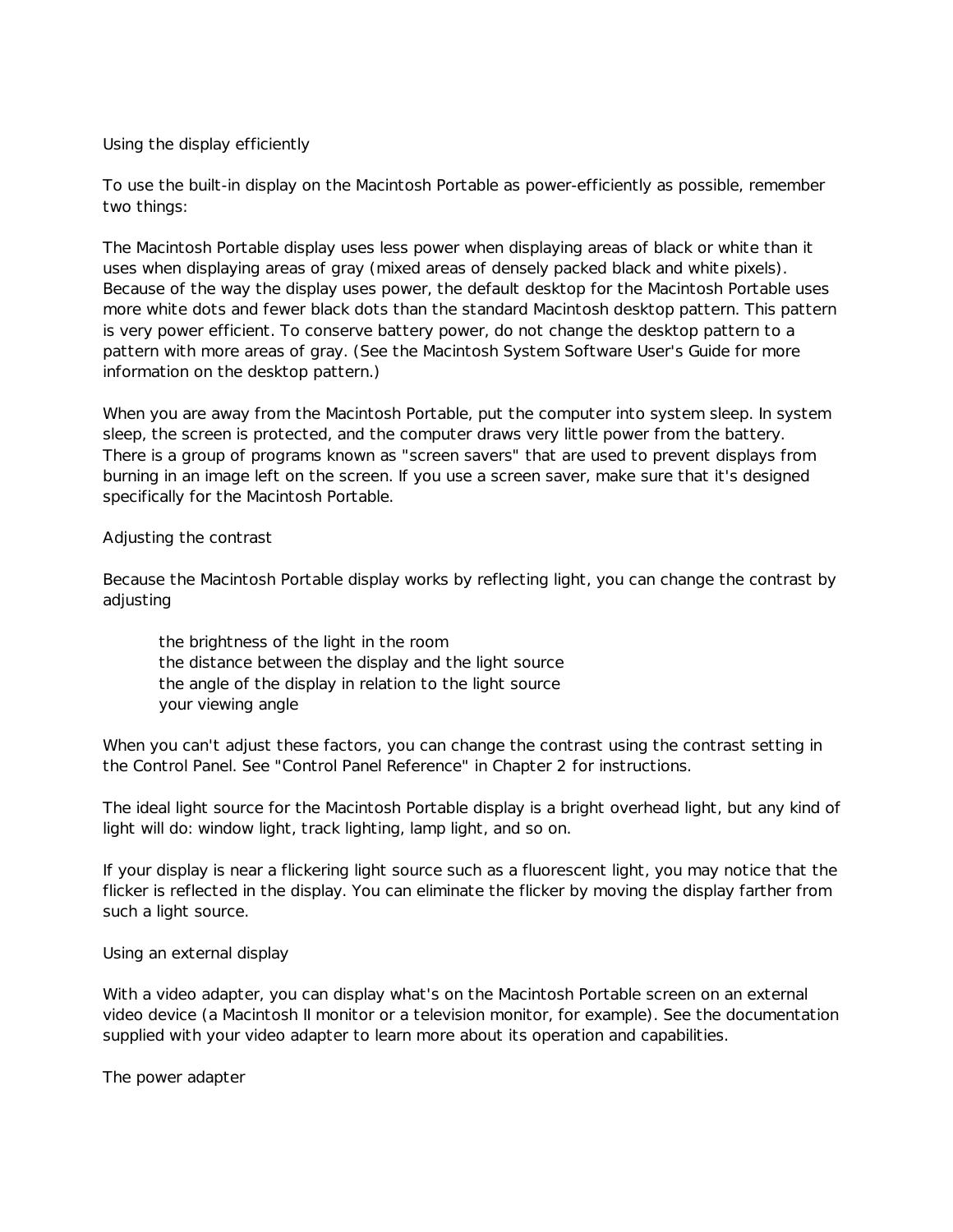The power adapter that came with your Macintosh Portable provides power to the computer's internal battery recharger. Anytime you're near an electrical outlet, it's a good idea to plug in the power adapter to keep your battery fully charged.

You should note that even when you have the adapter plugged in, your computer takes its power from the battery and not directly from the power adapter. The power adapter provides power to the battery through the internal recharger; it does not power the computer directly.

Because the battery must power the computer even when the adapter is plugged in, your battery will recharge more slowly if you use your computer while you are recharging the battery. The quickest way to recharge the battery is to leave the computer in system sleep while the power adapter is plugged in.

# Input devices

Input devices allow you to send instructions or information to the computer. The standard Macintosh Portable input devices are the keyboard and the trackball. A low-power mouse is also included with your Macintosh Portable.

## The keyboard

The keyboard looks and functions like the keyboard of a typewriter with a few additional keys. The functions of the special keys on the Macintosh Portable keyboard, such as Option and Control, are explained in the Macintosh System Software User's Guide.

The Macintosh Portable keyboard is identical to the keyboards on other Macintosh models, except that it doesn't have a numeric keypad. If you need a numeric keypad, your authorized Apple dealer or representative can replace the trackball with such a keypad. If you remove the trackball, you need to connect a mouse or other pointing device to the Apple Desktop Bus(tm) (ADB) port on the computer's back panel.

# The trackball

The trackball is the standard pointing device for the Macintosh Portable. The trackball works like a mouse, except that you don't need a tabletop to roll it around on. Go through Your Apple Tour of the Macintosh Portable for practice using the trackball to point, click, drag, and choose commands from menus.

If you prefer the trackball on the left, your authorized Apple dealer or representative can reverse the positions of the keyboard and trackball.

You can adjust the sensitivity of the trackball (how far the pointer on the screen moves when you spin the trackball) in the Control Panel desk accessory. You adjust it by using the control for mouse tracking. See the Macintosh System Software User's Guide for instructions on adjusting mouse tracking.

Other input devices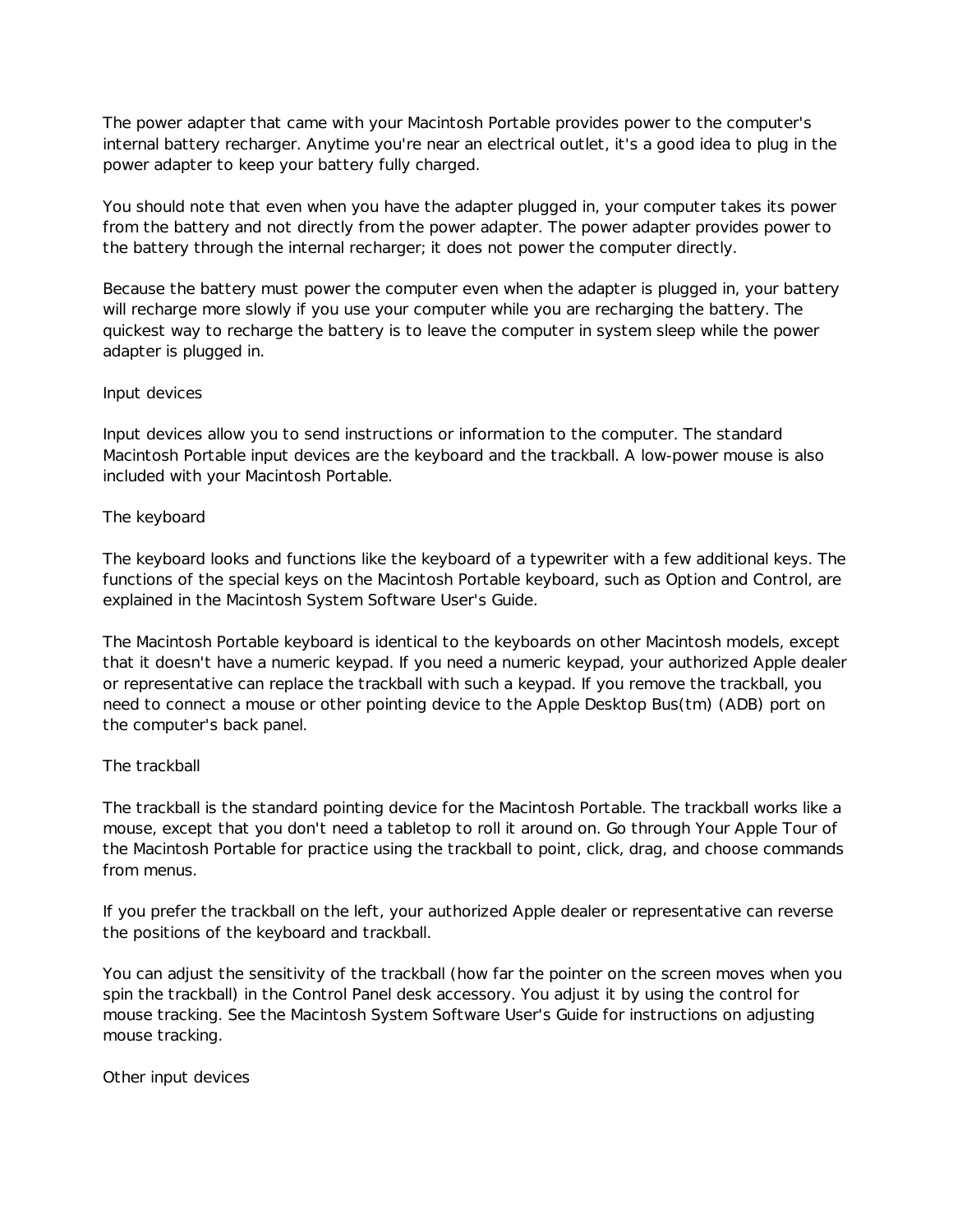A variety of input devices can be used with the Macintosh Portable. Some devices, like the optional numeric keypad, are designed to replace the trackball. Other devices, such as the mouse that came with your computer, are designed to be plugged into an Apple Desktop Bus port on the computer's back panel.

See your authorized Apple dealer or representative for information about other input devices designed to fit in the Macintosh Portable.

# The Apple FDHD drive

The Macintosh Portable has a built-in Apple(r) FDHD(tm) drive (FDHD stands for floppy disk, high density) and room for one additional storage device such as a 40-megabyte (MB) hard disk. The FDHD drive gives you fast performance and increased storage capacity in a floppy disk drive. Using high-density disks, the FDHD drive allows you to store up to 1.4 MB of data on a single disk. Your FDHD drive can read information from and write information on disks that are formatted for Macintosh, ProDOS(r), MS-DOS, and OS/2 computers.

To take advantage of the drive's ability to read and write data on high-density disks, you need high-density floppy disks. You can get these disks from your authorized Apple dealer or representative.

If you're working with a combination of high-density and 800K or 400K disks, it's important that you recognize the difference between the high-density disks and other disks.

Initializing disks in the Apple FDHD drive

When you put a new disk into a disk drive, the drive needs to prepare that disk for use with the computer. This preparation is called initializing the disk.

Initializing disks for Macintosh computers See the Macintosh System Software User's Guide for instructions on initializing Macintosh high-density disks. You can use an initialized high-density disk in any FDHD drive.

The FDHD drive can initialize and erase (reinitialize) 400K and 800K disks as well as high-density disks. To initialize a disk, insert the disk into the FDHD drive and follow the instructions on the screen. If you're reinitializing the disk, insert the disk, select Erase Disk from the Special menu, then follow the instructions on the screen.

Initializing disks for MS-DOS computers The FDHD drive, in combination with Apple File Exchange (one of the system utilities provided with your computer), allows you to initialize and reinitialize disks for use with MS-DOS computers. You can initialize both high-density disks (1.44 MB) and normal-density disks (720K).

See the Macintosh Utilities User's Guide for instructions on initializing disks for MS-DOS computers.

Working with combinations of disk drives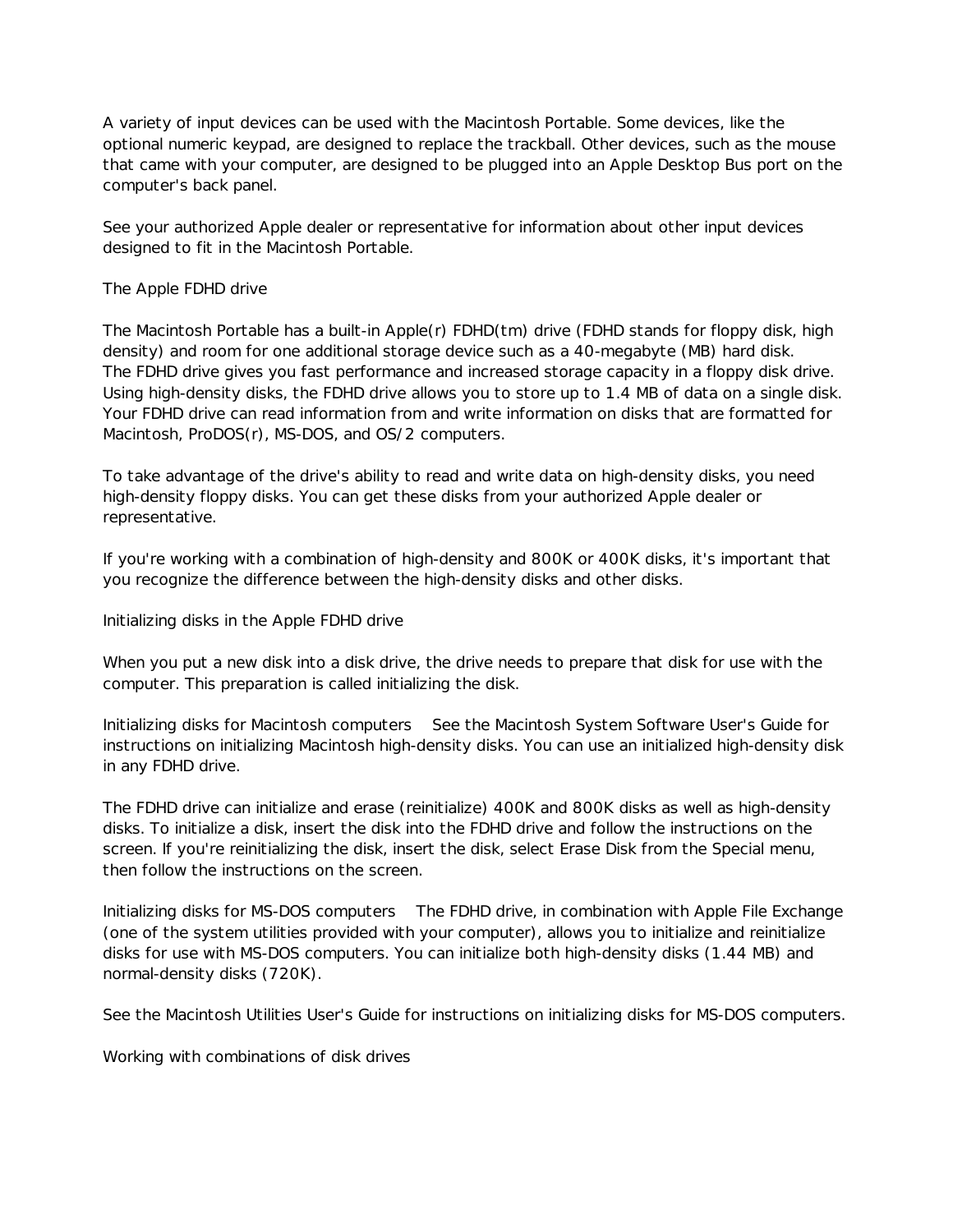In addition to using high-density disks, the Apple FDHD drive can also use 800K and 400K disks. The FDHD drive can read and write information on these disks just as the 800K and 400K disk drives would. The FDHD drive can also recognize the difference between high-density disks and 800K or 400K disks, and it can properly initialize any of these disk types.

The 800K and 400K disk drives, however, cannot recognize high-density disks or initialize them properly. Because high-density disks have a different magnetic surface from 400K and 800K disks, you should not use high-density disks in 800K and 400K disk drives.

Important-Do not put a high-density disk into an 800K or a 400K disk drive. These disk drives cannot reliably read or write information on high-density disks, and they cannot properly initialize a high-density disk for use in an Apple FDHD drive.

Keep the following important points in mind whenever you work with a combination of Apple FDHD drives and 800K or 400K disk drives:

If you accidentally put a high-density disk into an 800K or a 400K disk drive, you will be asked if you want to initialize the disk. Be sure that you eject the disk. Initializing the disk will destroy any data you have stored on it.

Even if your high-density disk is new and uninitialized, do not initialize the disk in a 400K or an 800K disk drive. High-density disks initialized in these drives cannot be used in an Apple FDHD drive (not even as 800K or 400K disks). If you put a high-density disk initialized as an 800K or a 400K disk into an Apple FDHD drive, the drive will recognize the disk as an improperly initialized high-density disk, and a dialog box will appear asking you if you want to initialize the disk. If you need to save the data on the disk, eject it and insert it in an 800K disk drive. Copy the files on the disk onto another disk, eject the high-density disk, and reinitialize it in your Apple FDHD drive.

Because Apple FDHD drives and other disk drives look the same when installed in your Macintosh, and because the disks themselves look very similar, it's easy to get confused if you use more than one type of disk and drive. If you're using a combination of high-density and 800K or 400K disks and drives, consider these suggestions to avoid confusion:

Indicate clearly on the label of each high-density disk that the disk should be used in Apple FDHD drives only.

Be sure to warn anyone who might use your disks or equipment that the high-density disks should be used only in Apple FDHD drives.

By following these tips, you'll be able to take advantage of the increased storage and other features of the Apple FDHD drive without confusion.

Transferring data between Macintosh and MS-DOS computers

The Apple FDHD drive can read information from and write information to both 720K and 1.44 MB, 3.5-inch floppy disks formatted for MS-DOS computers. Used in combination with Apple File Exchange (a utility provided with your computer for translating files from one operating system to another), the Apple FDHD drive provides the easiest method of moving information between MS-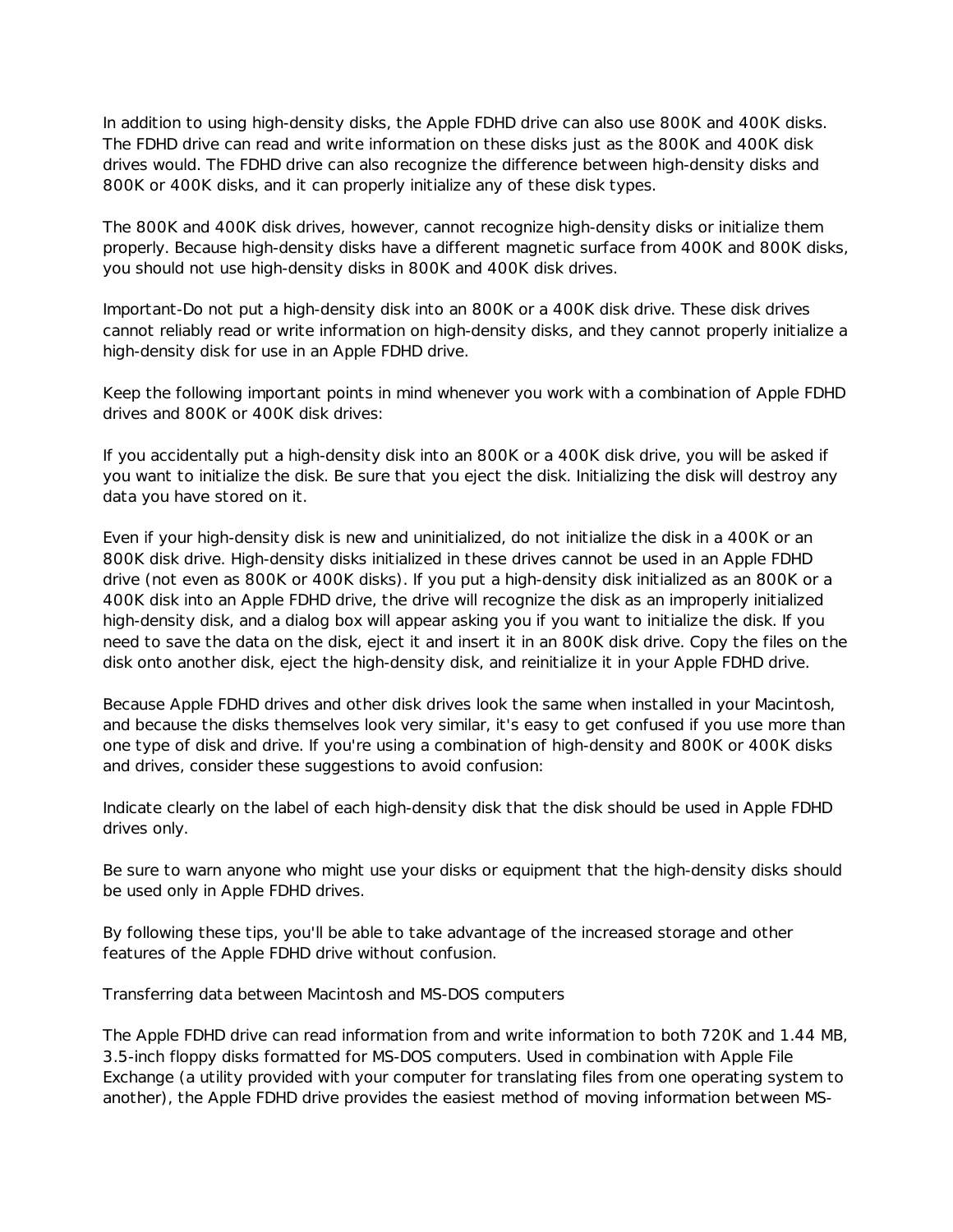DOS and Macintosh applications. For more information on the Apple File Exchange utility, see the Macintosh Utilities User's Guide.

Protecting your disks from accidental erasure

All 3.5-inch floppy disks come with a write-protect tab. This tab allows you to lock the disks so that computers can't make changes to information, erase any information, or write new information on the disk. Computers can, however, read information from locked disks. To lock a disk so that the information on it can't be changed, slide the tab toward the edge of the disk, uncovering the hole under the tab.

Later, if you want to make changes to the information, slide the tab away from the edge of the disk to cover the hole.

Caring for disks

Apple's 3.5-inch floppy disks are quite durable. You can safely slide them into your shirt pocket, drop them into your briefcase, or send them through the mail (to be on the safe side, use cardboard disk mailers and label them as magnetic media). There are, however, a few basic handling instructions to keep in mind.

You should always keep your disks

dry

away from extreme temperatures (don't put them on top of your computer or on your car seat)

out of direct sunlight

away from anything that contains a magnet, such as telephones or loudspeakers (magnets can scramble the information on a disk)

The metal shutter on 3.5-inch floppy disks protects the magnetic surface inside the disk (where the information is stored) when the disk is out of the disk drive. When the disk is in the drive, the shutter slides to the side to allow the drive access to the magnetic surface. Do not open the shutter when the disk is out of the drive. You might expose the magnetic surface to dust or fingerprints, which could damage information stored on the disk.

Important-Always make backup copies of any disks that contain information you can't afford to lose. See the Macintosh System Software User's Guide for information on how to copy disks.

Optional 40 MB internal hard disk

If you wish, you can add an optional 40 MB internal hard disk to your Macintosh Portable. A 40 MB hard disk gives you fast access to the equivalent of 20,000 typewritten pages of information. Hard disks free you from having to carry around boxes of floppy disks (one 40 MB hard disk holds as much information as 28 FDHD disks), and they work faster than floppy disks. By copying your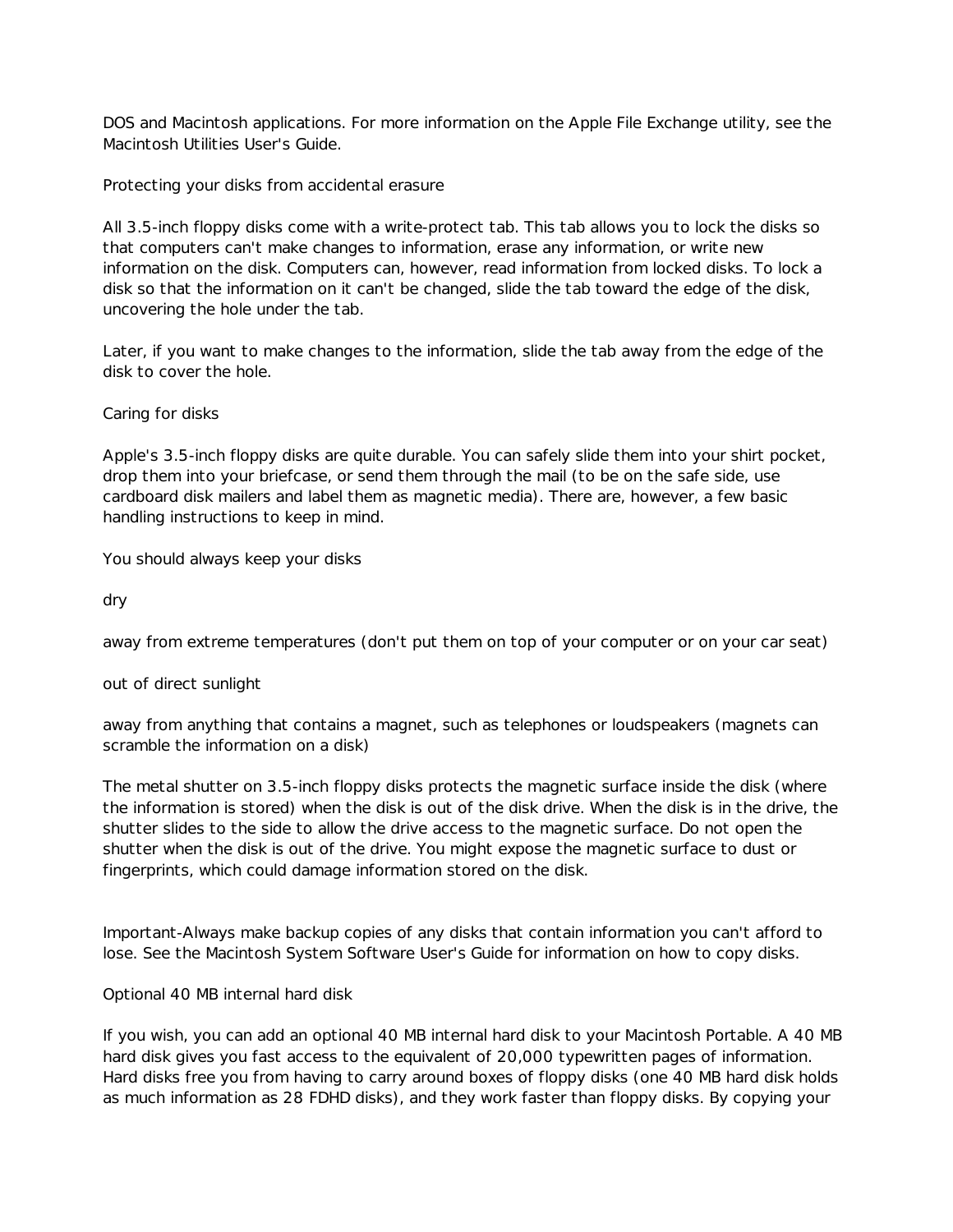applications to the hard disk and saving documents on the hard disk, you can avoid the disk swapping that's inevitable when your computer has only one floppy disk drive.

If you purchase a Macintosh Portable equipped with an Apple 40 MB internal hard disk, the hard disk will have been initialized, with the latest version of system software installed. This allows you to start using your computer as soon as you take it out of the box.

The Macintosh Portable hard disk is specially designed for low-power use, but it's still the single biggest power consumer in a Macintosh Portable system. To save power, the hard disk stops spinning during periods of inactivity. This power saving feature is called hard disk sleep. The next time the system needs it, the hard disk comes back up to speed within about 5 seconds. You can change the interval between last activity and hard disk sleep using the Control Panel (see "Control Panel Reference" in Chapter 2 for details).

If you find that the hard disk is going into hard disk sleep too often, you can set the hard disk sleep control for a longer interval between last activity and sleep. The longer the interval you set, the faster you'll drain your battery while using the hard disk.

If you want to save battery power and don't mind waiting for the hard disk to come up to speed when you want to access it, you can set a very short time between last activity and sleep. See "Control Panel Reference" in Chapter 2 for instructions on changing the interval before hard disk sleep.

If you have your power adapter plugged in and you don't want your hard disk to go into its sleep state at all, you can click the button in the Control Panel labeled "Stay awake when plugged in." This will keep your hard disk from going into sleep as long as the adapter is plugged in.

Warning-Never move your Macintosh Portable while the hard disk is spinning. Moving the computer while the hard disk is in use could cause damage to your hard disk and loss of data.

# Optional modems

Your Macintosh Portable may include an optional internal modem. Modems allow you to use communications applications to send and receive information over phone lines. If you need to install the Macintosh Portable modem, see the manual that came with the modem. If you're not sure whether your Macintosh Portable already has an internal modem, check the back panel. If an internal modem is installed, you'll see a phone jack.

The circuitry that supports the internal modem can also support an external modem or other serial device (a serial printer, for example) connected to the modem port. But the circuitry can support only one device at a time. That is, you cannot use an internal modem at the same time you're using a device connected to the modem port.

If you have an internal modem installed, modem settings appear in the Control Panel. The settings allow you to specify whether you are using an internal modem or a device connected to the modem port.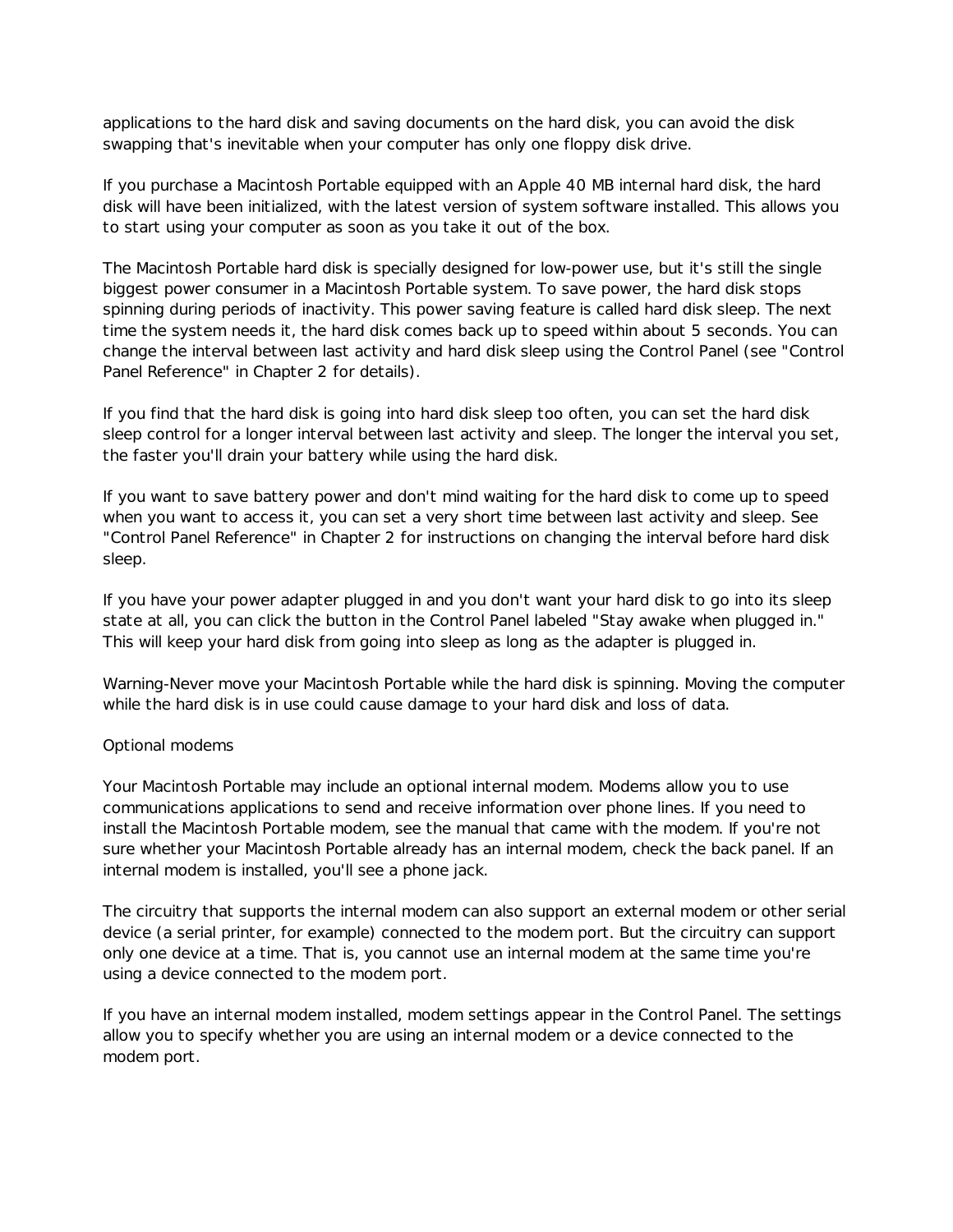When you install an internal modem, the Control Panel is automatically set to support the internal modem connector and not the modem port. If you want to use a device connected to the modem port when you have an internal modem connected, you have to turn on the modem port by selecting the External Modem setting in the Control Panel (click the Portable icon when you first open the Control Panel). See "Control Panel Reference" in Chapter 2 for instructions on changing Macintosh Portable Control Panel settings.

Modems on the road: Some buildings (office buildings and hotels, for example) use digital telephone systems. Analog modems (the most common kind) cannot communicate over a digital phone system. If you need to use a modem at such a location, ask if there are analog phone lines available for modem use. When making reservations at a hotel where you plan to use your modem, ask for a room that has an analog phone line.

For instructions on how to install and use the modem, or for a list of commands that your modem recognizes, see the manual that came with your modem.

See "Modems" in Chapter 3 for instructions on connecting a phone line to an internal modem or connecting an external modem to the computer.

The reset and interrupt keys

There are two keys on the Macintosh Portable that most people will never need to use: the reset and interrupt keys. A switch located near these two keys locks and unlocks them.

The keys are located on the left side of the computer. These keys (especially the interrupt key) are used mainly by people who develop programs for the Macintosh.

While the interrupt key is used almost exclusively by programmers, the reset key may occasionally be useful to you. If a bug in a program that you're using causes your computer to "freeze up" (the trackball and keyboard don't seem to work), you may need to press the reset key to restart your computer.

# Warning

Using the reset key or a combination of the reset and interrupt keys will delete anything in your computer's memory.

To use the reset key you must first make sure that the locking switch is in the correct position. Move the switch toward the keys to unlock the keys, then press and release the reset key to restart the computer. Slide the locking switch back to its original position (toward the front of the computer) to lock the keys. This will prevent you from accidentally restarting your computer.

If pressing the reset key alone does not restart your computer, try pressing the reset and interrupt keys simultaneously, and then releasing the interrupt key first, followed by the reset key. Your computer should go into system sleep; then pressing any key (except Caps Lock) will restart the computer.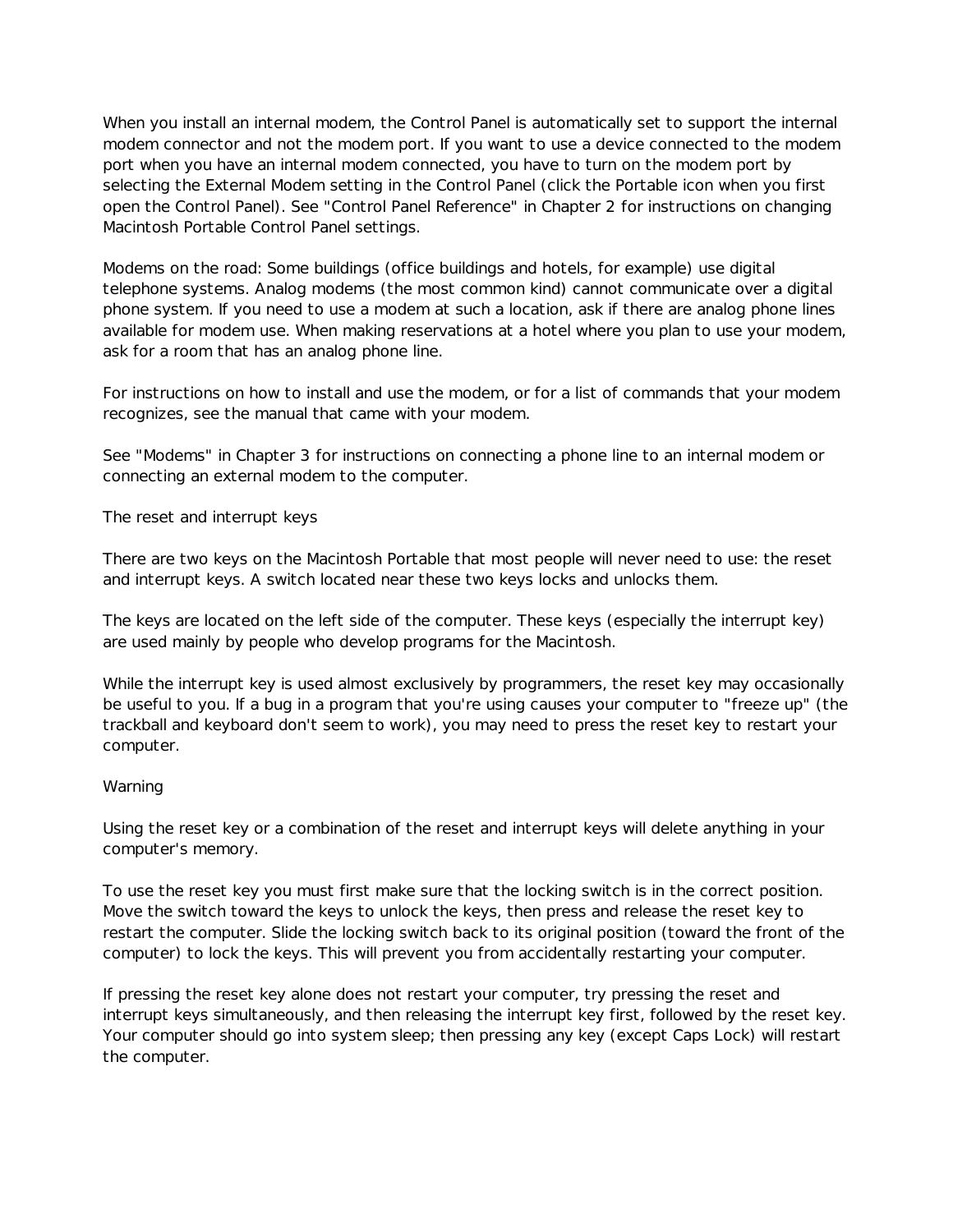## Memory

The Macintosh Portable has at least 1 megabyte (MB) of random-access memory (RAM). You can add additional RAM (up to a total of 9 MB) to your Macintosh Portable by installing (or by having your authorized service provider install) a Macintosh Portable memory expansion card. Go to Appendix B, "Expansion Cards," to find out how to install cards.

More RAM allows you to use more sophisticated applications and to have more applications and documents in memory at the same time. Once you have installed the memory expansion card, applications take advantage of the full amount of memory automatically.

To see how much RAM your Macintosh Portable has, choose About the Finder from the Apple menu. You'll see a window.

Total memory is shown in kilobytes (K): 1024K equals 1 MB; 2048K equals 2 MB.

You can designate part of the memory in your system for use as a RAM disk. A RAM disk is a portion of the RAM in your Macintosh Portable that you can set aside to act as a disk to store applications and documents that you use frequently. See "Creating a RAM Disk" in Chapter 2 for more information on RAM disks.

## Care and handling

The next sections give you general care instructions and tips on caring for your computer on the road.

#### Caring for your equipment

Here are a few general tips on how to clean and maintain your Macintosh Portable:

If your Macintosh Portable has an internal hard disk, do not move the computer while the hard disk is spinning. To be safe, put the computer into system sleep and wait until the screen has gone blank and the watch cursor has disappeared before you move the computer. If you move the Macintosh Portable while the hard disk is spinning, you could damage the disk and lose the information stored on it.

Clean the display with a glass cleaner (never use acid or alkali cleaners) applied to a soft, lint free cloth. Water-based photographic lens cleaners work very well. Do not spray cleaner directly onto the screen (it could run down into the computer and damage internal parts).

Avoid spilling anything on your keyboard. If you drop dry particles into the keyboard, turn the computer over and let them drop out. Similarly, if you spill a thin, clear liquid into the keyboard, turn the Macintosh Portable upside down and let the keyboard dry. If you spill a sweet or sticky liquid into the keyboard, take the computer to an authorized Apple service provider or representative for service.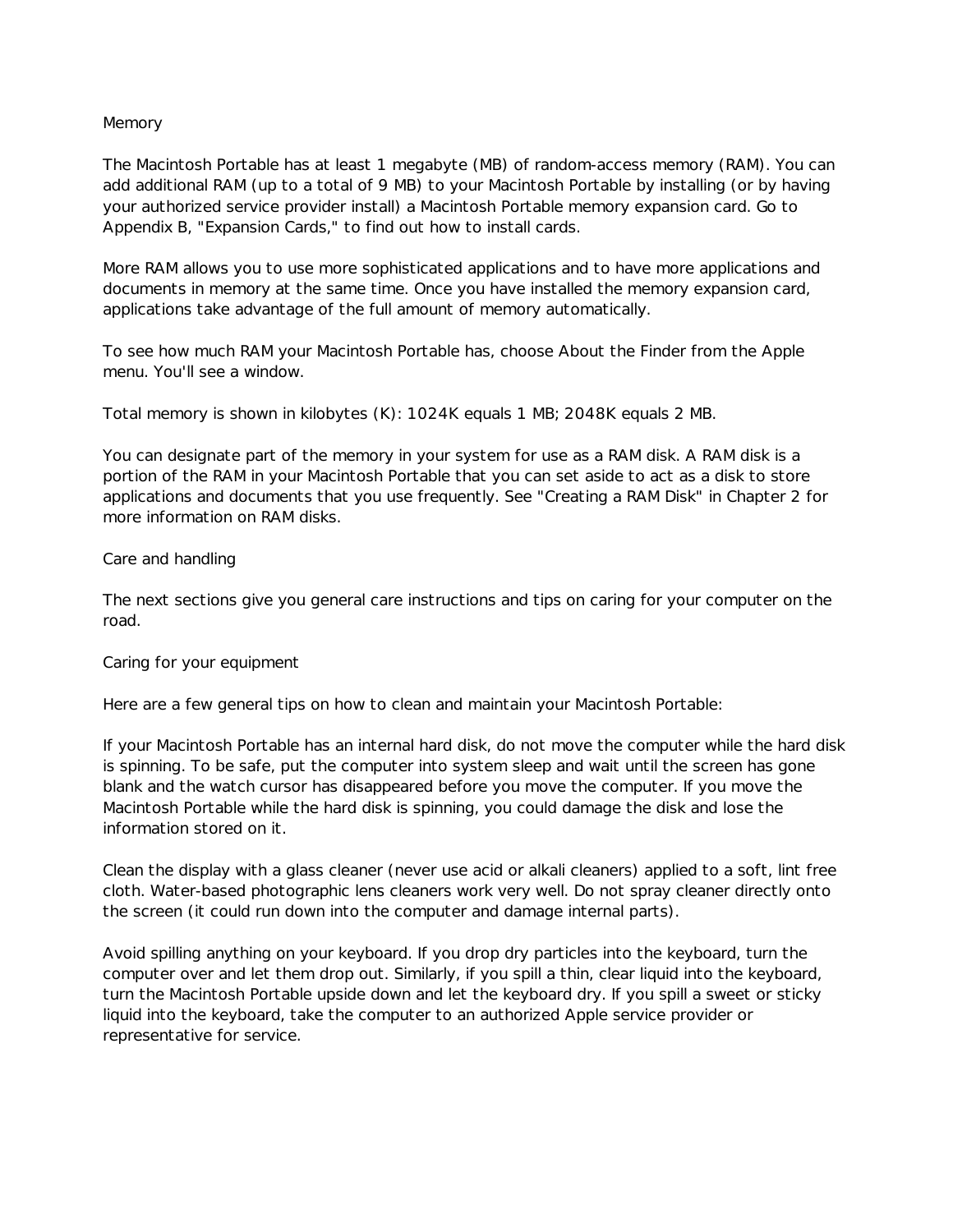To clean a trackball or mouse you need to open the socket that holds the ball. Take the ball out of the socket and wipe the ball clean with a soft, dry cloth. Clean the rollers inside the socket with a cotton swab dipped in alcohol or tape head cleaner.

To care for your disks keep them dry, protected from extreme temperatures, out of direct sunlight, and away from magnets (including those inside telephones and loudspeakers). Never open the protective metal shutter on the disks.

Your Macintosh Portable uses a 9-volt battery to maintain the contents of memory while your main battery is disconnected (when you're swapping batteries, for example). The 9-volt battery should last for several years, but it is a good idea to replace this battery once each year. See Chapter 2 for instructions on replacing your 9-volt battery.

Be sure to use only the Macintosh Portable power adapter with your Macintosh Portable. Other adapters may have electrical differences that could damage your computer.

Be sure to keep your computer's vents clear anytime the computer is in use.

If you plan to leave your computer idle for several days, be sure to leave the power adapter plugged in. If you plan to leave your computer idle for several months, remove the main battery and replace the battery cover. Store the battery and the computer in a cool, dry place. See "Connecting the Battery" earlier in this chapter for instructions on removing the battery.

## Caring for your software

To keep your Macintosh running smoothly you should be aware that your software (particularly your system software and applications) needs periodic care just as your equipment does. Here are a few tips that you can follow to help keep your software running smoothly:

Always use the latest version of Macintosh system software recommended for use with your computer. Contact your authorized Apple dealer or representative if you're not sure what the latest version is.

Always use the latest versions of application programs. They are more likely to be compatible with your system software. Contact the software developers who publish the software or the software retailer to confirm that you have the latest version.

When copying files from on-line services or someone else's disks, be aware of the risk of computer viruses. Your local Macintosh user group or your Apple dealer or representative may have programs that allow you to detect and destroy viruses.

If you use a hard disk, be sure to keep only one System Folder and only one version of each application program on your disk.

There are special programs known as Control Panel Devices (CDEVs) and Inits that can customize your System file. If you intend to use any of these programs on your Macintosh, always check with the source or developer of the programs before you install them on your system to make sure that they are compatible with the version of Macintosh system software you're using.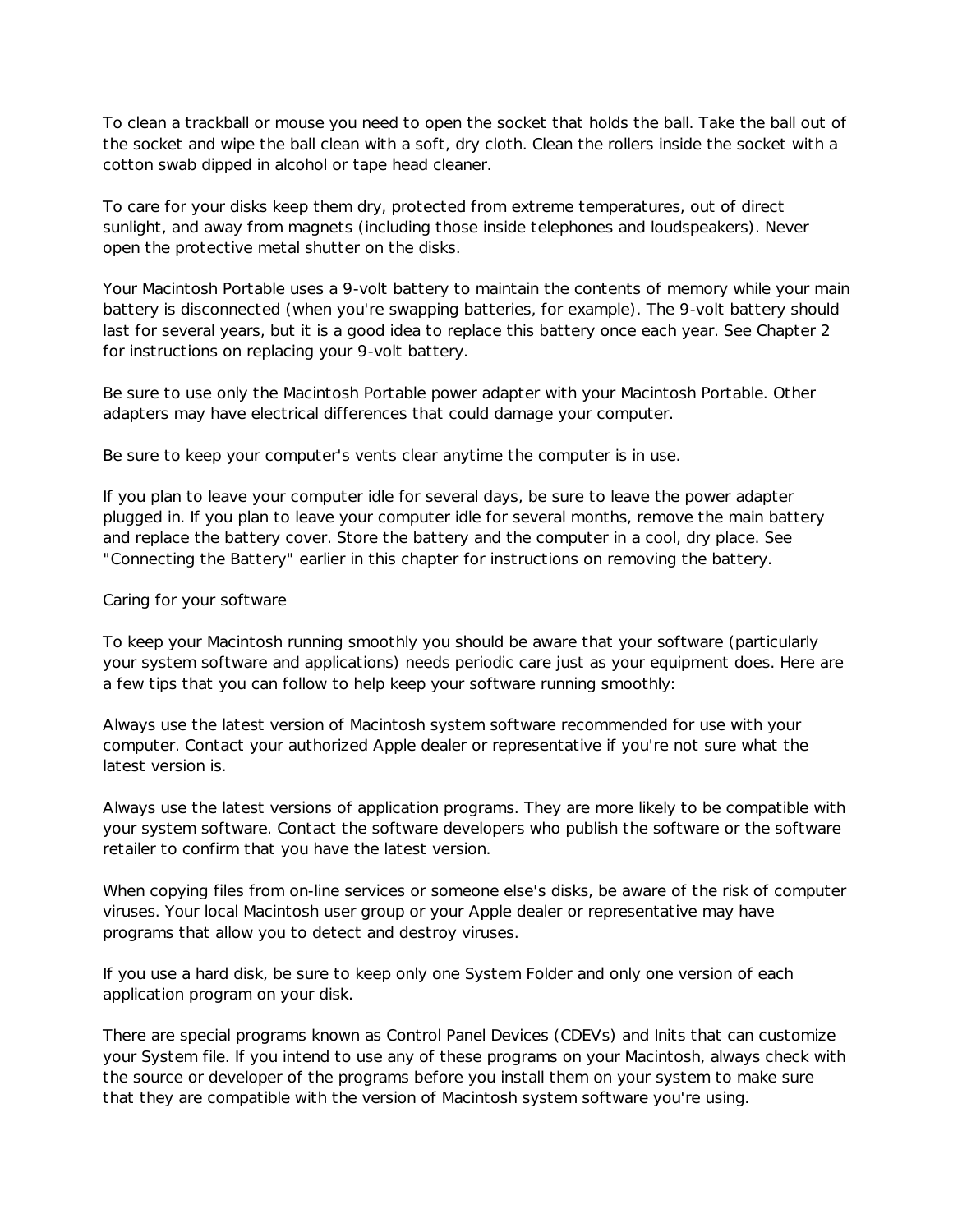If you have a hard disk, be sure to back it up frequently.

Traveling with your Macintosh Portable

Here is a list of things you should keep in mind whenever you plan to travel with your Macintosh Portable:

When you travel by air, take your Macintosh Portable onto the airplane with you. Don't check it as baggage.

Have your Macintosh Portable hand checked at airport checkpoints.

Do not x-ray your Macintosh Portable or any disks you are carrying. (Although x-rays themselves should not harm your media or your data, the motors that drive the conveyor belts on some x-ray machines use magnets that can cause loss of data.) Be prepared to demonstrate to airport officials that your computer works. (Have a charged battery or the power adapter ready to use.)

Don't expose the Macintosh Portable to wet or dusty environments.

Because when you travel you are likely to be using your Macintosh Portable away from power outlets, you should check "Using Battery Power Efficiently" in Chapter 2 for instructions on how to use your Macintosh Portable efficiently while you travel.

Use the carrying case that came with your Macintosh Portable for trips outside your home or office.

Your Macintosh Portable can function in roughly the same temperature range that you can. Use it only in temperatures that range between 10 $^{\circ}$  C and 40 $^{\circ}$  C (50 $^{\circ}$  F and 104 $^{\circ}$  F).

Keep dirt and water out of the vents and off the display on your computer.

Be careful not to drop or jar the computer.

Some airlines may restrict or prohibit the use of computers in flight. Check ahead of time to find out what restrictions, if any, apply.

Avoid using your hard disk when you are flying through turbulent air. The jolts and bumps could damage a hard disk in use.

Don't forget to pack your Macintosh Portable Handbook in your carrying case whenever you travel.

#### Getting service

To help you get the best performance from your system, Apple Computer, Inc., has established a worldwide network of full-support authorized Apple service providers. If you need answers to technical questions or information about product updates, your authorized Apple dealer can help you. Apple's Technical Support organization backs each dealer and international technical support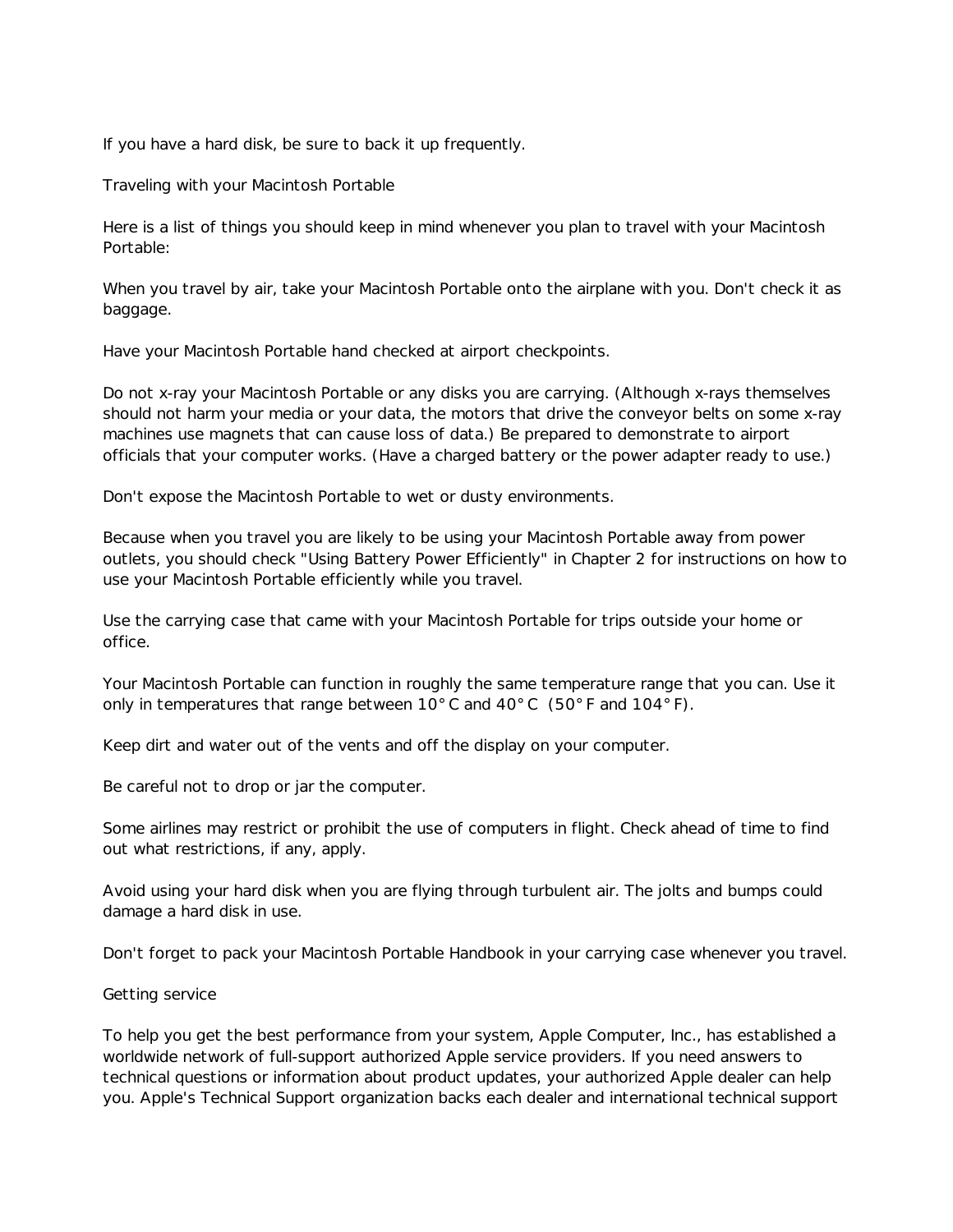group via an AppleLink(r) network, a state-of-the-art, on-line electronic information service, to ensure prompt, reliable assistance.

Your dealer has the latest information on new hardware and software products as well as product updates. If you wish to upgrade your system, your dealer can help you select compatible components.

If your product requires service, your local authorized Apple dealer is trained and ready to support you. Apple provides factory-quality parts and the latest available diagnostic equipment to the more than three thousand authorized Apple service centers throughout the world. Apple guarantees parts and warranty labor. (Regulations in each country determine the length of warranty. Some restrictions may apply, depending on the country of original purchase.)

If, for some reason, you cannot return to the authorized dealer from whom you purchased your system, go to the nearest service location. For the location nearest you in the United States or Canada call or write to one of the following:

| Apple Computer, Inc.       | Apple Canada, Inc.        |
|----------------------------|---------------------------|
| <b>Customer Relations</b>  | 7495 Birchmount Road      |
| 20525 Mariani Avenue       | Markham, Ontario, L3R 5G2 |
| Cupertino, CA 95014 Canada |                           |

USA (800) 268-7796 or (800) 538-9696 (800) 268-7637

For locations in other countries, either call the Apple headquarters in your country or write to the United States address given above.

Apple also offers service options designed to meet your needs. One of these is the AppleCare(r) Service Agreement (available in the United States, Canada, and Australia only), which extends full warranty coverage up to three years. Your AppleCare contract will be honored at any participating authorized Apple dealer within the country of purchase-an added benefit if you relocate. Local service means time saved in getting your Apple system back to work.

You can purchase AppleCare at any time, but it's a good idea to purchase it with your computer, or at least before your warranty has expired, to avoid an owner-paid inspection.

There are also self-service plans designed to allow large installations to repair their own equipment. Whether you use your computer at home, in the office, or at school, Apple has a lowcost service plan for you. For details, please see your authorized Apple dealer.

Important safety instructions-For your own safety and the safety of your computer, always take the following precautions:

Disconnect the power adapter (by pulling on the plug, not the cord), and get a new one if the adapter cord or plug becomes frayed or otherwise damaged.

Disconnect the power adapter from the wall outlet and remove the battery under these circumstances: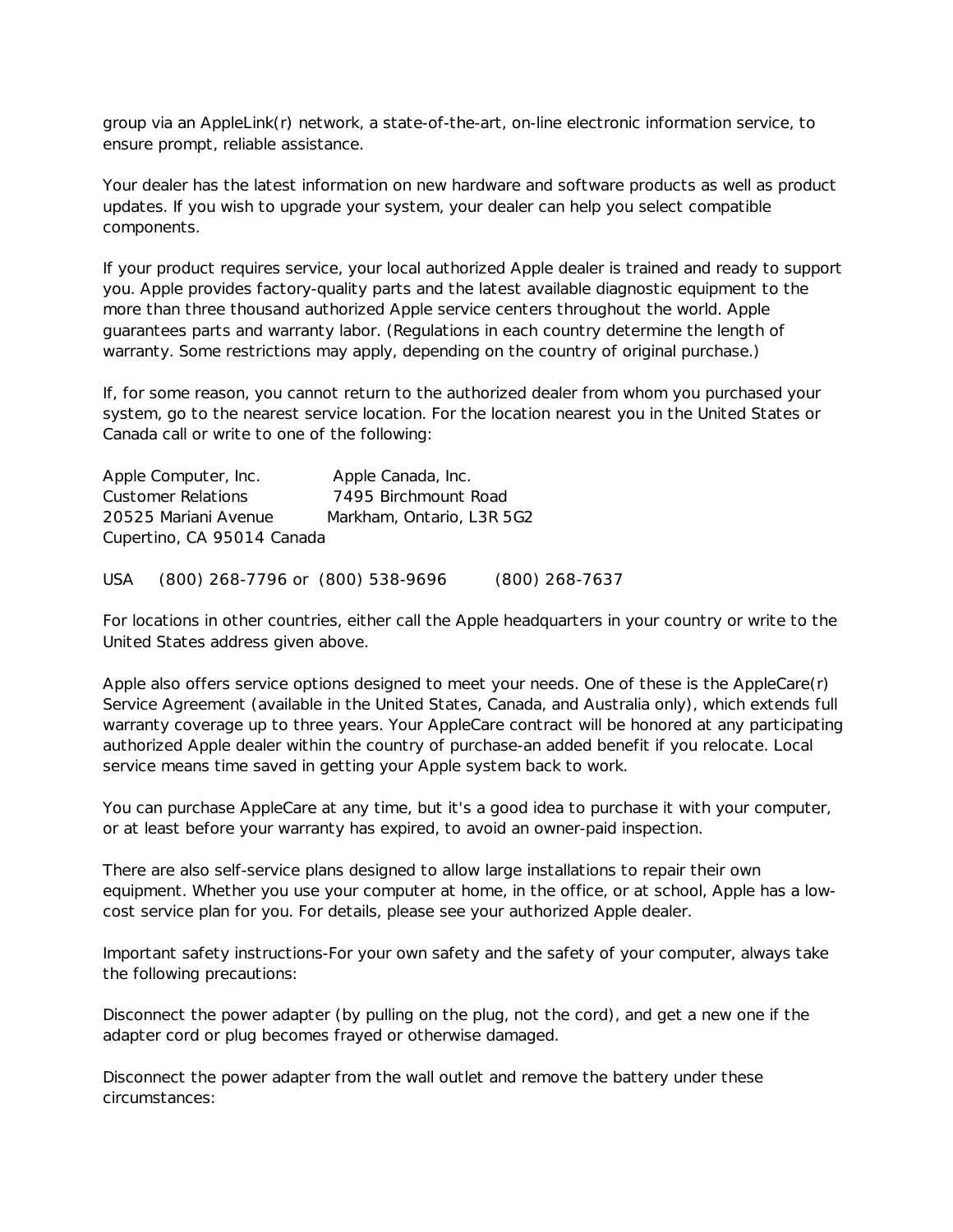if anything is spilled into the computer if your computer is exposed to rain or any other excess moisture if your computer is dropped or the case has been damaged if you suspect that your computer needs servicing or repair whenever you clean the computer's case

Removing the battery: If you need to remove the battery, see Chapter 2 for instructions. Be sure you always do the following:

Keep these instructions handy. Follow all instructions and warnings dealing with your system. Use a damp cloth to clean your computer. Don't use aerosols or liquid cleaners.

Contact your authorized Apple service provider for all service or repairs, except as recommended in this manual.

Warning-Electrical equipment may be hazardous if misused. Operation of this product or similar products must always be supervised by an adult. Don't permit children to handle cables.

Warning

The main battery is a sealed, lead acid battery which contains toxic materials (lead and sulfuric acid). Although the battery is sealed at the factory, leakage of a small amount of sulfuric acid electrolyte may occur if the battery is damaged by rough handling. Any sulfuric acid can cause severe burns to the skin and eyes. If contact is made with a damaged battery, immediately wash the contact area with water for at least five minutes.

To avoid possible injury or damage to the battery:

Recharge the battery only as described in this owner's guide. Charge the battery in ventilated areas only.

Do not short-circuit the battery terminals as this can cause an explosion or fire.

Do not puncture, disassemble, mutilate, or incinerate the battery.

To avoid improper disposal of toxic waste materials, return worn-out batteries to your authorized Apple dealer for recycling.

What next?

If you'd like more practice using the Macintosh, go through the tutorial in Chapter 1 of the Macintosh System Software User's Guide. Although the tutorial refers to using a mouse, the lessons work equally well with the trackball.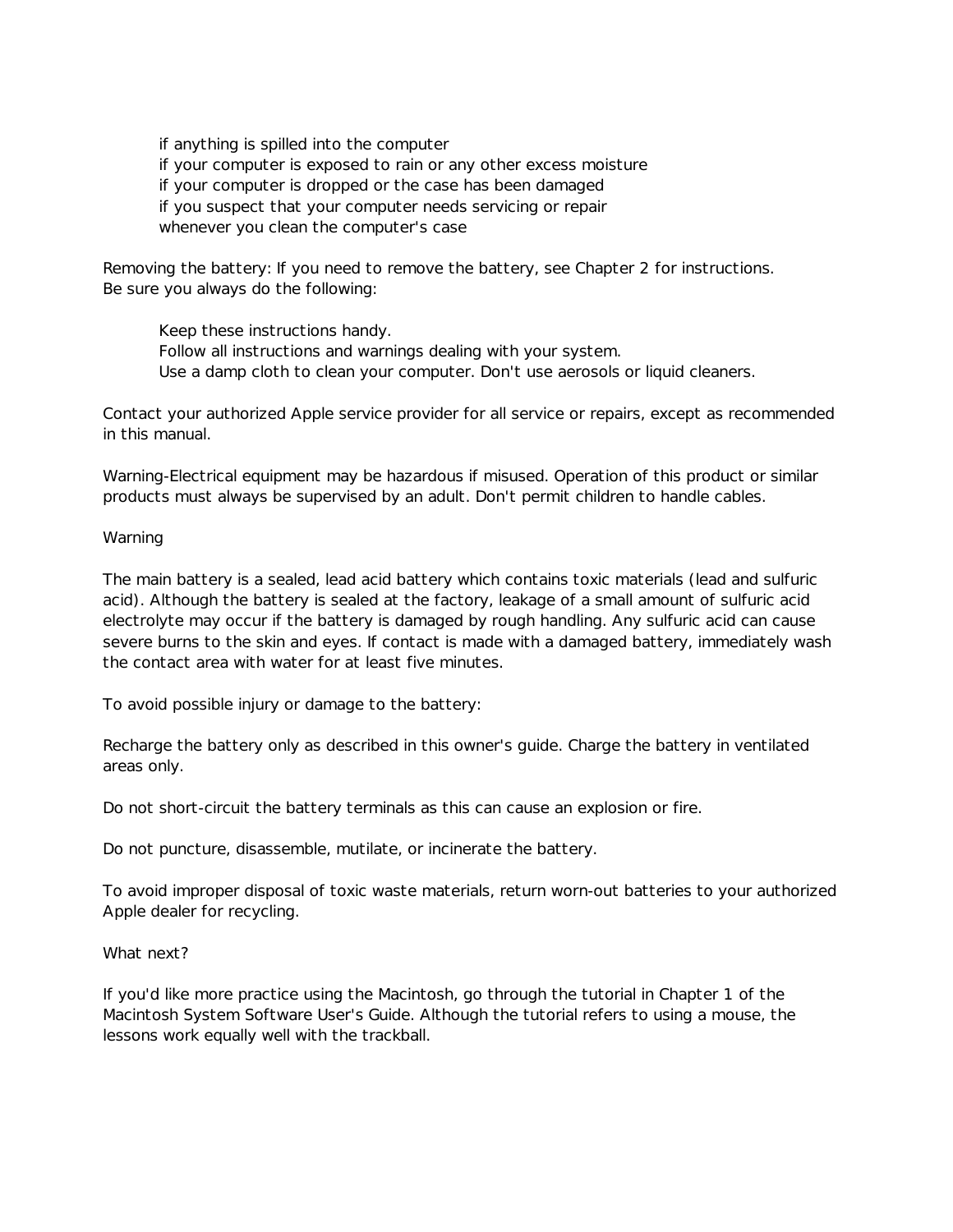Read Chapters 8 and 9 in the Macintosh System Software User's Guide for instructions on initializing a hard disk (if you have one that needs to be initialized) and for instructions on creating startup disks.

When you feel comfortable with Macintosh basics, read Chapter 2 of this guide for instructions on using the Macintosh Portable and Chapter 3 of this guide, for instructions on connecting external devices to the Macintosh Portable.

Read the instructions that came with any Macintosh Portable options for information on installing and using the options. Read the instructions that came with your applications for information on using the applications.

Important-If you read nothing more in this book, read Chapter 2 "Powering the Macintosh Portable." It has important information on how the Macintosh Portable uses battery power and how you can get the most from your portable computer.

## Chapter 2-Powering the Macintosh Portable

THIS CHAPTER TELLS YOU ABOUT THE MACINTOSH PORTABLE BATTERY, THE backup battery, the power adapter and the battery recharger, and power-saving features and techniques. There's also a section that explains the Portable Control Panel. See the Macintosh System Software User's Guide for a detailed discussion of Control Panel settings that apply to all models of Macintosh computers.

## Macintosh Portable batteries

This section tells you about the devices that provide power to your Macintosh Portable: the main battery, the 9-volt backup battery, and the power adapter.

The main battery is a rechargeable, sealed, lead acid battery capable of powering the Macintosh Portable for 6 to 12 hours of normal use (the exact time depends on what peripheral devices are built in or connected to your Macintosh Portable and how you use them). You can recharge the battery in two ways. When it's in the computer, you recharge the battery using the internal recharger by plugging in the power adapter. When the battery is out of the computer, you recharge it using an optional external recharger available from an authorized Apple dealer or representative.

The battery is shipped with a sheet of plastic separating it from the computer's power contact points to prevent the battery from losing power while on your dealer's shelf. You need to remove this sheet before you can use your computer. See Chapter 1 of this guide or the setup instructions in the Open Me First packet for more information.

The life of your battery depends on how much you use your battery and how often you drain and recharge it. If you find that your battery will not take or maintain a charge, you may purchase a new battery from your authorized Apple dealer or representative.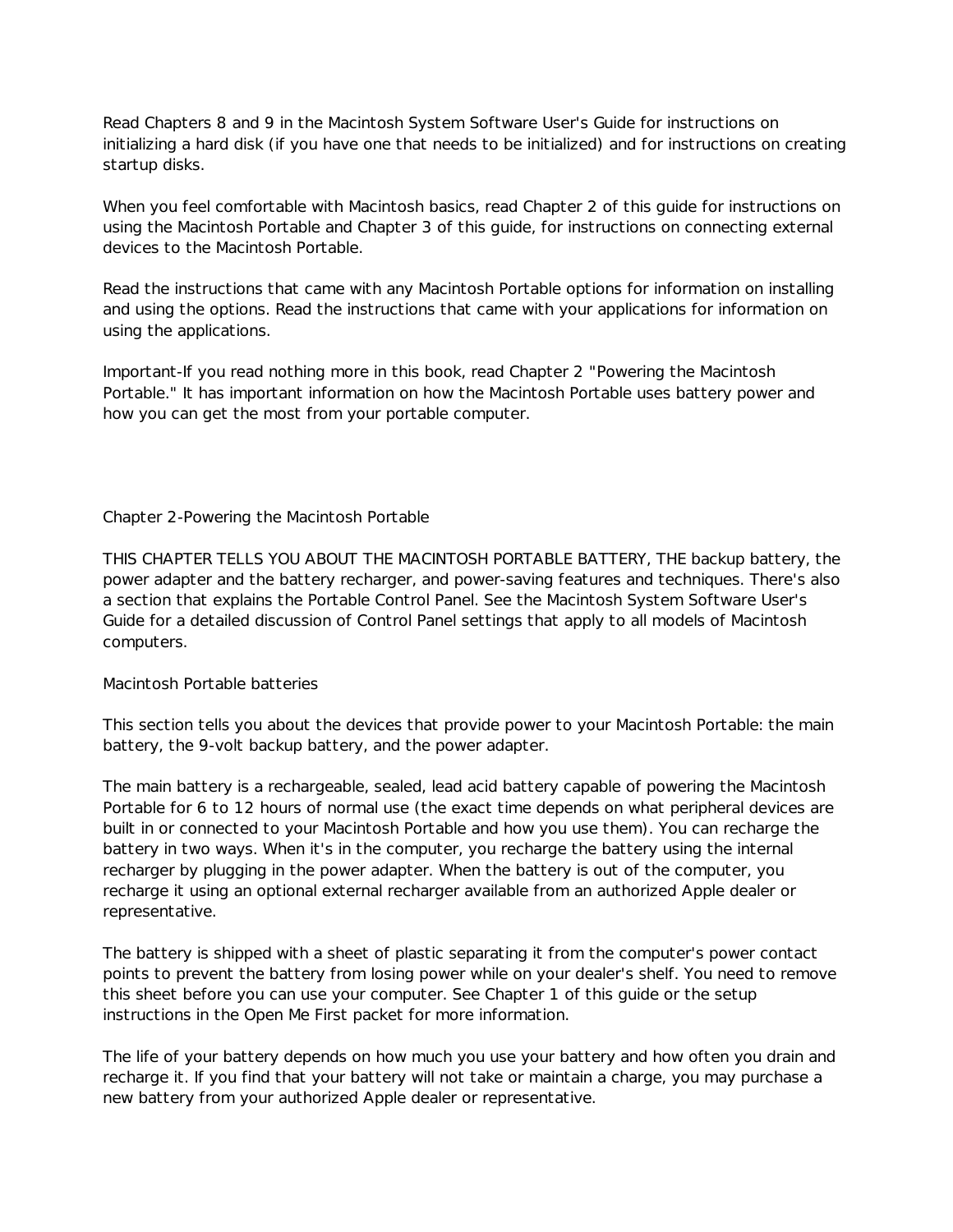In addition to the main battery, your Macintosh Portable also contains a backup battery. The backup battery is a 9-volt battery like those in portable radios. The Macintosh Portable comes with the backup battery already in place.

The function of the backup battery is to preserve the contents of your computer's memory while the main battery is out of the computer (when you're swapping in a freshly charged battery, for example). When you remove the battery cover to remove the main battery, you trip a switch that activates the backup battery, making it safe to remove the main battery. When you replace the battery cover, you trip the switch again, deactivating the backup battery and activating the main battery.

The backup battery should last for years. You will need to replace the backup battery when the contents of RAM are not maintained while the main battery is out of the computer. (If, for example, you find that the computer's clock has been reset, you need to replace the backup battery.) To be safe, replace your backup battery once each year to prevent accidental data loss.

You can use any 9-volt transistor battery (Eveready Energizer or equivalent) to replace the backup battery in your Macintosh Portable. Here's how.

Important-This process cuts all power to the computer. Before you begin, make sure that you save any open documents and back up any files you have stored on RAM disks. If you want to keep your current Control Panel settings, note them on a piece of paper now, and reset them after you have completed this process.

1. Choose Shut Down from the Special menu, close the display, and turn the computer so that the back panel faces you.

2. Remove the back cover.Press the square tabs on the back of the computer and lift off the cover.

3.Remove the battery cover.

Snap the tabs on the cover out from under the hooks on the battery compartment. Use the thumb and index finger of each.

4. Locate the backup battery. It's near the back of the computer, directly behind the main battery.

5. Lift the battery out of the holder.

6. Take off the connector. The connector unsnaps just like the connectors in a transistor radio. You can discard the old battery.

7. Snap the connector onto the new battery.

8. Put the battery back into the holder.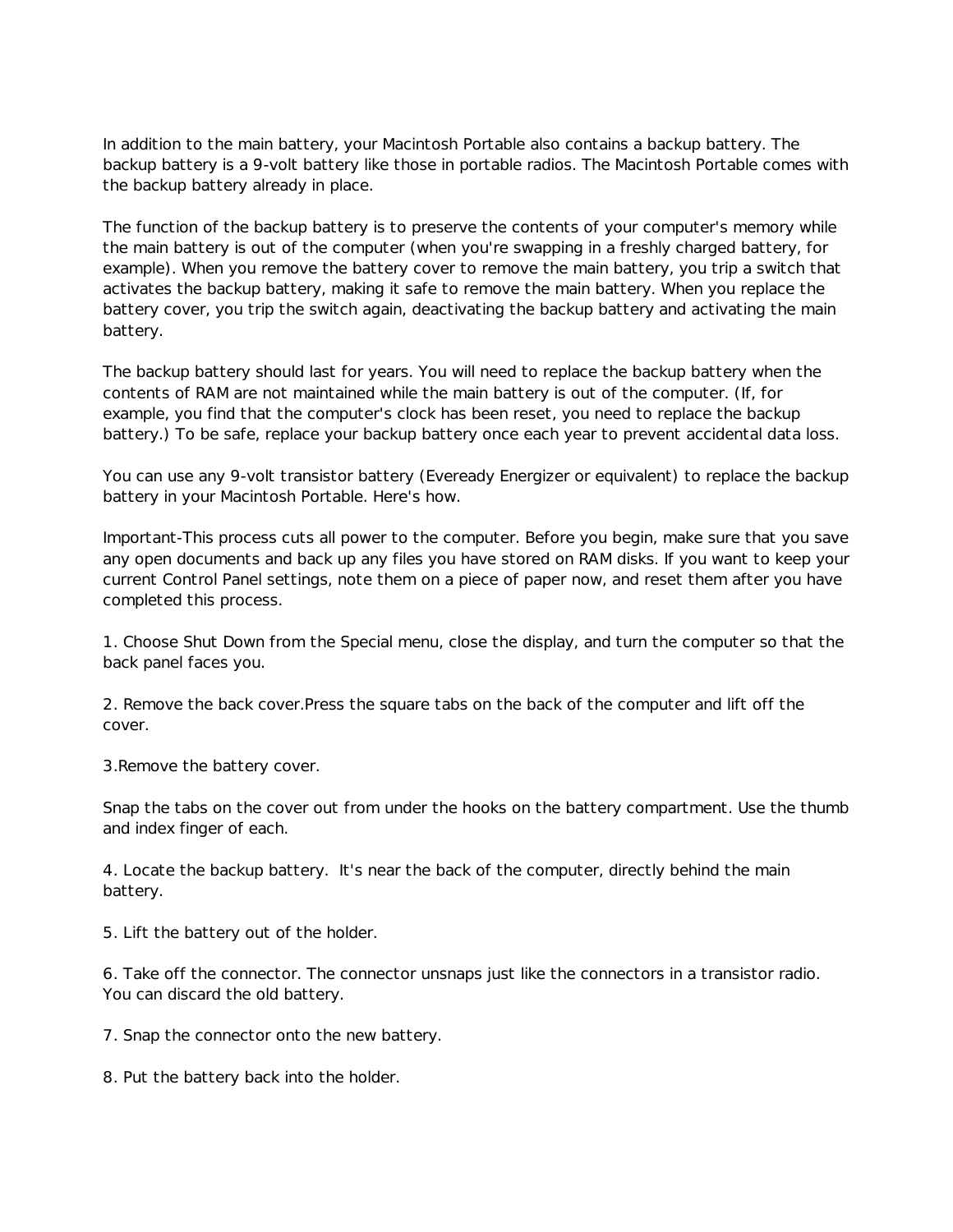9. Put the battery cover back on.

First position the battery cover flat against the compartment, with the tabs lined up behind their hooks. Then slide the cover toward the front of the computer so the tabs snap into place under the hooks.

10. Put the back cover back on.

Using battery power efficiently

Most of the time, the charge in the battery will last long enough that you needn't worry about running low on power. But for those times when you plan to be using your computer away from an electrical outlet for more than a few hours, you can benefit from the information in this section. You can manage the computer's power use to get the most out of the battery between charges. The topics covered in this section include

system sleep system rest tips on using peripheral devices efficiently how to use RAM disks to save power

Using system sleep to conserve power

System sleep is a feature that allows you to extend the life of the battery between charges. Just as resting helps you maintain an activity longer, system sleep helps the computer continue to operate longer between charges.

When the computer goes into system sleep, the screen goes blank and the only power used is that needed to maintain the contents of the computer's memory. (You don't lose any data when your computer goes to sleep.) To wake the computer, simply press any key on the keyboard (except the Caps Lock key).

Put the computer into system sleep anytime you are through working with the computer, or when you're between work sessions. You normally don't need to shut down the computer. See "Ending a Session" in Chapter 1 for more information on what to do when you're finished with your work. When you're away from an electrical outlet, system sleep maintains your computer's memory with little drain on your battery. When you reach a place with an outlet, you can plug in the power adapter and recharge your battery. The battery will recharge more quickly if you leave the computer in system sleep. But if you're in a hurry, you can wake the computer and use it while the battery is being recharged.

You can put the Macintosh Portable into sleep by issuing a command (this is useful if you are not going to be using your computer for a while), or you can set it to go to sleep automatically after a period of inactivity (this will save power if you stop using the computer for a short time).

Saving power when you are not using the computer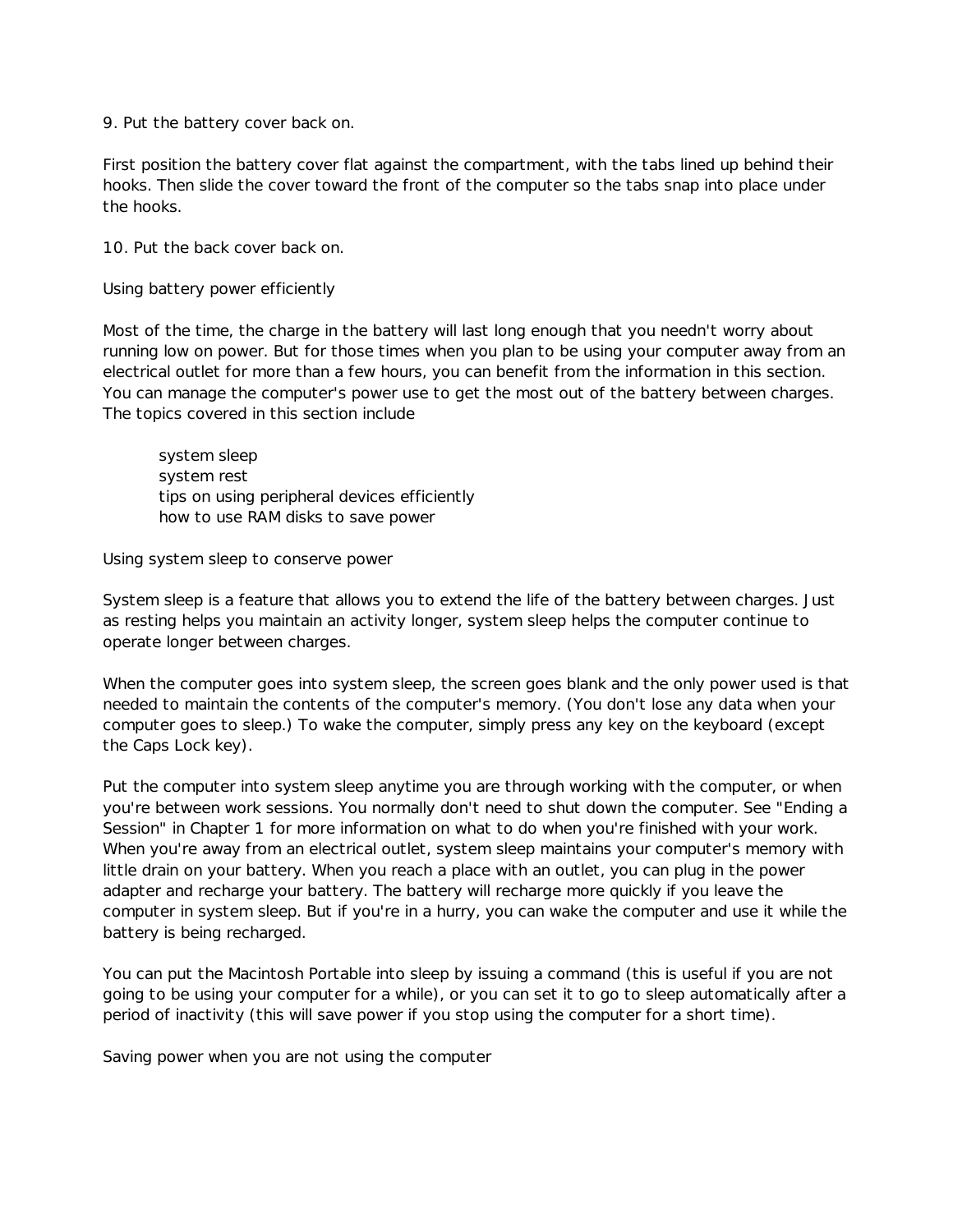When you are through working with your computer for a while and you want to conserve battery power, you should put your computer into system sleep. (See "Ending a Session" in Chapter 1 for a more detailed discussion of your options when you are through working with the computer.) In system sleep your computer draws only minimal power, allowing your battery power to last longer, or (if the power adapter is plugged in) allowing the battery to recharge more quickly. There are three ways to put the Macintosh Portable into system sleep:

You can choose Sleep from the Special menu if you are in the Finder or running MultiFinder(tm). In MultiFinder, open documents and applications stay open while your Macintosh Portable is in system sleep.

If you are in an application and are not running MultiFinder, you can choose the Battery desk accessory from the Apple menu and click the Sleep button. Again, the document and application you have open will remain open.

You can do nothing. If you do nothing, the Macintosh Portable will go into system sleep after the period of time designated in the Macintosh Portable Control Panel. The preset time is 8 minutes. Although the contents of your computer's memory are maintained while your Macintosh Portable is in system sleep, it's a good idea to save any open documents before you put the computer into system sleep.

Saving power while you use the computer

When you want to use your computer with maximum power efficiency (when you're going to be working away from an outlet), you can adjust the system sleep and hard disk sleep controls in the Control Panel desk accessory. "Control Panel Reference" later in this chapter explains how to use these controls to maximize power efficiency.

# Preventing sleep

Most of the time you'll want to leave your computer set to go into system sleep after a period of time. But sometimes sleep interferes with an application you're using or an operation the computer is performing.

For example, you might use a spreadsheet application to do complicated calculations on very large spreadsheets. The computer might interpret the time it takes to do the calculation as a pause in activity long enough to send the computer into system sleep. To prevent the computer from slowing down during lengthy calculations, you can set your Macintosh Portable to stay awake indefinitely. See "Control Panel Reference" later in this chapter for instructions on preventing sleep.

#### Waking the Macintosh Portable

To bring the Macintosh Portable out of system sleep, press any key (except Caps Lock) on the keyboard.

The computer can also come out of system sleep in response to an incoming phone call (if you have an internal modem and have a phone line plugged in) or to a "wake-up call" from the Control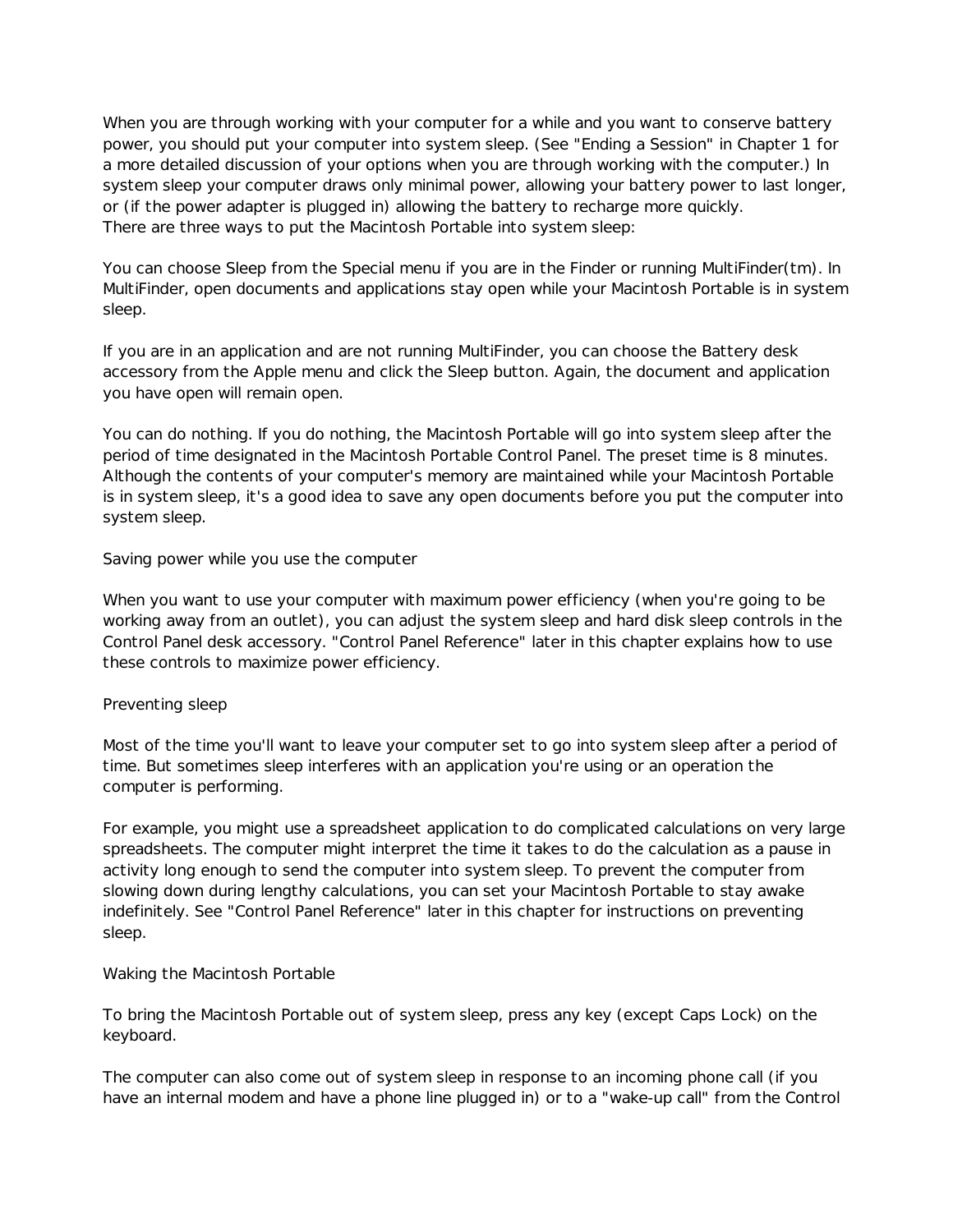Panel. For example, you might set a wake-up time so that an electronic mail program can pick up and print messages at 6 a.m. on December 14, 1989. See "Control Panel Reference" at the end of this chapter for instructions on waking the Macintosh Portable in response to an outside phone call or an internal wake-up call.

# System rest

System rest is another feature that helps you use battery power efficiently. When you have had no interaction with the computer for 15 seconds, the computer's internal operating speed slows down (from a clock speed of 16 MHz to about 1 MHz) to conserve battery power. As soon as you touch a key, use the trackball or mouse, or use a peripheral device, the computer comes back up to full speed instantly.

The Macintosh Portable goes into and comes out of system rest automatically. In almost all cases you do not need to turn it on or off. If, however, you notice that an application you're using slows down during some calculation or function that takes more than 15 seconds, you may want to disable the system rest feature while you're using that application.

To disable system rest:

1. Open the Control Panel by choosing it in the Apple menu.

2. Click the Portable icon in the Control Panel. You may have to scroll down to see the icon. The Portable Control Panel appears.

3. Hold down the Option key as you click the heading "Minutes Until Automatic Sleep." When you Option-click this automatic sleep heading, a dialog box appears that allows you to control the automatic rest feature.

4. Click the Rest button to turn system rest on. Click Don't Rest to turn the feature off.

5. Click OK.

6. Close the Control Panel by clicking the close box.

Important-Letting your system rest when it's idle is a good way to conserve battery power. If you turn system rest off to work with an application, remember to turn it back on when you're finished using that application.

Using peripheral devices efficiently

Everything you connect to your computer and everything you do with your computer draws some power from the battery. Even when the power adapter is plugged in, the computer and many peripheral devices draw their power from the battery.

There are power-efficient peripheral devices designed for the Macintosh Portable. These devices are marked with the low-power icon. If you must use a mouse or hard disk not specifically designed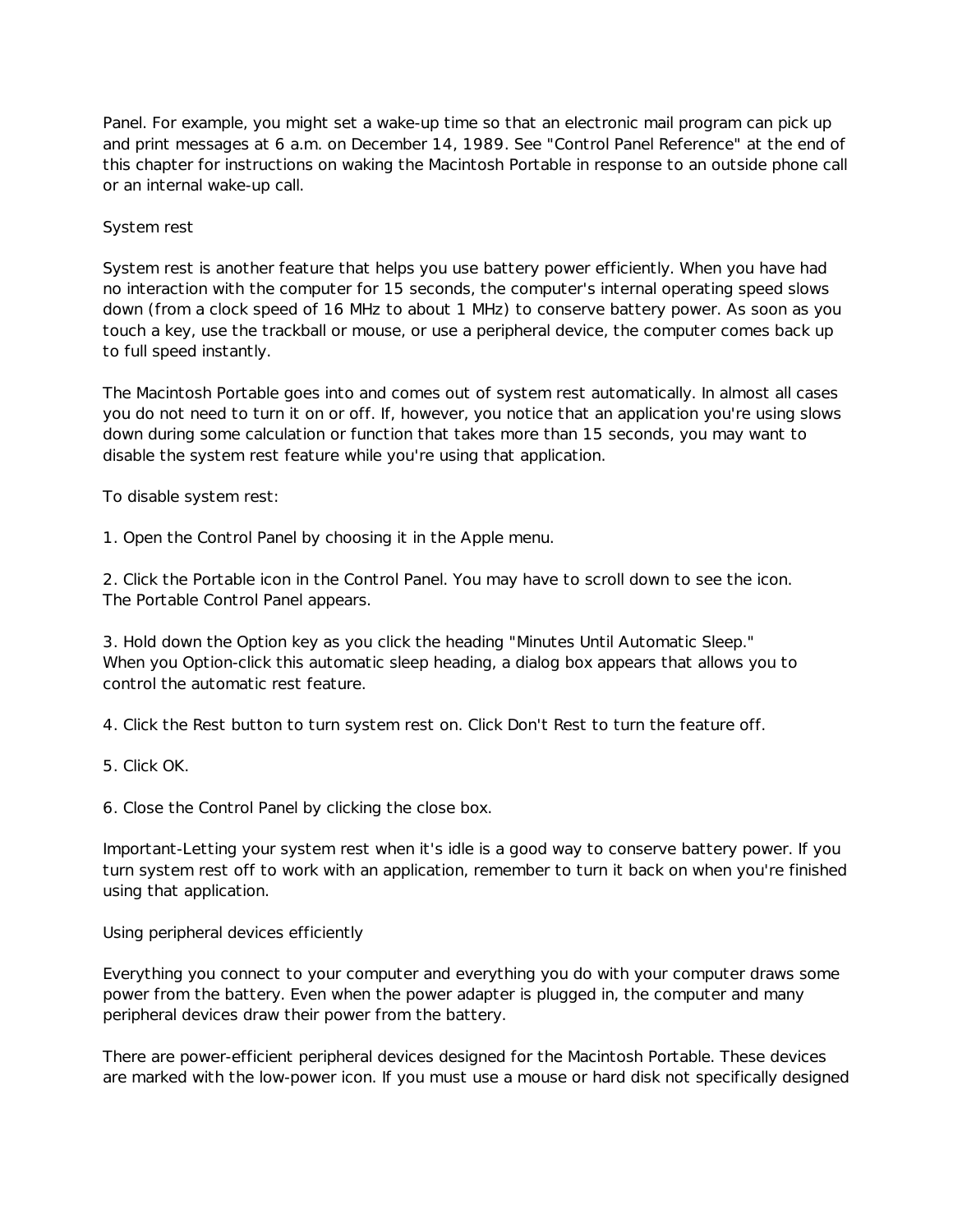for the Macintosh Portable, do so with the power adapter plugged in or plan to recharge the battery often.

Of the devices designed for the Macintosh Portable, the internal hard disk uses the most power. You can minimize the internal hard disk's use of the battery by setting the hard disk to shut down automatically when it hasn't been read from or written to for a period of time. See "Control Panel Reference" later in this chapter.

Activities that drain the battery faster than usual are those that require continuous interaction with an external device-copying files from one disk to another, printing, and so on. Generating sound is another activity that drains the battery. If you are using a music, speech, or other application that uses a lot of sound, plug in the adapter or plan to recharge often.

A tip for modem users: If you are using an internal modem and a communications program with MultiFinder, quit the communications program when you are not using it. Open communications programs (even those in the background under MultiFinder) require your Macintosh Portable to power the internal modem. When you quit the program, your computer turns the modem off to save battery power.

Using a RAM disk to save power

You can, if you wish, designate part of the memory in your system for use as a RAM disk. A RAM disk is a portion of the RAM in your computer that you can set aside to act as a disk to store applications and documents that you use frequently.

A RAM disk is like a floppy disk in that you initialize it, name it, see its icon on the desktop, open and close it using standard Finder commands, drag icons to and from it, and so on. The advantages of a RAM disk over a standard floppy disk are that a RAM disk gives your computer quicker access to information, and reading and writing information on a RAM disk drains far less power than those operations on a standard disk.

The important difference between a RAM disk and a floppy disk is that the contents of the RAM disk are erased if you cut power to the computer (to install an expansion card, for example) or if you fail to recharge the battery for so long that it actually runs out of power (see "Low-Power Warnings" later in this chapter for more information).

Important-The RAM that you designate as a RAM disk is not available for use by application programs. If you have less than 2 MB of memory, you do not have enough memory to make creating a RAM disk worthwhile.

Creating a RAM disk

Follow these steps to create a new RAM disk:

- 1. Open the Control Panel desk accessory from the Apple menu.
- 2. Click on the Portable icon in the Control Panel.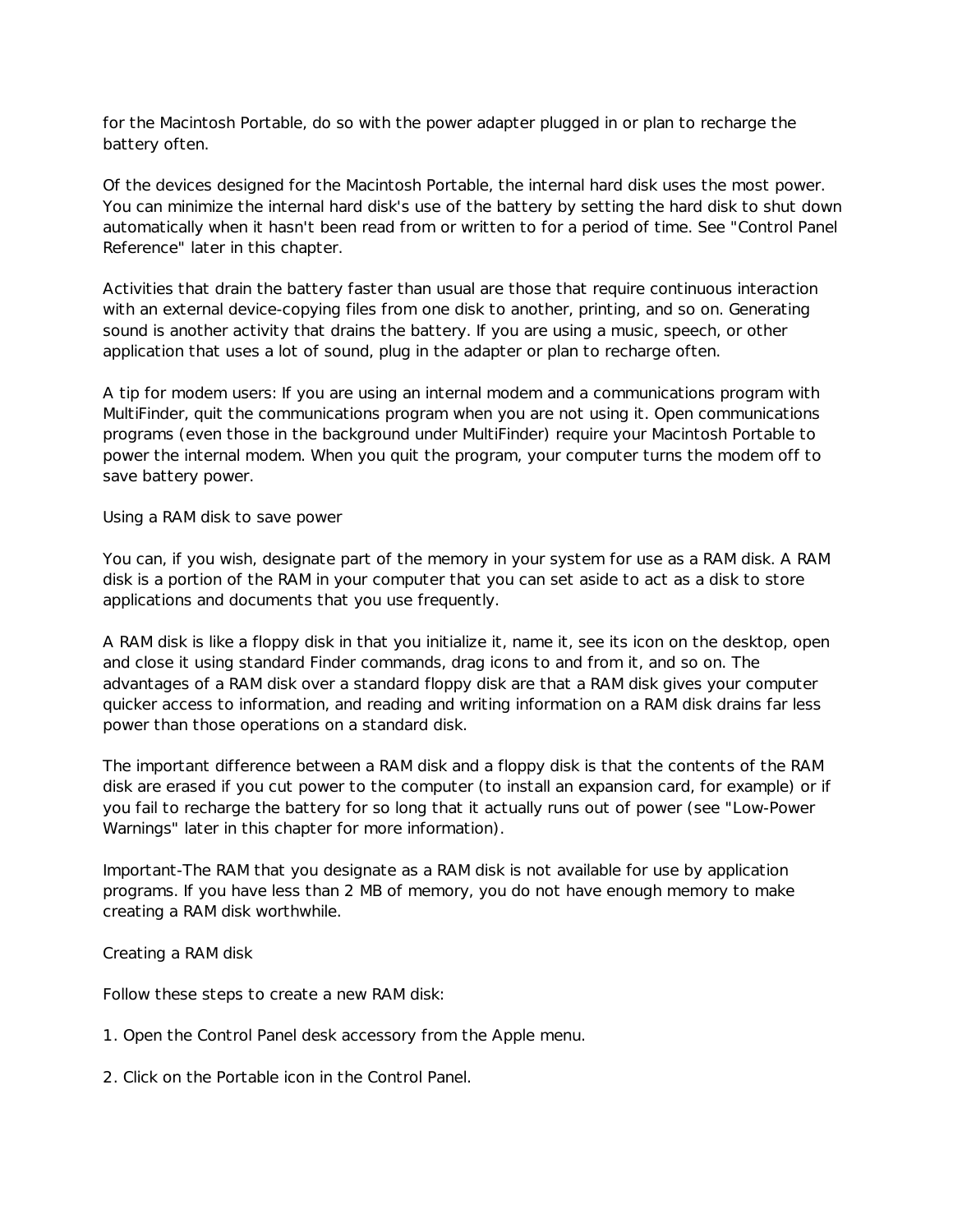3. Press the box next to "RAM Disk Size" in the Control Panel and drag to select the size of your RAM disk.

If you want a size that is not shown on the menu, you can choose Other from the menu, use the Up and Down arrows to select the disk size you want, and then click OK to set the RAM disk size. Make the RAM disk large enough to hold the system files (at least 500K), applications, and documents you plan to copy there. Remember, RAM space that you allocate to a RAM disk will not be available to the system for other purposes.

A dialog box appears to tell you that the new RAM disk will be created when you restart the computer.

.Close the Control Panel by clicking its close box.

- 4. Choose Restart from the Special menu.
- 5. Your RAM disk is created when you restart your computer.

Removing a RAM disk or changing its size

If you have a RAM disk that you want to erase and remove from the desktop, or one whose size you want to change, follow these steps:

- 1. Copy the files that you want to keep from your RAM disk onto a floppy disk or hard disk.
- 2. Erase all of the files on your RAM disk by dragging their icons to the Trash.
- 3. Choose Empty Trash from the Special menu.
- 4. Open the Control Panel from the Apple menu.
- 5. Click the Portable icon to see the Portable Control Panel.
- 6. Press the box next to "RAM Disk Size" and drag to select the new size you want for your RAM disk (or to None if you don't want a RAM disk).

If you want a size that is not shown on the pop-up menu, you can choose Other from the menu, use the Up and Down arrows to select the disk size you want, and then click OK to set the RAM disk size.

After you set the new size, the RAM disk icon disappears from the desktop.

7. Close the Control Panel by clicking its close box.

8. Choose Restart from the Special menu.

When you restart, the computer's memory is reallocated and the icon for your new RAM disk (if you created one) appears on the desktop.

RAM disk tips

RAM disks save you power because it takes far less power for your computer to read from and write to an electronic RAM disk than it does to read from and write to a mechanical floppy disk or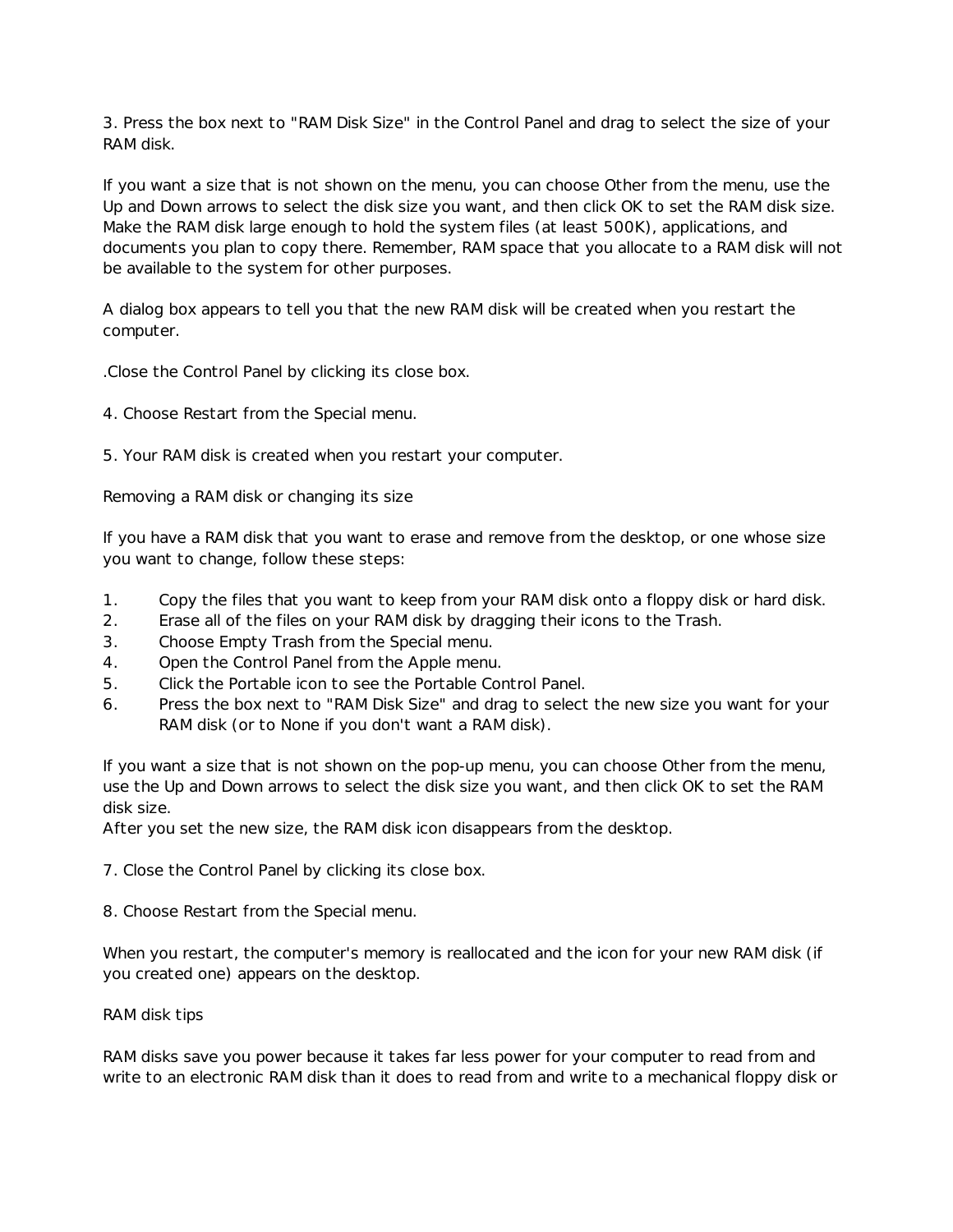hard disk. To save the most power, you need to put the information the computer reads and writes most frequently on the RAM disk.

The most power efficient use for a RAM disk is to use it as your startup disk. Because your startup disk holds all of the information your computer needs to perform its basic functions, the computer reads frequently from the startup disk. By making the energy efficient RAM disk your startup disk, you save power every time the computer looks to this disk for information.

To make your RAM disk a startup disk, use the Installer application to install the appropriate system software onto the RAM disk. See the Macintosh System Software User's Guide for instructions on using the Installer. Then use the Startup Device control in the Control Panel to designate the RAM disk as the startup disk. The Macintosh System Software User's Guide also has instructions for using the Control Panel.

If you plan to use a RAM disk as a startup disk, it's a good idea to make a copy of the RAM disk on a floppy disk that you keep with you as a backup. The backup protects you in case a loss of power to the computer erases your RAM disk.

Another efficient way to use a RAM disk is to put the applications you use most often on the RAM disk.

This section tells you how to know when it's time to recharge your Macintosh Portable battery and how to recharge the battery (using the power adapter). There's also a section on using a second battery and an external battery recharger to increase the amount of time you can use your Macintosh Portable away from an electrical outlet.

You can check the battery level by looking at the Battery desk accessory. Open the Battery desk accessory by pulling down the Apple menu and choosing Battery. The Battery desk accessory shows you what fraction of the battery's power has been used and whether the Macintosh Portable is currently charging the battery.

To open the Battery desk accessory, choose Battery from the Apple menu.

Close box: Clicking the close box closes the Battery desk accessory.

Battery level indicator: This shows how much charge is left in your battery. When the level falls below the low-power mark, you should recharge the battery by plugging in the power adapter.

Lightning bolt icon: When the power adapter is plugged in and the battery is recharging, you will see this lightning bolt icon. When the adapter is not plugged in, or when the battery is fully charged, this icon disappears.

The Sleep button: You can click this button to put the Macintosh Portable into system sleep without using the Special menu in the Finder. This is especially useful if you are running your Macintosh Portable without MultiFinder, and you do not want to close an open application before putting the computer into system sleep.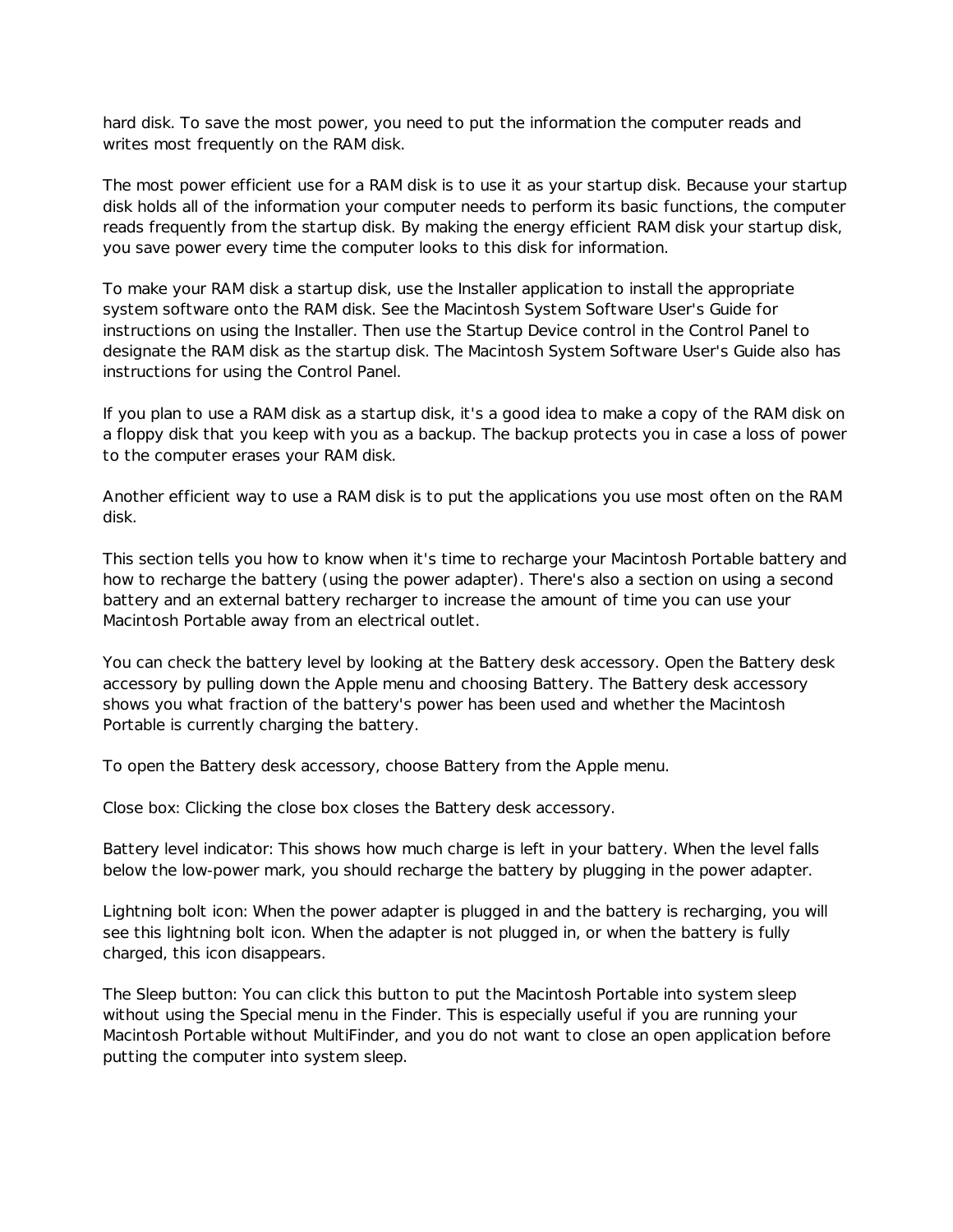Low-power mark: When the Battery level indicator falls to this level, you will see the first in a series of warnings telling you that you are low on power and that you should recharge your battery. See the next section, "Low-Power Warnings," for more information. The Battery desk accessory is designed so that you can leave it open on your desktop to track your battery level as you use the computer. Just drag it to an open space on your desktop (try putting it between your disk icons and the Trash) and monitor it as you use your Macintosh Portable.

When the battery starts to run low, a series of messages will appear warning you that it's time to recharge, and a flashing battery icon will alternate with the Apple icon in the menu bar. You should put your computer into system sleep and plug in the power adapter as soon as possible (within 30 minutes).

After the fourth warning, the computer will automatically go into system sleep while there is still enough power to retain the contents of memory for five days. The computer will not wake up until the power adapter is plugged in. Depending on how low the battery level falls, it may be necessary to recharge the battery for 20 minutes before you can wake the computer.

As long as you recharge the battery within 5 days, the contents of memory will remain intact and you can pick up where you left off before the battery ran low. The only consequence of not recharging within 5 days is that the contents of memory might be lost.

If you know you won't be able to recharge the battery for several months, save all open files and data on RAM disks to a floppy disk or your hard disk, choose Shut Down from the Special menu, then remove the battery from the Macintosh Portable as explained in Chapter 1.

Warning-If you need to disconnect the battery, first save your work on a disk.

When you notice that the battery level has fallen below one-quarter full in the Battery desk accessory, or anytime you get a low-power warning, you should recharge your battery. To recharge the battery, simply connect the power adapter to the power adapter port in the Macintosh Portable and plug the adapter into a wall socket.

You can use the Macintosh Portable while the battery is recharging, but it will recharge faster if the computer is in system sleep. In system sleep the computer draws only enough power to maintain the computer's memory. There is no danger of overcharging, so it's safe to leave the power adapter plugged in for as long as you're near an outlet.

A Macintosh Portable with a built-in hard disk requires a little more power to start up than one without a hard disk. If your computer has a hard disk and the battery is very low on power, it might take as long as 20 minutes to recharge the battery sufficiently before you can start up the computer.

Recharging the battery to about 80 percent capacity takes between 2 and 3 hours. Fully recharging the battery takes about 10 hours.

If you plan to use your Macintosh Portable regularly and for extended periods of time (more than 6 hours) away from an electrical outlet, or if part of the work you do involves using a device that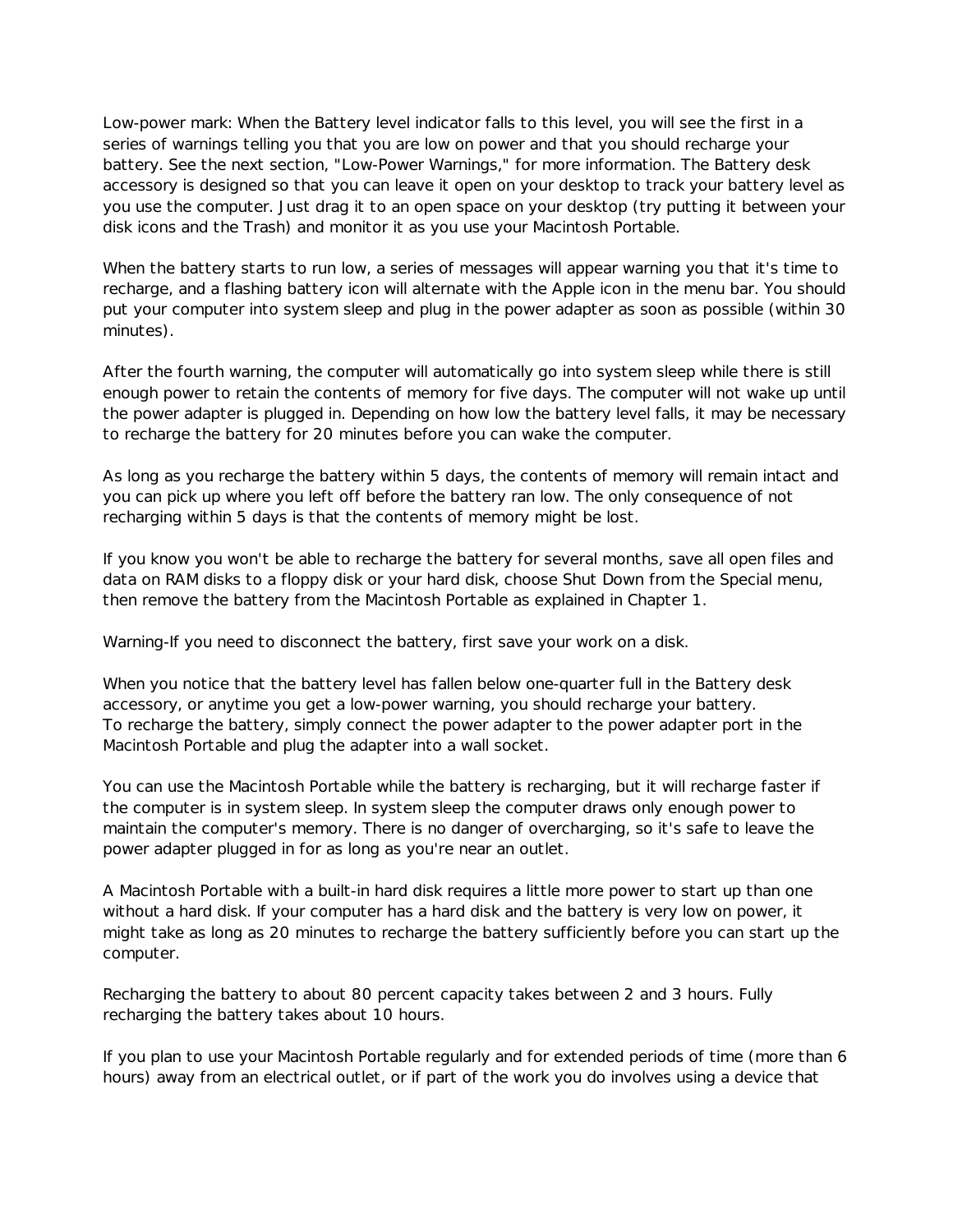drains the battery quickly, consider getting a second battery and an external battery recharger from your authorized Apple dealer or representative.

By using a second battery and an external battery recharger in addition to the internal recharger on your Macintosh Portable, you can have two fully charged batteries (and twice the hours of operation) at your disposal. With a second battery on hand, when the battery in your computer runs low, you can save your work on a disk, swap the drained battery for the fresh one, and continue working.

The sections that follow tell you how to use the external battery recharger and how to take out a drained battery and replace it with a fresh one.

You can buy an optional external battery recharger and an extra battery for your Macintosh Portable. To recharge a battery using the external battery recharger, you simply plug a Macintosh Portable power adapter into an electrical outlet, plug the power cord into the external battery recharger, and set the battery into the recharger.

The light shows yellow when the battery is less than 80 percent charged, green when the battery is more than 80 percent charged. If the indicator does not light up, you may need to replace your battery. See your authorized Apple dealer.

To be prepared for a long trip or an extended period away from an electrical outlet, use one power adapter plugged into your Macintosh Portable to recharge one battery with the internal recharger while you use the external recharger to recharge a second battery. Charging the batteries overnight will get them ready to travel. In the morning, just store the replacement battery in your carrying case, and you're ready to go.

Warning-Be careful to avoid touching any metal across the terminals on the recharger or spilling any liquid into the recharger. Shorting the terminals in this way could damage your recharger. Use this recharger only for batteries intended for the Macintosh Portable computer.

With a fully charged replacement battery stowed in your carrying case, you're ready to use your Macintosh Portable for an extended period away from an outlet. When the battery in your computer starts to run low on power (when you get the second low-power warning), swap in the fully charged second battery. Here's how:

1. Save any open documents on a hard disk or a floppy disk and copy the contents of any RAM disks you have created on a hard disk or a floppy disk.

2. Put the Macintosh Portable into system sleep by choosing Sleep from the Special menu or by clicking the Sleep button on the Battery desk accessory.

3. Close the Macintosh Portable display by lowering it until you hear the display latches snap shut.

4. Put the computer on a flat surface with the back panel facing you. Press the square tabs on the back of the computer and lift off the back cover.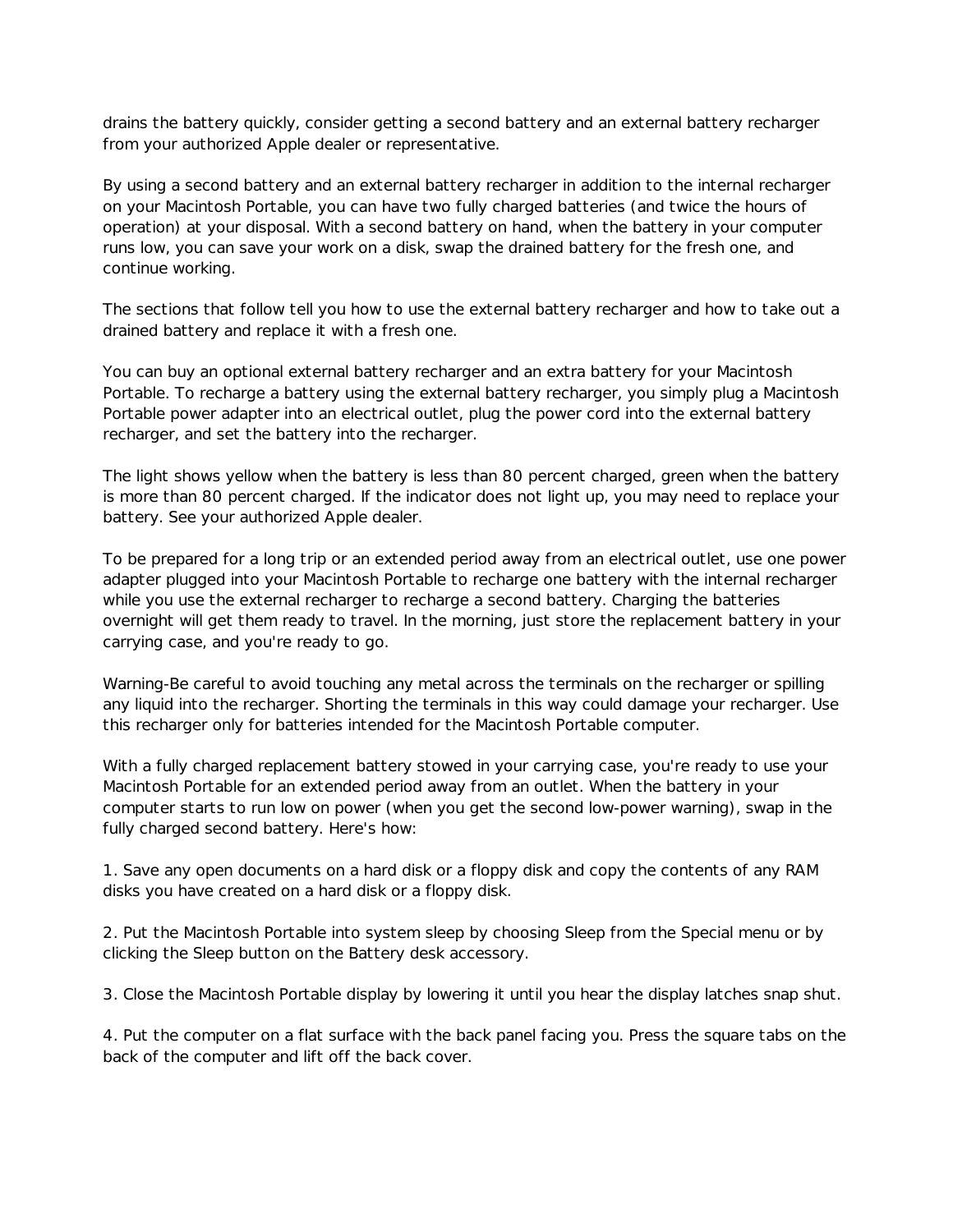Warning-Be careful not to touch any of the internal components of your Macintosh Portable other than those specified in these instructions.

5. Remove the battery cover.

Snap the tabs on the cover out from under the hooks on the battery compartment. Use the thumb and index finger of each hand.

6. Remove the battery. You can store the battery in the carrying case.

7. Put the replacement battery into the computer. Slide the battery into the compartment.

8. Put the battery cover back on.

9. First position the battery cover flat against the compartment, with the tabs lined up behind their hooks. Then slide the cover toward the front of the computer so the tabs snap into place under the hooks.

10. Put the back cover back on. When you're ready to resume working, open the display and press any key (except Caps Lock) to wake the computer.

Lost power? If power to your Macintosh Portable was interrupted while you replaced your main battery (if open documents and applications were no longer open when you put the fresh battery in, or if your system clock lost time), your 9-volt backup battery needs replacing. See "Replacing the Backup Battery" earlier in this chapter for instructions.

The Portable Control Panel lets you determine, among other things, how and when you want certain power-saving features activated. (See the Macintosh System Software User's Guide for instructions on changing Control Panel settings that apply to all models of the Macintosh.)

Mouse or trackball: To control the tracking and double-click speed for your trackball you can use the Mouse Control Panel (click the mouse icon after opening the Control Panel in the Apple menu). See the Macintosh System Software User's Guide for instructions. Follow these instructions to see or change Portable Control Panel settings.

1. Choose Control Panel from the Apple menu.

2. Select the Portable icon on the left side of the Control Panel. You may have to scroll down to see the icon.

3. Check or change settings according.

Portable icon: Click this icon to see settings specific to the Macintosh Portable.

Screen Contrast: This lever controls the contrast (the relative intensity of light and dark images) on the built-in display. Drag the lever up to increase the contrast. Drag the lever down to decrease the contrast.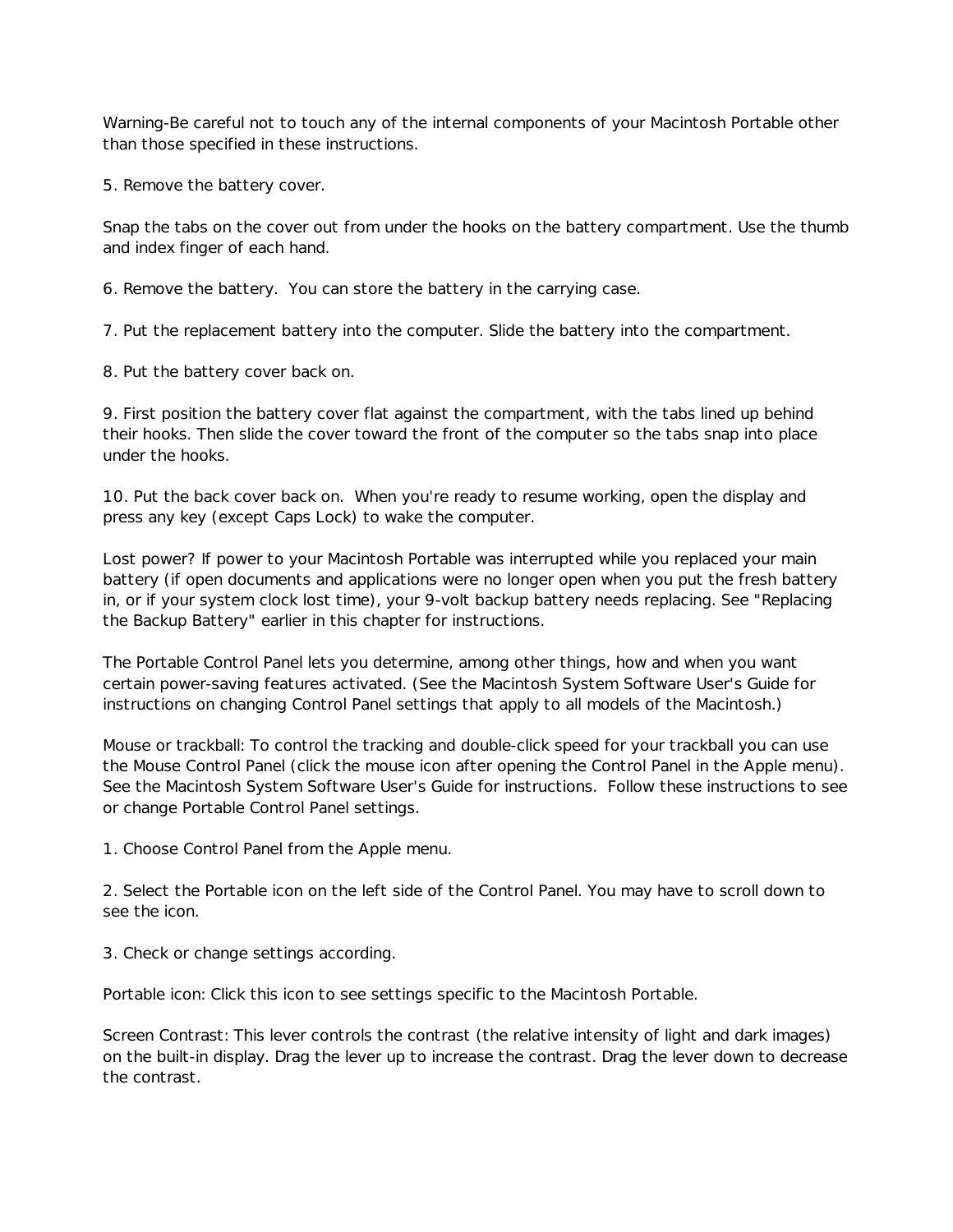RAM Disk Size: To create a new RAM disk, press the box next to "RAM Disk Size" and drag to choose the RAM disk size you want from the menu. Then close the Control Panel (by clicking its close box) and choose Restart from the Special menu. The new RAM disk will appear on your desktop. See "Creating a RAM Disk" earlier in this chapter.

If you later decide you want to change the size of the RAM disk or remove a RAM disk, copy any files that you want to keep onto a disk, erase all files on the RAM disk by dragging their icons to the Trash, and choose Empty Trash from the Special menu. Then return to the Control Panel and choose a new RAM disk size (or None). Close the Control Panel and choose Restart from the Special menu.

Automatic Wake-up: This control determines what time the computer should come out of system sleep and whether the computer should wake up when the phone rings (to allow an internal modem and a communications application to answer the phone). To set a wake-up time, click the time check box, then click hours or minutes, and click the arrows to set the time earlier or later.

If you have an internal modem, an additional control appears that allows you to set the computer to come out of system sleep in response to an incoming call. Click "When Phone Rings" to have the computer come out of sleep when the phone rings.

Internal/external modem selector: This control appears only if you have an internal modem. Click the Internal Modem icon if you want to use your internal modem. Click the External Modem icon if you want to use a device connected to the modem port.

Automatic sleep: Use the two levers to set how long you want the Macintosh Portable and the internal hard disk to wait for the next time they're used before they automatically go into sleep. (The Hard Disk lever appears only when you have an internal hard disk.) Drag the System lever to the left to decrease, or to the right to increase, the amount of time before your Macintosh Portable goes into system sleep. Drag the Hard Disk lever to the left to decrease, or to the right to increase, the amount of time after a hard disk access before your hard disk motor shuts off to save battery power.

Setting these levers at a higher position will make it less likely that you'll have to wait for your Macintosh Portable or hard disk to get back up to speed after they've gone to sleep. The trade-off is that your battery drains faster because your Macintosh Portable and hard disk will stay at full power longer before going into system sleep.

After the hard disk goes to sleep, it takes about 5 seconds to return to speed the next time it's needed.

You cannot set the Hard Disk lever farther to the right than the System lever (access to the hard disk is not necessary as long as the computer is in system sleep). If you move the System lever to the left of the Hard Disk lever, the Hard Disk lever moves back to match the System setting. If you move the Hard Disk lever to the right of the System lever, the System lever moves out to match the Hard Disk setting.

To control system rest, which automatically slows down the computer from 16 MHz to about 1 MHz when the computer is idle, see the instructions in "System Rest" earlier in this chapter.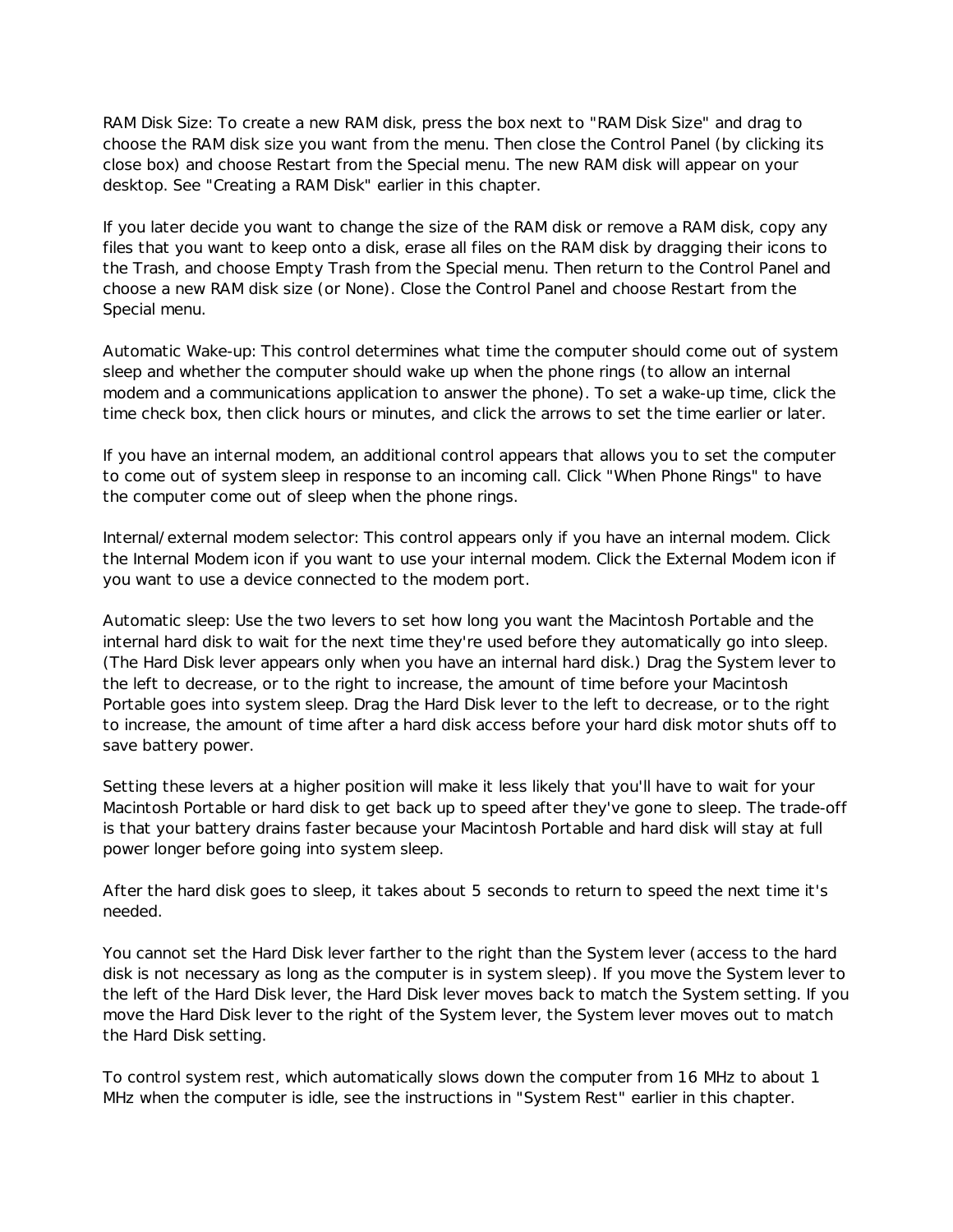Stay awake when plugged in: When this box is checked, your Macintosh Portable stays awake anytime the power adapter is plugged in. Use this feature if you want your computer to stay awake when idle for longer than 30 minutes. When you select this option, a dialog box appears warning you not to leave the Macintosh Portable awake for more than 24 hours.

Important-Never keep the Macintosh Portable out of system sleep for more than 24 consecutive hours. If you do, the display may show temporary problems such as objects leaving "ghosts" behind on screen and black dots in random positions. The problems should disappear after you've left the computer in system sleep for a while. The longer you left the computer out of sleep, the longer it will take for the problems to disappear.

# CHAPTER 3

# Making Connections

THIS CHAPTER EXPLAINS HOW TO CONNECT PERIPHERAL DEVICES TO THE Macintosh Portable.

# General information

You can connect any Macintosh peripheral device to the Macintosh Portable, but keep in mind that some devices that are not specifically designed for the Macintosh Portable can use up to 15 times more battery power than devices designed for low-power use. To avoid draining your battery, plug in the power adapter while using such devices.

Devices designed by Apple to work with the Macintosh Portable will have the low-power icon shown at the left.

The rest of the sections in this chapter explain how to connect specific types of devices to the Macintosh Portable. See the manual furnished with each device for more detailed instructions on setting up and using the device.

# **Printers**

You can connect an Apple ImageWriter(r) II, ImageWriter LQ, or other serial printer to the Macintosh Portable through the printer port. If your printer port is already in use, you can connect a printer to the modem port.

If you have an internal modem in your Macintosh Portable and connect the printer to the modem port, you need to designate in the Control Panel which device you want to use: the internal modem or the device connected to the modem port. See "Control Panel Reference" in Chapter 2. If you are connecting your Macintosh Portable through AppleTalk(r) to an Apple LaserWriter(r) printer, see the following section, "AppleTalk Network System," for instructions. If you are connecting your Macintosh Portable to a LaserWriter IIsc, see "Connecting SCSI Devices" later in this chapter.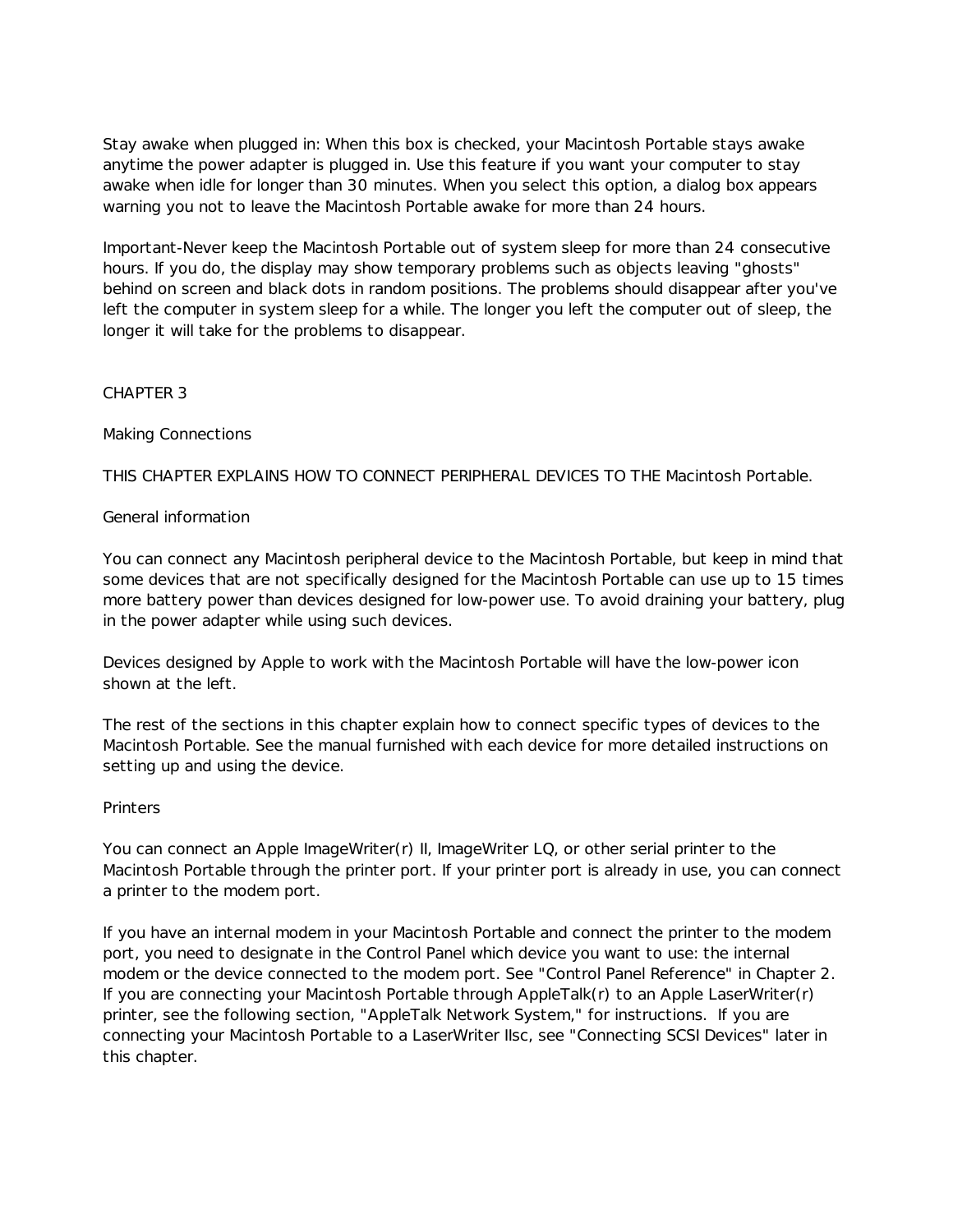The instructions that tell the Macintosh Portable how to send information to an ImageWriter printer are in a file called a driver in the System Folder on your startup disk. If you have another type of printer, you may need to copy the appropriate printer driver to the System Folder on your startup disk before you can print. See the manual that came with your printer for instructions.

Trouble printing? If you've connected your printer to the modem port, make sure the External Modem setting is selected in the Portable Control Panel. See "Control Panel Reference" at the end of Chapter 2.

# AppleTalk network system

An AppleTalk network system is a group of interconnected computers and peripheral devices that share information, software services (file servers and print servers, for example), and hardware resources (mass storage devices, for example). This section shows how to connect your Macintosh Portable to an existing AppleTalk network system that uses LocalTalk(tm) cables. For detailed instructions, see the manual furnished with your network system.

# What you need

To connect your Macintosh Portable to the network, you'll need a LocalTalk connector box and one LocalTalk cable. Ask your authorized Apple dealer for the LocalTalk Locking Connector kit.

Connecting the Macintosh Portable to the end of a network

If you have a choice, it's best to connect your Macintosh Portable to the end of a network so that you don't interrupt network operation while you're setting up your connections. A computer is at the end of a network if its connector box has one empty port. Follow these instructions and illustrations to connect your computer to the end of the network:

1. Put your Macintosh Portable into system sleep by choosing Sleep from the Special menu.

2. Plug the connector box cable into the printer port on your Macintosh Portable.

3. Plug the LocalTalk cable into one of the ports on the connector box you just attached to your Macintosh Portable.

4. Plug the other end of the cable into the empty port on the connector box at one end of the network.

5. Press any key (except Caps Lock) to continue working.

Connecting the Macintosh Portable between devices in a network

Connecting the Macintosh Portable between two computers in a network system temporarily disrupts network operations, so it's important that you alert others on the network and work quickly. Follow these instructions to connect the Macintosh Portable between devices on an existing network.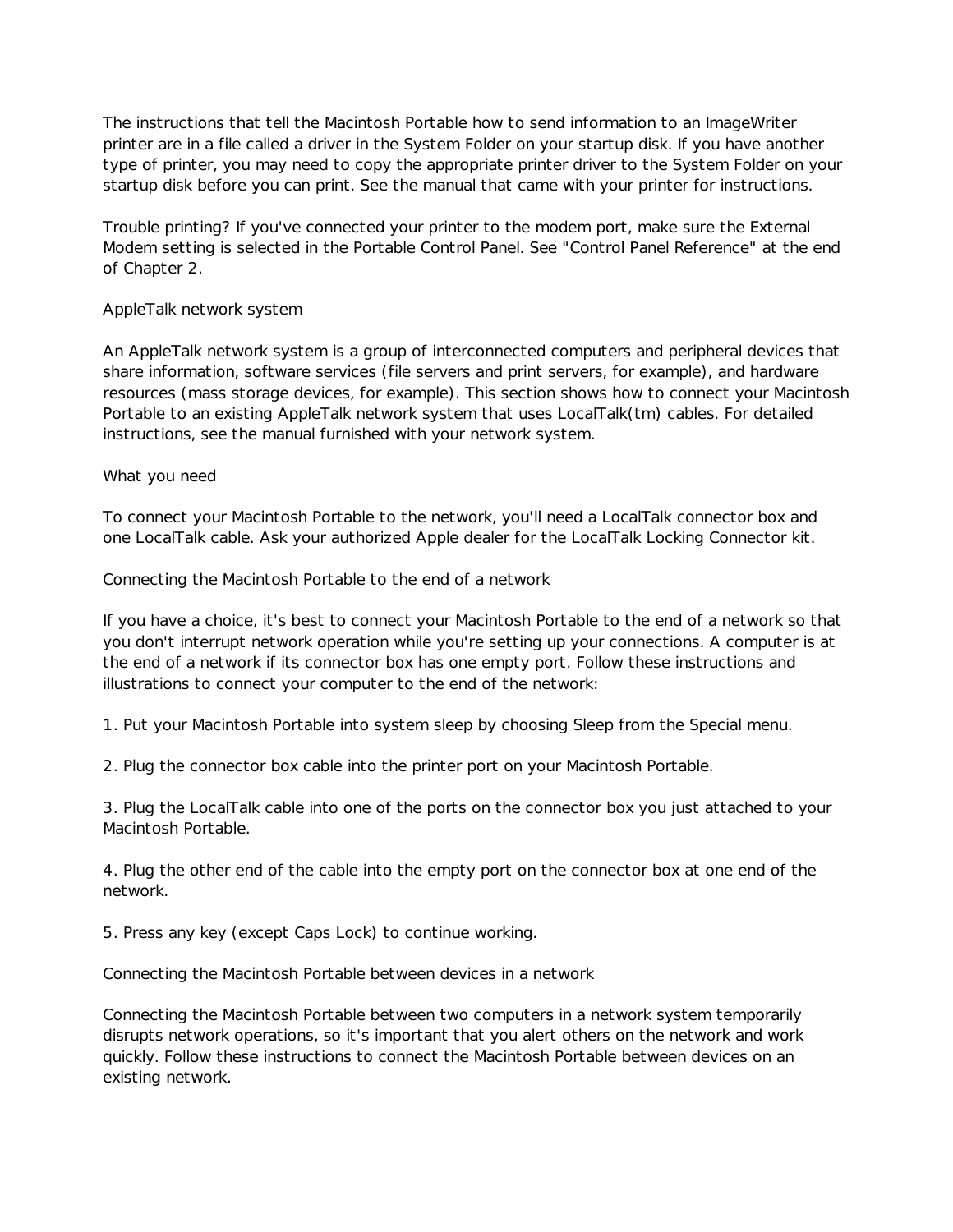- 1. Put your Macintosh Portable into system sleep by choosing Sleep from the Special menu.
- 2. Plug one end of your LocalTalk cable into your connector box.

3. Disconnect a cable from a connector box on the network.

Always check with the network administrator before you disconnect any cables or add any devices on a network. Disconnecting cables on a network could cause loss of network services for others on the network.

When disconnecting LocalTalk cables, always pull on the connector, not the cord.

4. Plug the network cable you just disconnected into your connector box.

5. Plug your cable into the open port on the connector box you just disconnected.

6. Plug your connector box cable into the printer port on your Macintosh Portable.

7. Press any key (except Caps Lock) to continue working.

Disconnecting from a network

Always check with the network administrator before you disconnect any cables or remove any devices from a network. Disconnecting cables on a network could cause loss of network services.

When you disconnect from a network, be sure you leave the network intact behind you. If your device was at the end of the network, either remove both the connector box and LocalTalk cable you were using or leave them both behind. The network must end with a connector box, not with an unattached LocalTalk cable.

If your computer was in the middle of a network and you want to take your connector box with you, remove both the connector box and LocalTalk cable you were using. Then reconnect the connector box and the cable of the devices on both sides of you.

If you do not need to take the connector box with you, just remove it from the back of your computer and leave the two LocalTalk cables connected to it. (It's OK to have a connector box that isn't attached to a computer. It's not OK to leave a break in the network where your connector box used to be.)

# SCSI devices

SCSI (pronounced SKUH-zee) is an acronym for Small Computer System Interface, a standard interface that provides high-speed access to peripheral devices. SCSI devices are a family of peripheral devices that exchange information with the computer according to the SCSI standard. If you have an internal hard disk, you already have one SCSI device connected to your computer system. The most common SCSI devices are hard disks, CD-ROM drives, scanners, and certain printers. You can connect up to seven SCSI devices in a chain to the Macintosh Portable.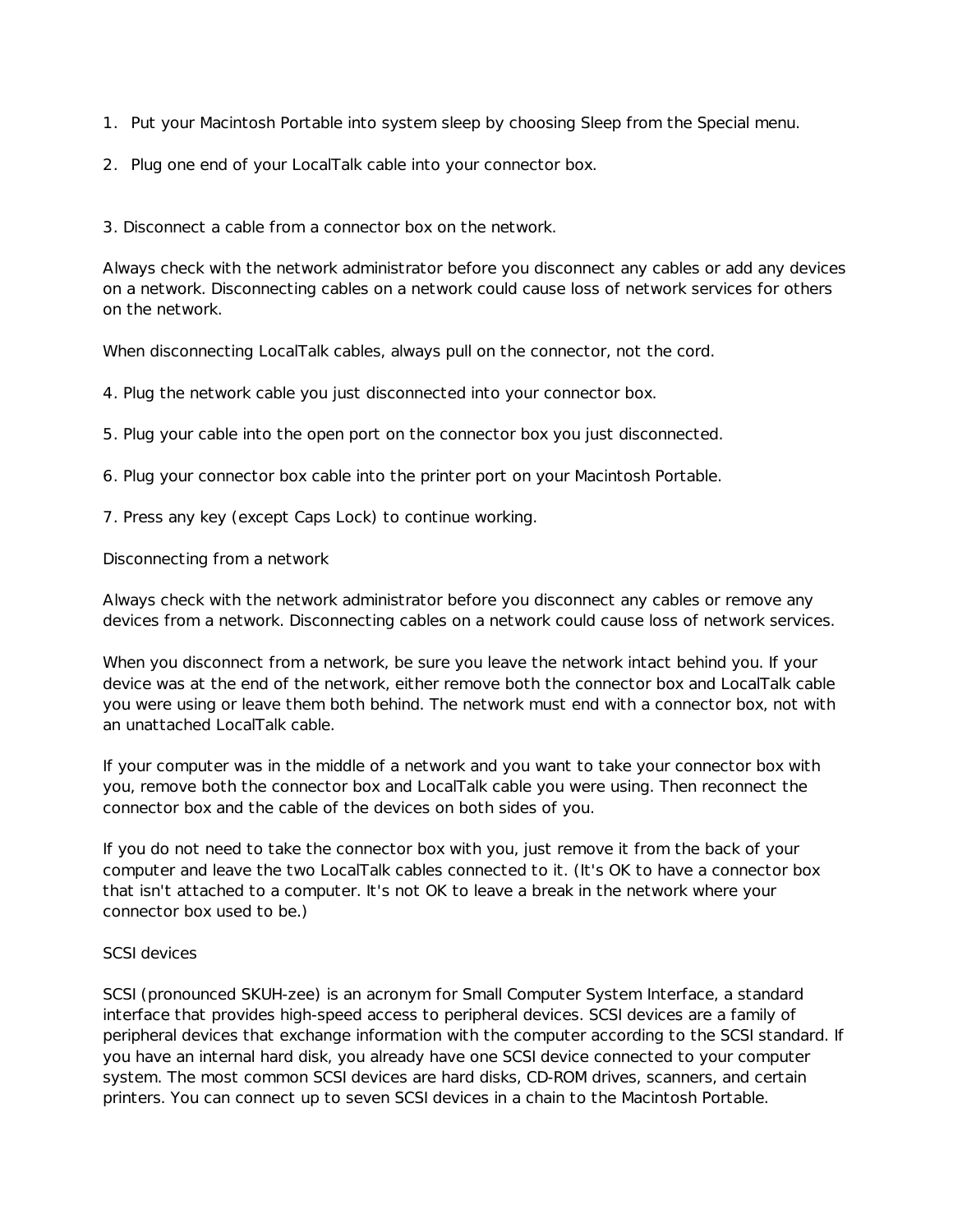## Setting the SCSI ID number

Each SCSI device must have its own ID number between 0 and 7. This number gives the computer a way of identifying devices in a SCSI chain. The physical location of the device in the chain has no relation to its ID number.

Apple has designated standard SCSI ID numbers for different SCSI devices. These numbers are set for you, and you don't need to change them unless you have two devices of the same type or unless you have a non-Apple device set to a number already in use. The computer's SCSI ID number is 7. The Macintosh Portable internal hard disk's SCSI ID number is 0.

You'll find a device's ID number on its back panel. If you need to change an external device's ID number, follow these instructions:

- 1. Make sure the SCSI device is switched off.
- 2. Decide on an unassigned SCSI ID number.

3. Insert a straightened paper clip or the point of a pushpin into the SCSI ID number switch. The SCSI ID switch is the hole directly below the SCSI ID number indicator.

4. Gently push and release until the number you want appears. The ID numbers cycle through from 0 to 7.

#### Connecting SCSI devices

Follow the sequence listed here when connecting SCSI devices to your computer.

1. Shut down your Macintosh Portable by choosing Shut Down from the Special menu.

2. Connect the first SCSI device to the SCSI port on your Macintosh Portable using a SCSI system cable. Attach the smaller connector on the system cable to the computer and the larger connector to the SCSI device.

3. If you have additional SCSI devices, connect them to the first device using SCSI cables to form a SCSI chain. The cables are 3 feet long and have a large connector at each end. If your SCSI devices are more than 3 feet apart, you can attach cable extenders to the cables to make them longer.

Important-The total length of the SCSI chain cannot exceed 20 feet. Attach any cable terminators as required.

You need a cable terminator at the beginning and the end of the SCSI chain. A terminator absorbs the signals traveling along the cable, keeping the path open for new signals. If you have only one external SCSI device, you need only one cable terminator. If you have a chain of two or more external SCSI devices, you need two terminators (one at the beginning and one at the end of the chain).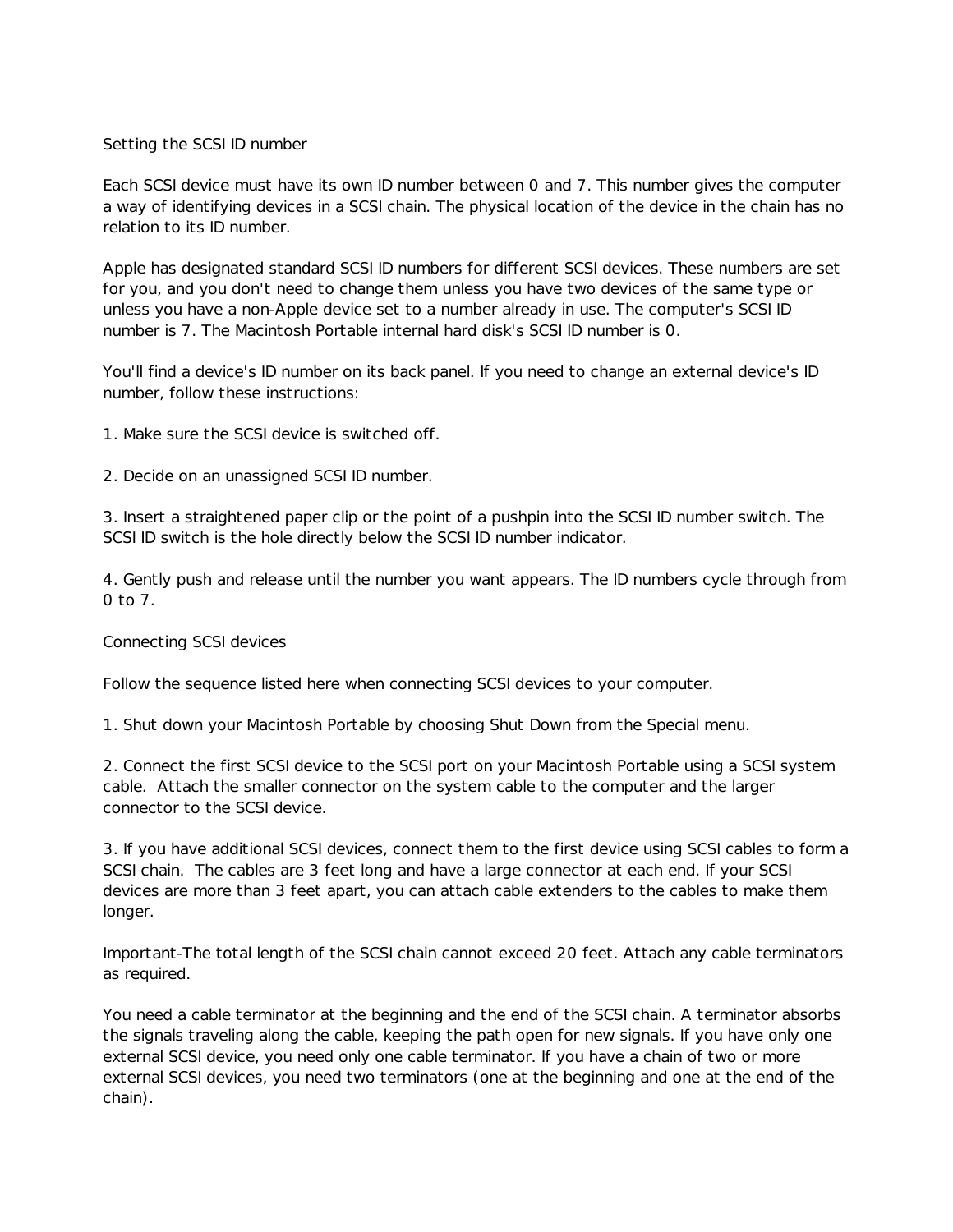Some SCSI devices have cable terminators built in. This is the case with the optional Macintosh Portable internal hard disk. Apple external SCSI devices do not have built-in cable terminators, but some non-Apple SCSI devices may. Check the manual furnished with the non-Apple device to see if it has a built-in terminator.

If your device has a built-in terminator, put that device at the beginning or end of the chain. If you have more than two devices with built-in terminators, ask your authorized Apple dealer to remove the extra terminators from those devices.

Important-Do not use more than two cable terminators in one SCSI chain.

4. Switch on the power on your SCSI device.

5. Restart your Macintosh Portable by pressing any key (except Caps Lock).

#### Using SCSI devices

Many SCSI devices require a resource, also called a device driver, in the System Folder on your startup disk. The resource is a file that tells the Macintosh Portable how to communicate with that type of peripheral device. If a device requires a resource, that resource will be provided on a disk with the device. If you haven't done so already, copy the resource to your System Folder and restart your computer before you try to use the device.

After you connect the SCSI device, turn on the power to the SCSI device and then press any key except Caps Lock to restart your Macintosh Portable.

Important-Make sure any SCSI devices connected to your computer are turned on before you restart the computer. The Macintosh Portable will not start up if it is connected to a SCSI device that is not on. Shut down the Macintosh Portable before switching off or disconnecting SCSI devices. If you disconnect a SCSI device without shutting down the Macintosh Portable, the operation of other SCSI devices, including your internal hard disk, may be affected.

#### Video devices

Using an external video adapter, you can display text and graphics on external video devices. The video adapter translates Macintosh Portable video signals into a format usable by the external video device.

See your authorized Apple representative or the documentation that accompanied your video adapter for more information about using external display devices with the Macintosh Portable.

#### Input devices

The mouse was the original Macintosh pointing device and remains an efficient way to send instructions to Macintosh applications. The trackball in your Macintosh Portable provides the same efficient communication with your computer in a more compact, portable design. If you find that you need to use a numeric keypad, your authorized Apple dealer or representative can replace the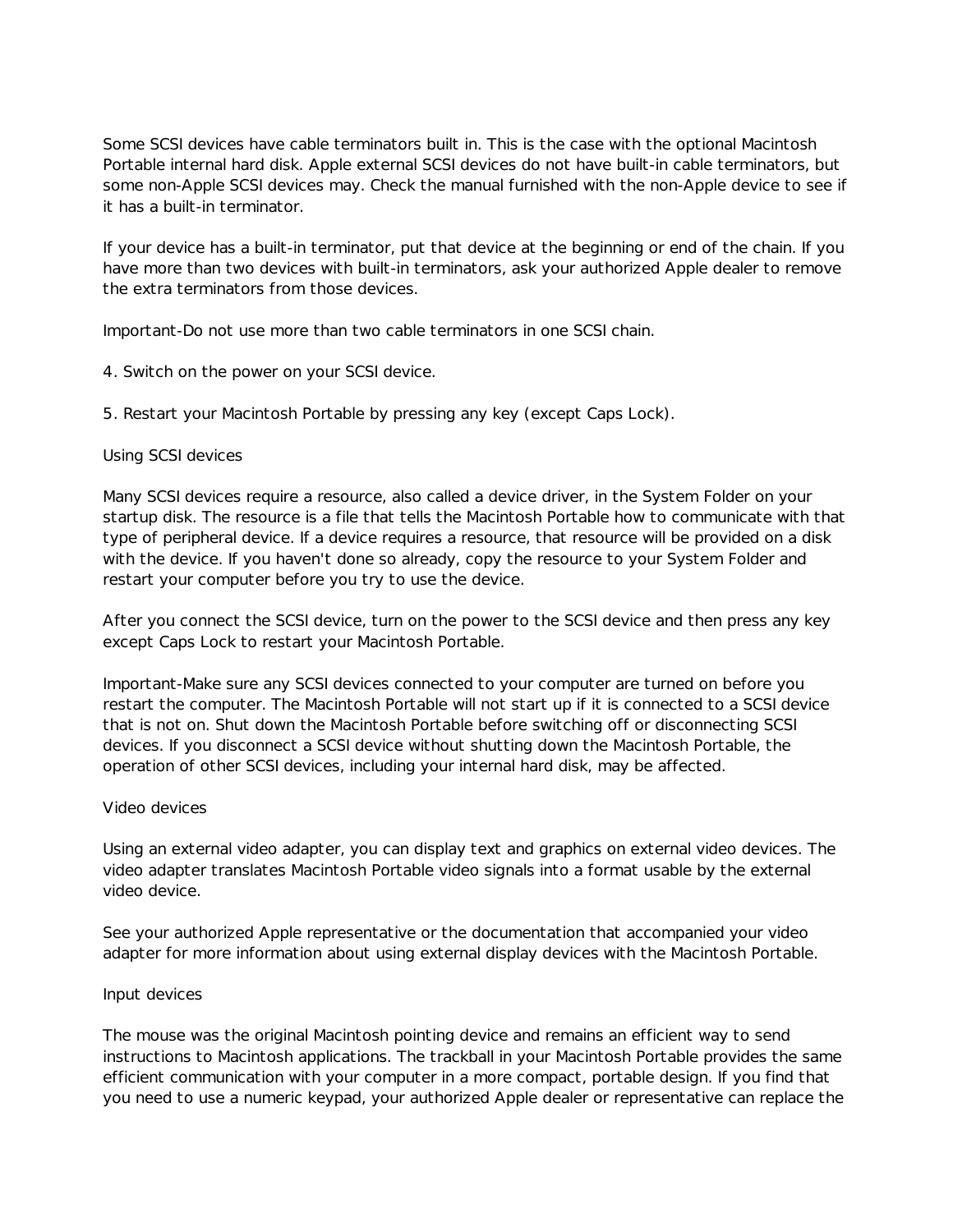trackball with the keypad. You then connect a low-power mouse to the ADB port on your computer's back panel.

Important-Be sure the mouse you use with the Macintosh Portable is a low-power mouse. Although it is possible to use a standard ADB mouse with your Macintosh Portable, if the mouse is not designed for use with the Macintosh Portable, it will draw excessive power from the battery.

If both a mouse and the trackball are connected, both are active. The pointer responds to movements of either or both devices, and the Control Panel settings that control pointing devices apply to both.

Before you connect a mouse to the Macintosh Portable, choose Shut Down from the Special menu. Then connect the mouse to the Macintosh Portable using the Apple Desktop Bus port and press any key except Caps Lock to restart the computer.

A bus is a circuit that acts as a common connection for a number of devices. You can use the Apple Desktop Bus port to connect several ADB devices to the Macintosh Portable. You connect the first device to the ADB port and connect additional devices in a chain.

The mouse is the most common ADB device. Other ADB devices include special keyboards, graphics tablets, light pens, and bar code readers.

#### External disk drives

You can connect an 800K or external Apple FDHD drive to the Macintosh Portable using the external disk drive port. (Use the SCSI port for SCSI devices.)

Be sure to choose Shut Down from the Special menu before you connect any device to the disk drive port. Connect the first drive directly to the port; connect the second drive to the back of the first drive. Tighten the screws to secure the connection. Once the screws are tightened, you can press any key except Caps Lock to restart the computer.

If your drive is designed for 1.4 MB (high-density) disks, you can use 1.4 MB disks, 800K (doublesided) disks, or 400K (single-sided) disks with it. If your drive is designed for 800K disks, you can use either 800K or 400K disks with it. If your drive is designed for 400K disks, you can use only 400K disks with it. You cannot use 1.4 MB disks in either an 800K or a 400K drive.

#### Modems

A modem is a device that lets you communicate with other computers and information services over telephone lines. There are two kinds of modems you can use with the Macintosh Portable: an internal modem installed in the modem connector inside your Macintosh Portable, or an external modem, which you can connect to the Macintosh Portable through the modem port.

Connecting an internal modem to a telephone line

If your Macintosh Portable has an internal modem, plug a telephone line into the phone jack on the Macintosh Portable back panel and check that the Internal Modem setting is selected in the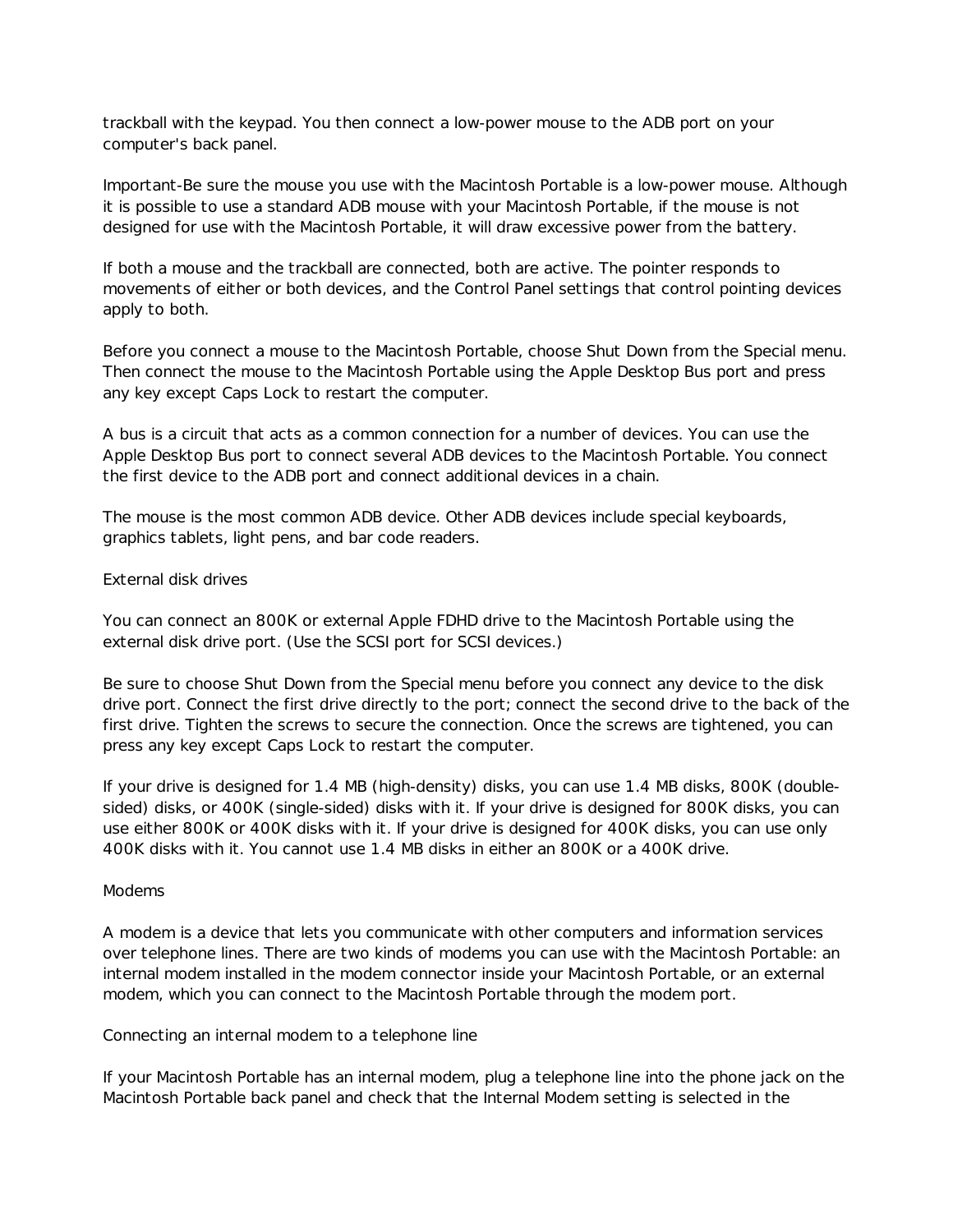Portable Control Panel. See "Control Panel Reference" at the end of Chapter 2 for instructions. If you have an internal modem that you need to install, see the manual that came with your modem for installation instructions.

The circuitry that supports the internal modem is the same circuitry that supports external serial devices connected to the modem port.

When you install an internal modem, the Control Panel is automatically set to support the internal modem and not the modem port. If you want to use a device connected to the modem port when you have an internal modem installed, you have to select the External Modem setting in the Portable Control Panel to activate the modem port.

# Connecting an external modem

If you want to use an external modem, plug the modem cable into the modem port on the Macintosh Portable. You can use the printer port if you already have an internal modem and you don't want to reset the modem setting in the Control Panel. See the modem manual for detailed setup instructions. Be sure to choose Sleep from the Special menu before you connect or disconnect any device using the modem or the printer port on the Macintosh Portable.

Trouble communicating with an external modem? If your Macintosh Portable has an internal modem, the Control Panel may be set to support it instead of the external modem. See "Control Panel Reference" at the end of Chapter 2. See Chapter 4 for solutions to other communication problems.

# MIDI devices

MIDI devices are keyboard synthesizers, drum synthesizers, tone generators, and other electronic musical instruments that exchange information with the computer using the Musical Instrument Digital Interface (MIDI). You can connect MIDI devices to the modem port using an Apple MIDI interface, available through your authorized Apple dealer. Be sure to choose Sleep from the Special menu before you connect or disconnect any device using the modem or the printer port on the Macintosh Portable.

 Trouble making music? If your Macintosh Portable has an internal modem, the Control Panel may be set to support it instead of the MIDI device that's connected to the modem port. See "Control Panel Reference" at the end of Chapter 2. See Chapter 4 for solutions to other connection problems.

#### Audio devices

You can attach headphones, speakers, amplifiers, and other audio accessories to the stereo audio port.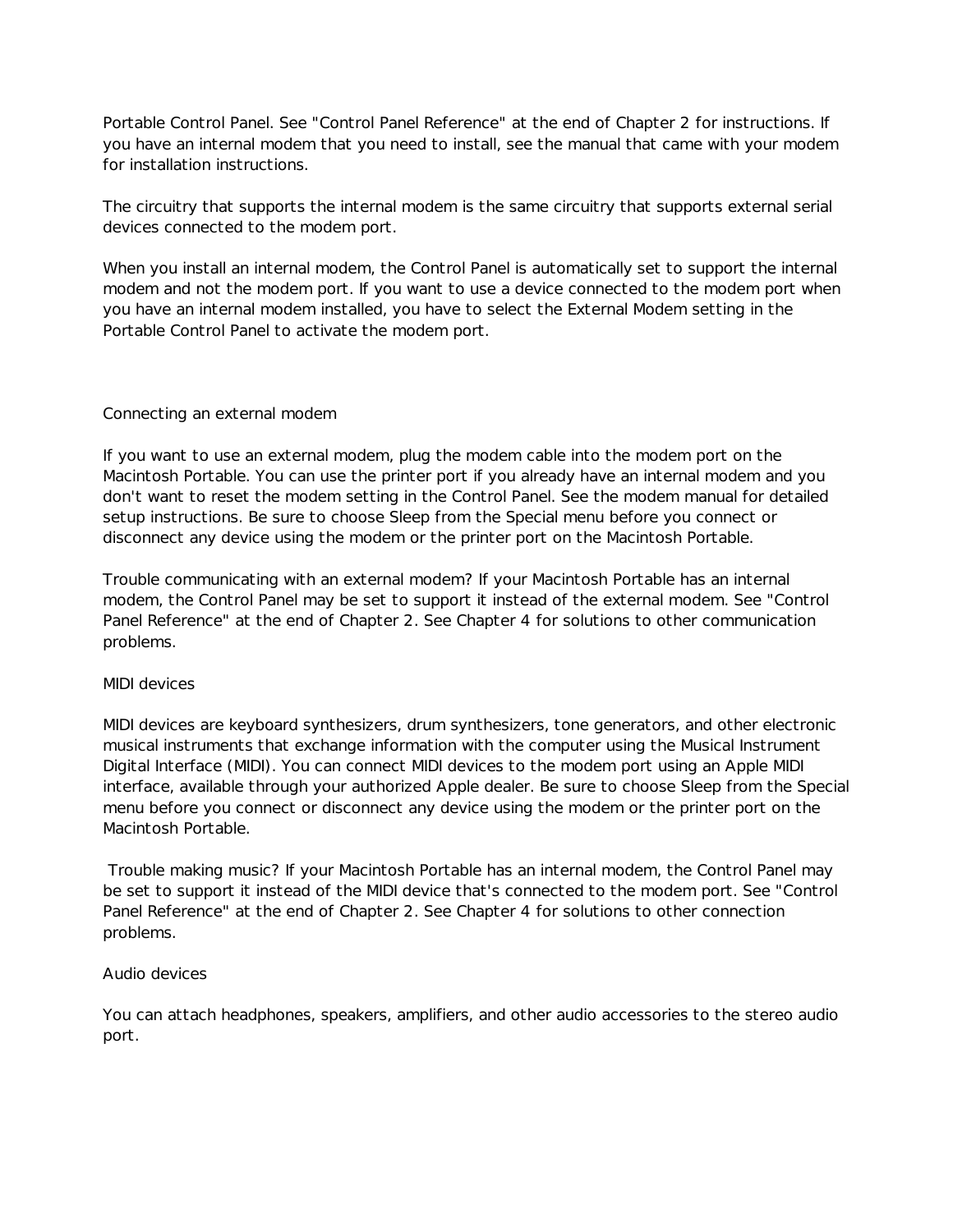## CHAPTER 4

## Troubleshooting

HERE ARE SOME THINGS TO TRY IF YOU HAVE TROUBLE USING THE Macintosh Portable or devices connected to the Macintosh Portable. See the troubleshooting section in the Macintosh System Software User's Guide for solutions to problems that seem to be related to the software.

Trouble starting up the Macintosh Portable

Here's a list of possible problems, probable causes, and suggested solutions for difficulties encountered while starting up the Macintosh Portable.

Problem-The screen is blank, the computer won't respond.

Probable causes-If your computer is new, you may need to remove the sheet of plastic from between the battery and the Macintosh Portable contact points. If you have already removed the plastic sheet, your Macintosh Portable battery may need recharging.

Suggestions-See Chapter 1 for instructions on removing the plastic sheet and connecting the battery. Try plugging in the power adapter and recharging the battery for 3 or 4 minutes. If these suggestions are ineffective, you may need to reset the computer using the reset and interrupt keys. See "The Reset and Interrupt Keys" in Chapter 1 for details.

Problem-You've connected your Macintosh Portable to an external SCSI device, and now the Macintosh Portable won't start up.

Probable causes-The Macintosh Portable won't start up if it's connected to a SCSI device that is not on. Your battery may need recharging.

Suggestions-Turn on the SCSI device before starting up the Macintosh Portable. Plug in the power adapter for a minute or two and then try to start up the computer again.

Trouble working on the Macintosh Portable

Here are some problems that may occur while doing everyday work on your computer.

Problem-The screen keeps going blank, and the computer seems to shut down every few minutes.

Probable cause-The computer is going into system sleep to conserve battery power. If this is happening at an annoying frequency, you may need to adjust sleep delays in the Control Panel.

Suggestion-Open the Control Panel and increase the amount of idle time before your Macintosh Portable goes to sleep (see Chapter 2 for instructions).

Problem-When you use a particular application on your Macintosh Portable, it seems to slow down after running for a few seconds.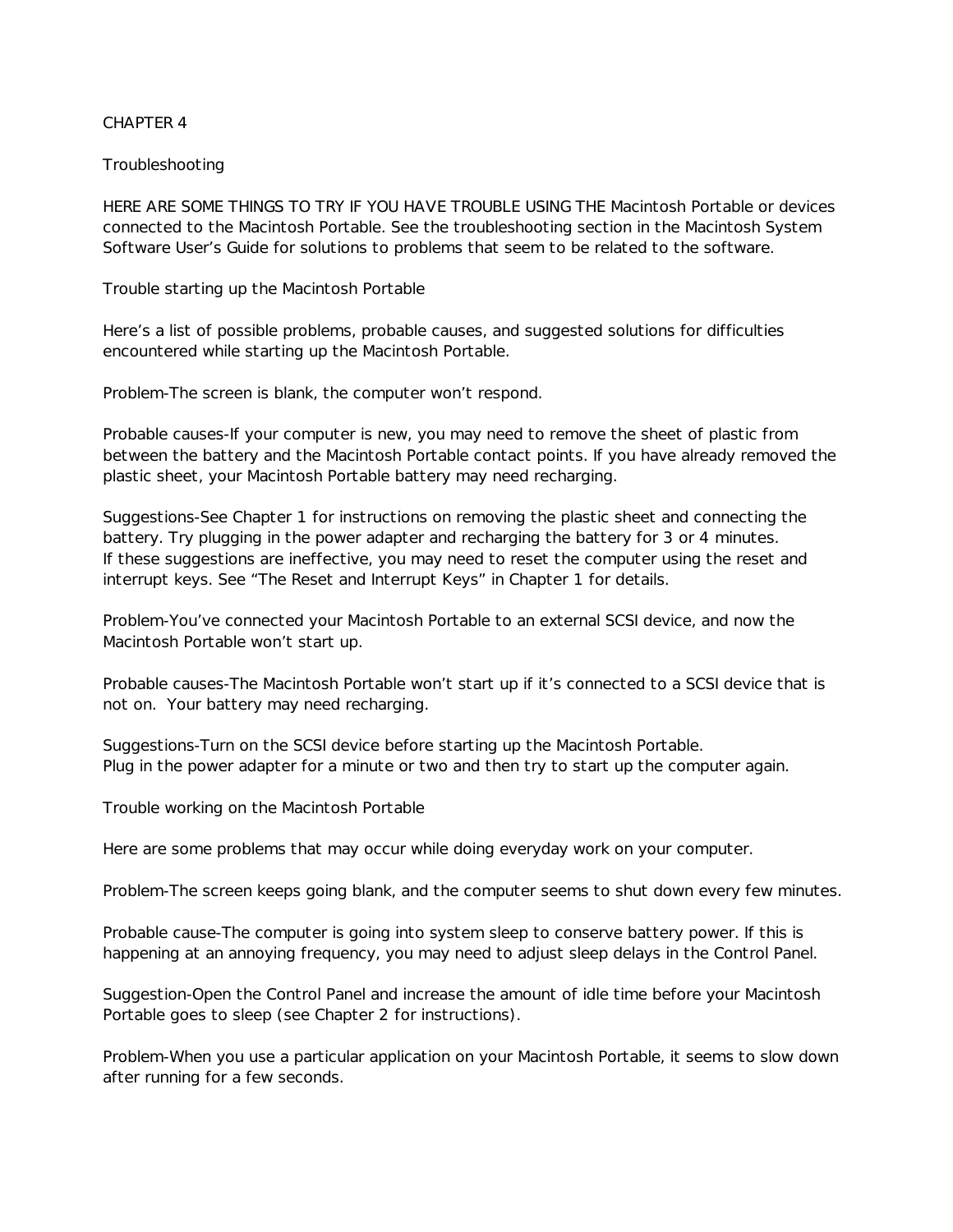Probable cause-The computer is going into system rest to save power.

Suggestion-If this slowdown is annoying, you can turn off the system rest feature. See "System Rest" in Chapter 2 for details.

Problem-You replaced a battery that was low on power with a second battery, and some of the settings in the Control Panel changed (the system clock is no longer accurate, for example).

Probable cause-The 9-volt backup battery is out of power.

Suggestion-Replace the 9-volt backup battery. See Chapter 2 for instructions.

Problem-The hard disk is slow to respond or the screen goes blank too often.

Probable cause-The computer and hard disk are going into system sleep to conserve battery power.

Suggestion-If you find the delays annoying, open the Control Panel and adjust the sleep controls (see Chapter 2 for instructions).

Problem-The battery seems to be losing its charge too quickly.

Probable causes-Either you are using a device that draws heavily on the battery (a device not specifically designed for the Macintosh Portable, for example) or the computer is performing a function that consumes a lot of power (copying disks, playing music, or communicating with a serial device, for example).

Your battery may not be fully charged. (Charging the battery for a few minutes gives the battery a quick boost, but the charge will not last.)

If the battery is old, it may need to be replaced.

Suggestions-If you are using a device that is not designed specifically for the Macintosh Portable, contact your authorized Apple dealer to see if a low-power equivalent for the device is available. If you are near an electrical outlet, plug in your Macintosh Portable power adapter. Setting the sleep delays in the Control Panel to shorter intervals will help to extend battery life. (See Chapter 2 for more information.) If these suggestions don't help, visit your authorized Apple dealer or representative to see if your battery needs to be replaced.

Problem-Although the power adapter is plugged in, the battery does not seem to be charging.

Probable causes-There is no power in the outlet, the power adapter connection is loose, or your Macintosh Portable is draining the battery faster than it is recharging.

Suggestions-Check the power to the outlet by plugging in another device (a lamp, for example). If the outlet is controlled by a wall switch, make sure that the switch is on.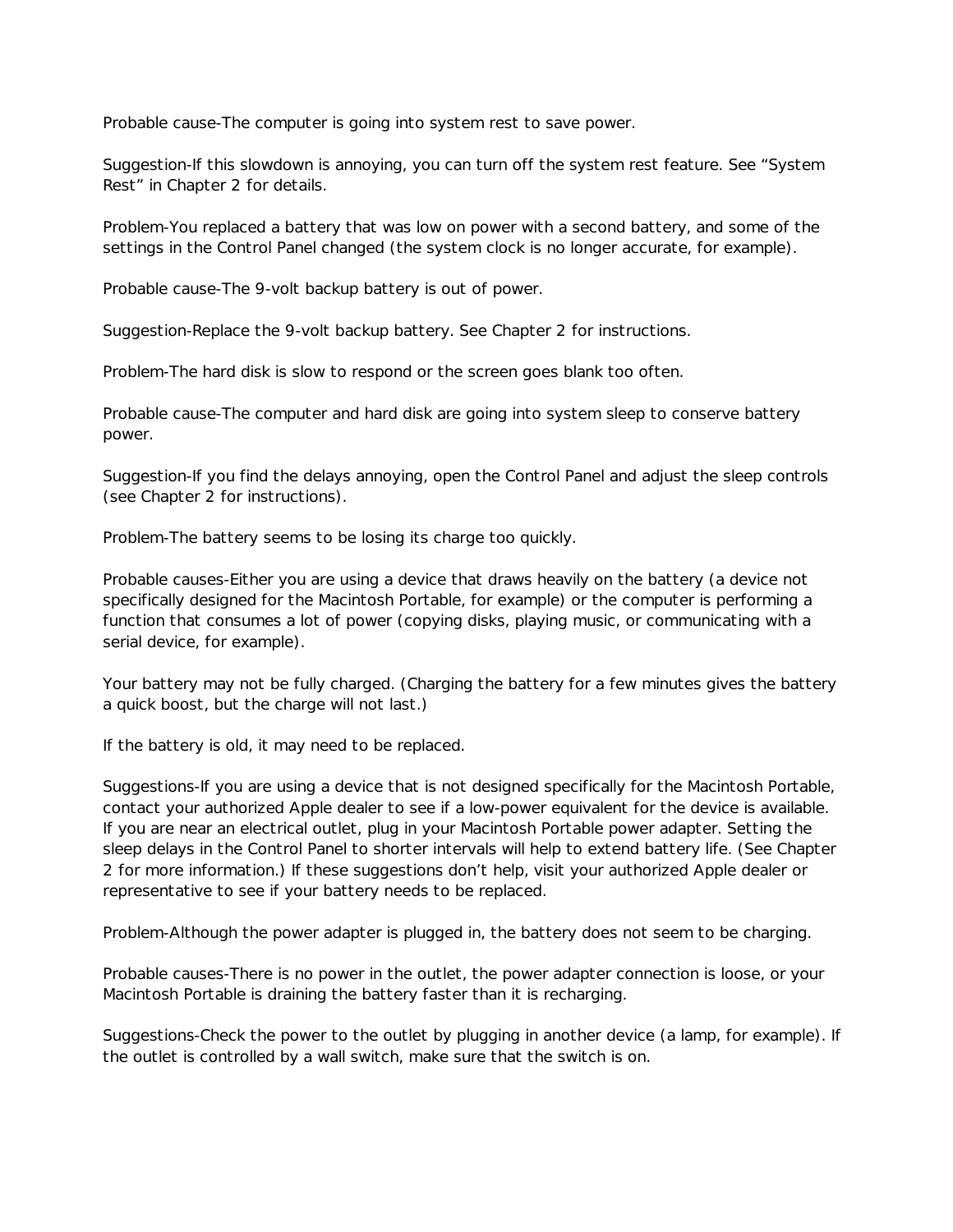If there is power to the outlet, double check both the connection of the adapter to the outlet and the connection of the adapter cord to the power adapter port on the back of the Macintosh Portable. Check the Battery desk accessory in the Apple menu to see if the lightning bolt icon is on. If the icon is present, the battery is charging. If the connections are secure, try putting the Macintosh Portable to sleep for a few minutes to let the battery recharge more quickly.

Problem-You connected a SCSI device to your Macintosh Portable, but it does not appear on the desktop and the computer does not seem to recognize that you've connected the device.

Probable cause-The device may need to be initialized. Also, you need to restart the Macintosh Portable before it can recognize any SCSI device you've connected.

Suggestion-Initialize the device according to the instructions that came with the device. Shut down the Macintosh Portable, check the connection to the SCSI device, turn on the SCSI device, and restart the Macintosh Portable.

Trouble with the built-in display

Problem-The display went blank.

Probable cause-The Macintosh Portable has gone into system sleep to conserve battery power.

Suggestion-Press any key (except Caps Lock) to continue.

Problem-The display looks blurred, out of focus.

Probable cause-Your viewing angle is not optimal, or the Contrast setting in the Control Panel needs adjusting.

Suggestion-Try tipping the screen forward or back to find the angle that looks best to you. If this does not improve the screen image, open the Control Panel desk accessory and adjust the Contrast setting. (See Chapter 2 for more information on the Control Panel.)

Problem-The display looks dark.

Probable cause-There is not enough light where you are working.

Suggestions-Turn on another light, if possible. Or reposition the Macintosh Portable so that the display reflects more of the light toward you.

Problem-You left your Macintosh Portable on for a couple of days, and items that were on the display during that time left shadows on the display.

Probable cause-Leaving the display on for an extended period of time causes the display to show temporary residual images.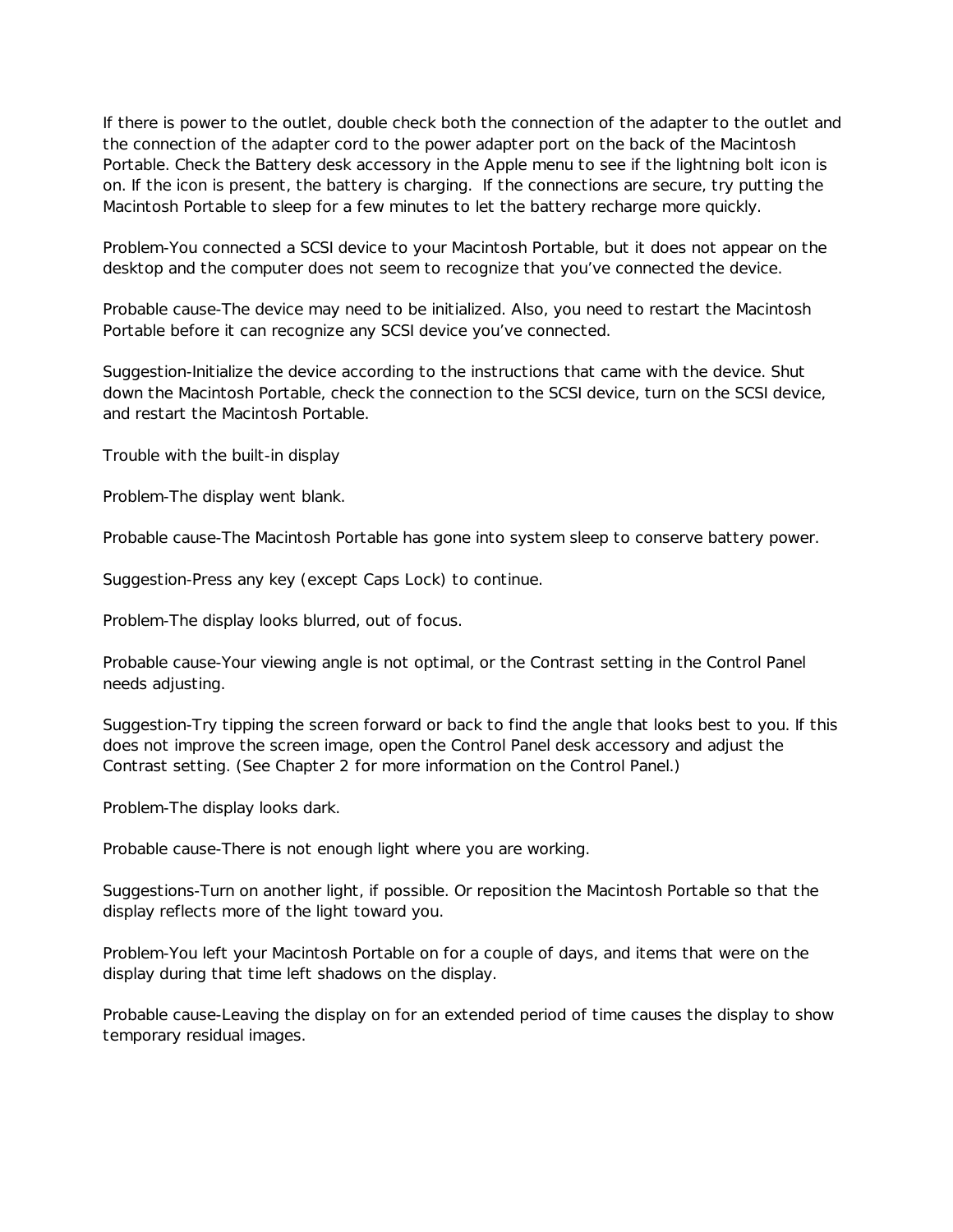Suggestion-Put the Macintosh Portable into system sleep until the residual images fade. The longer the Macintosh Portable was on, the longer you need to leave it in system sleep for the images to fade. They will eventually disappear.

Problem-You left your Macintosh Portable on for a couple of days, and now there are small black dots on the display.

Probable cause-Leaving the display on for an extended period of time causes temporary defects to appear on the display.

Suggestion-Put the Macintosh Portable into system sleep until the defects fade. The longer the Macintosh Portable was on, the longer you need to leave it in system sleep for the defects to fade. They will eventually disappear.

Trouble using floppy disk drives

Problem-When you take a disk that you've been using in your Macintosh Portable and try to use it in another Macintosh, the other Macintosh does not recognize your disk as a Macintosh disk.

Probable cause-Your Macintosh Portable has an Apple FDHD drive capable of using high-density disks. The other Macintosh may not be capable of reading high-density disks.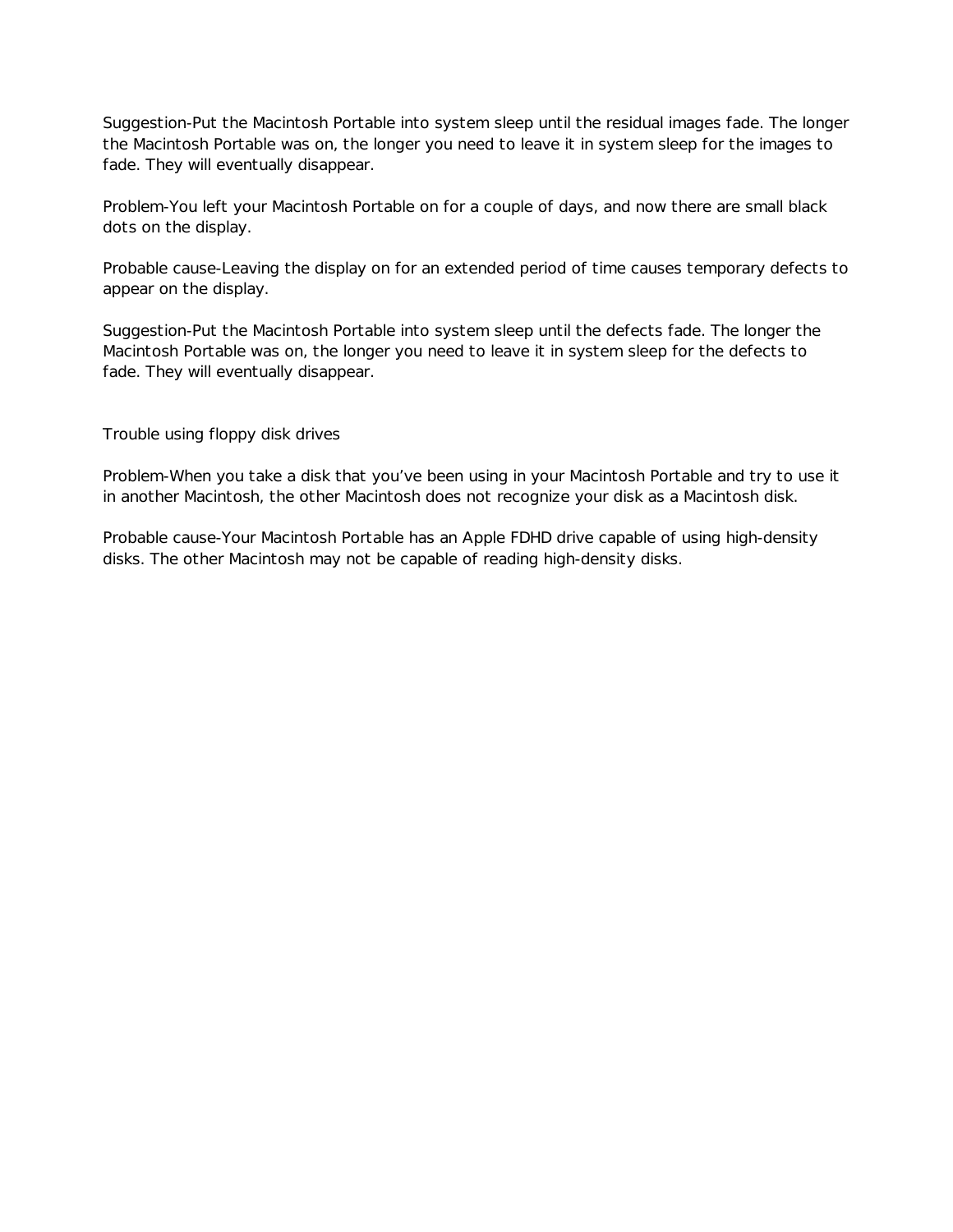Suggestion-Whenever you plan to use a disk in more than one type of disk drive, always use the disk type of the lowest-capacity drive. If you already have files on a high-density disk that you need to use on a lower-capacity disk drive, copy the files onto a 400K or 800K disk.

Problem-When you insert a high-density disk in your Macintosh Portable disk drive, a message says that the disk is not properly formatted.

Probable cause-Either the disk is damaged, or you have initialized the high-density disk in a 400K or 800K disk drive. High-density disks formatted as 400K or 800K disks cannot be used in Apple FDHD drives.

Suggestions-Copy all files from the high-density disk to a 400K or 800K disk, and reinitialize the high-density disk in your FDHD drive. In the future, remember to format all high-density disks in an Apple FDHD drive. For information on repairing damaged disks, see the Macintosh Utilities User's Guide.

Problem-The Macintosh Portable will not let you save a file, erase a file, or copy files onto a particular disk.

Probable cause-The disk is locked.

Suggestion-Unlock the disk by sliding the write-protect tab (the tab on the back of the disk, near one of the corners) so that the hole in the disk is covered. Before unlocking a disk, check the disk's contents. Disks are usually locked because their contents are meant to remain unchanged.

Trouble using information or network services, or communications software

Problem-The Macintosh Portable has trouble staying connected to remote computers and network services.

Probable cause-The Macintosh Portable is going into system sleep during a delay in the communication session between the Macintosh Portable and the other computer or the network service.

Suggestion-Set longer sleep delays in the Control Panel. (See Chapter 2 for more information on the Control Panel.)

Trouble opening applications

Problem-When opening some applications, you get a message saying that the application can't be opened because the computer is out of memory.

Probable cause:-The applications that you are using require more memory than you have in your computer, or a RAM disk or RAM cache is using too much of your computer's RAM, leaving too little for the applications.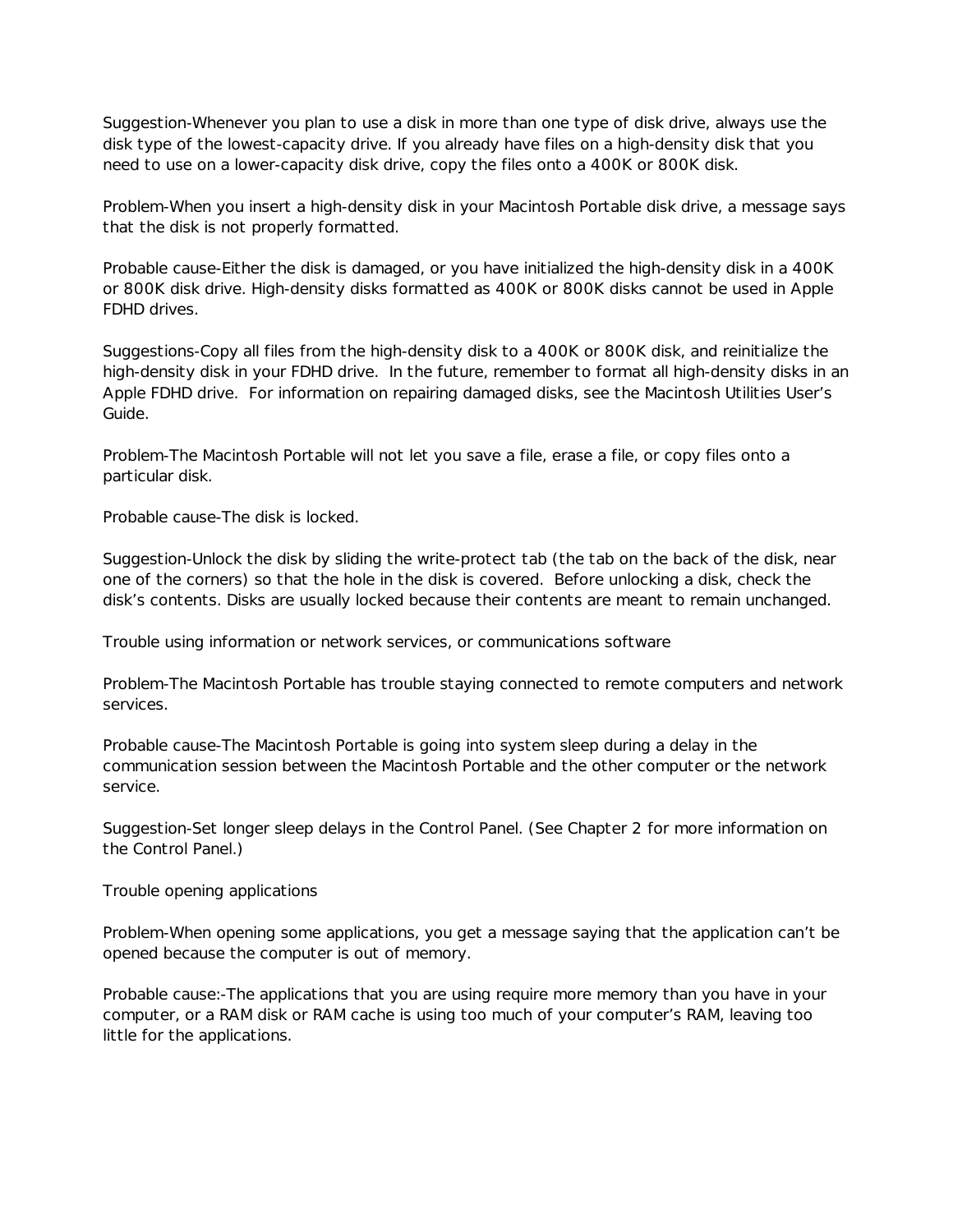Suggestions: If you have 1 MB of RAM, you may not be able to use a RAM disk or RAM cache with some applications. Save the contents of your RAM disk to a floppy disk and remove the RAM disk following the instructions in Chapter 2.

To reset your RAM cache, open the Control Panel desk accessory and use the RAM cache controls. (See the Macintosh System Software User's Guide for more information on RAM cache.) If you are trying to use your computer with MultiFinder on, try turning MultiFinder off and restarting the computer. MultiFinder takes more memory than Finder alone.

Consider obtaining additional RAM from your authorized Apple dealer or representative. Additional RAM may allow you to use a RAM disk or RAM cache along with your application.

Trouble using serial devices

Problem-A device connected to the modem port appears not to be working. There is no communication between the device and the Macintosh Portable.

Probable cause:-The Control Panel is set to support an internal modem instead of a device connected to the modem port.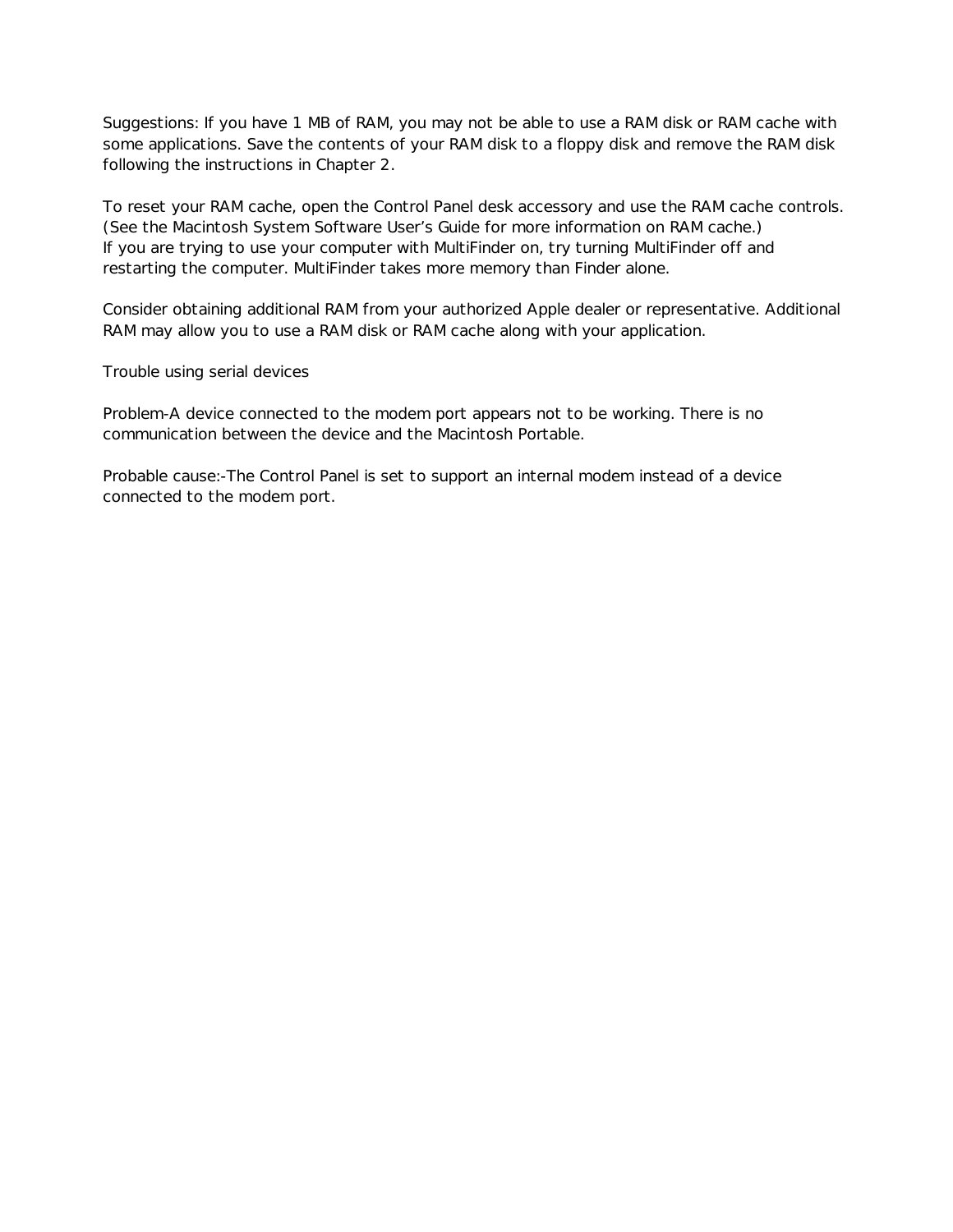Suggestion: Open the Control Panel desk accessory, click the Portable icon, and select the External Modem setting (see the "Control Panel Reference" section at the end of Chapter 2).

Problem-The internal modem appears not to be working. There is no communication between the internal modem and the Macintosh Portable.

Probable cause:-The Control Panel is set to support a device connected to the modem port instead of the internal modem.

Suggestion: Open the Control Panel desk accessory, click the Portable icon, and select the Internal Modem setting.

Problem-On the road, your modem does not work in the building (an office building or hotel, for example) where you're staying.

Probable cause:-The building you are in probably uses a digital phone system. You have an analog modem, which cannot use digital phone lines.

If the telephone line is an analog line, you may need to dial a prefix (9 is the most common) to get an outside line.

Suggestion:-Check to see if there are analog phone lines available for modem use. Ask someone if you need to dial a prefix to get an outside line.

# APPENDIX-A

Technical Information

THIS APPENDIX PROVIDES TECHNICAL INFORMATION ABOUT YOUR Macintosh Portable computer. If you don't find the information you need, refer to Appendix C, "Guide to Technical Documentation." Here's a list of the sections you'll find in this appendix:

**Specifications** Apple Desktop Bus power requirements Pin assignments Macintosh peripheral cables

# Specifications

Processor-MC68HC000 15.6672 MHz clock frequency Memory-1 MB standard. Capable of addressing up to 9 MB

> 256K ROM, 4 MB expansion ROM 128 bytes of system parameter memory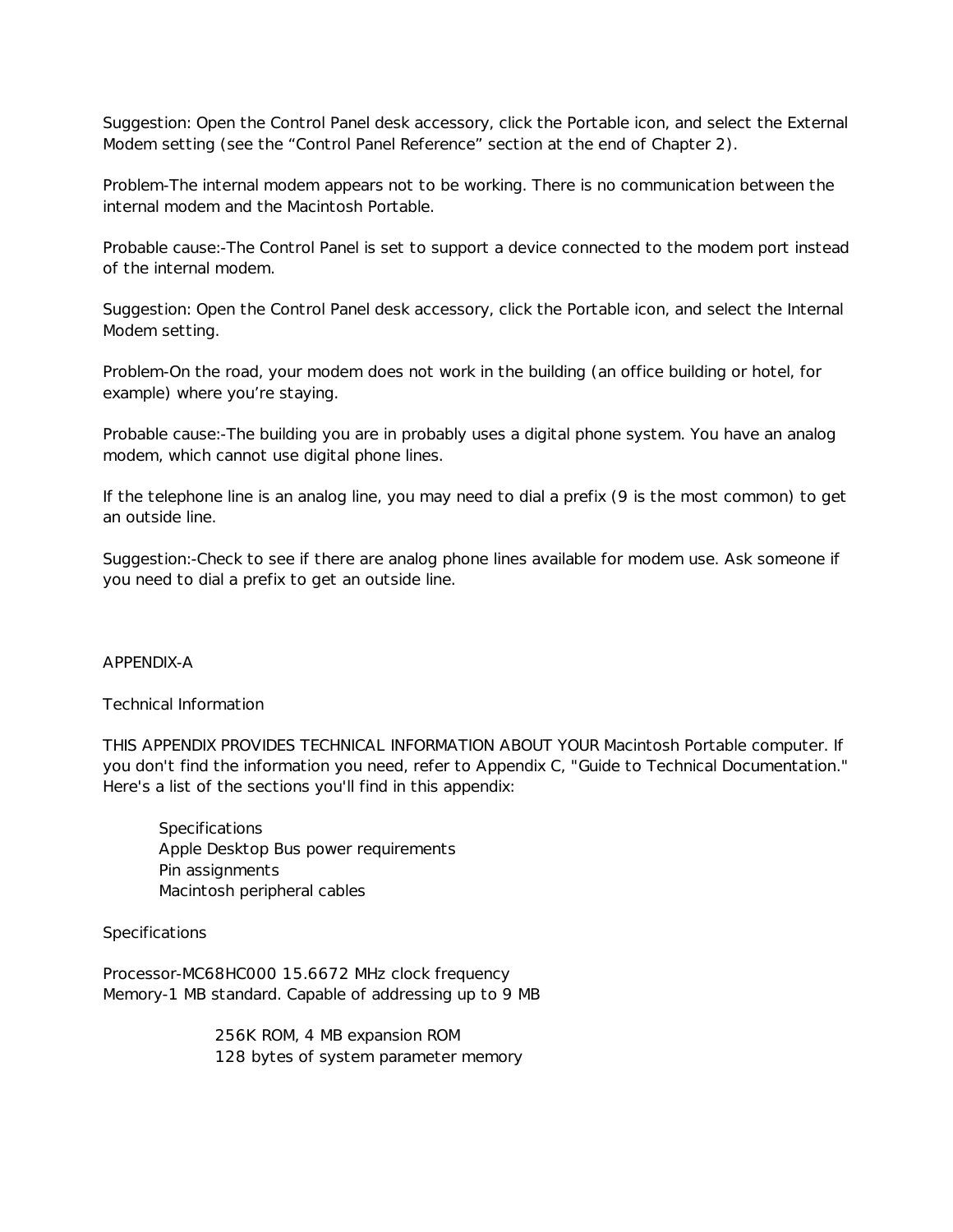Disk capacity-1.4 MB on high-density, double-sided 3.5-inch floppy disks (second internal unit and additional external unit optional)

Optional internal Apple SCSI hard disk. Optional external SCSI hard disks

Display-Built-in, flat panel 10-inch diagonal, 640 x 400-pixel active-matrix reflective liquid crystal display

Supports additional external video devices through optional video adapter

Interfaces-One Apple Desktop Bus connector for communication with keyboard, mouse, and other devices over low-speed, synchronous serial bus

Two RS-232/RS-422 serial ports, 230.4K baud maximum (up to 0.920 Mbit per second if clocked externally). Additional internal serial connector for optional internal modem

SCSI interface Sound port for external audio devices

Sound generator-4-voice sound with 4-bit digital-analog conversion using 22 kHz sampling rate

Power adapter-Enclosed, wall-mounted module with AC input plug. A DC output cable terminates in a connector that fits into the power adapter port on the computer or the optional external battery recharger

AC input voltage: 85-270 volts AC, RMS (120/240 nominal) AC input frequency: 48-62 Hz (50/60 nominal) DC output voltage: 7.0-7.6 V (7.5 nominal) DC output current: 0.005-2.0 A (1.5 nominal)

Keyboard -Built-in Apple Keyboard Pointing devices -Built-in trackball replaceable by numeric keypad

> Low-power Apple Desktop Bus mouse Environment

Operating temperature 10° C to 40° C (50° F to 104° F) Storage temperature -25° C to 60° C (-40° F to 140° F) (for a period not to exceed 3 days; storage for longer periods must be within operating temperature range) Relative humidity 5% to 95% (noncondensing) Altitude 0 to 3048 m (0 to 10,000 ft.)

Size and weight

Weight -Without hard disk: 6.25 kg (13.75 lb.)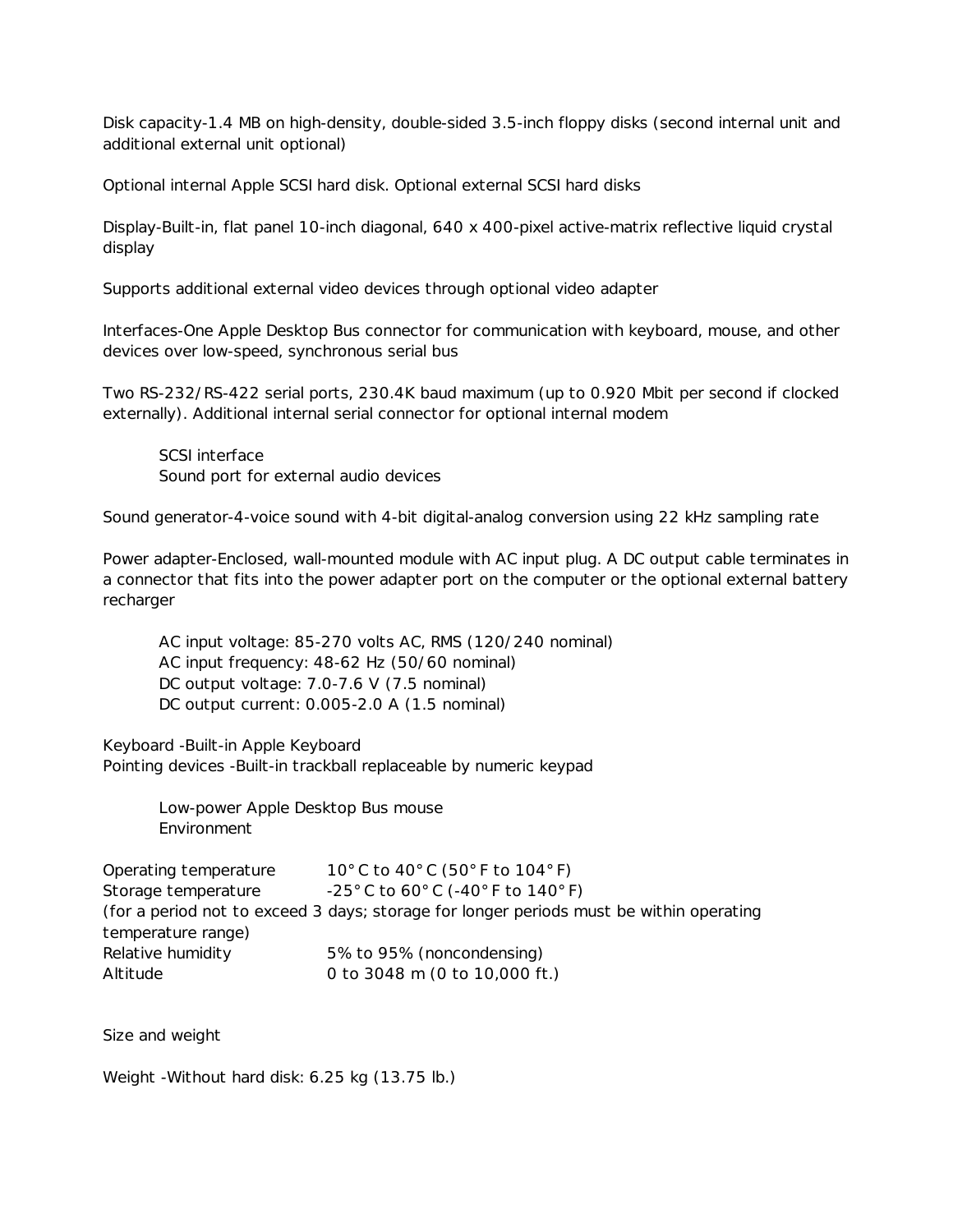(including battery) With Apple Hard Disk: 7.16 kg (15.75 lb.) Height (rear panel) 102.87 mm (4.05 in.) Height (front panel) 53.34 mm (2.10 in.) Height (from base to 279.4 mm (11.0 in.) highest point with display open) Width 387.35 mm (15.25 in.) Depth 365.25 mm (14.83 in.)

Apple Desktop Bus power requirements

Although the Apple Desktop Bus can address up to 16 devices, performance will probably deteriorate if more than 3 devices are daisy-chained to the computer's Apple Desktop Bus port. Apple Desktop Bus devices may use the +5 volt power supplied by the bus but must not draw more than a total of 100 mA for all devices. The high-power Apple Desktop Bus mouse draws an average of 80 mA. The low-power Apple Desktop bus mouse draws an average of 5 mA. The builtin keyboard is the most power-efficient Apple keyboard. Power use for other keyboards varies, depending on which type of keyboard you have attached to your system:

Apple Keyboard -80 mA Apple Extended Keyboard -25 mA

All devices are connected in parallel using the signal, power, and ground wires. Total cable length should be no longer than 16 feet (5 meters), and cable capacitance should not exceed 100 picofarads per meter.

Warning-Connect or add a device to the Apple Desktop Bus only after choosing Shut Down from the Special menu. Connecting any device while the system is on will reset the addresses for all devices on the bus and may result in loss of data.

Pin assignments

This section presents the pin assignments and functions for all the external connectors on the back panel of the Macintosh Portable.

Important-The connector type listed for each port indicates the correct plug to use with the port illustrated in the margin.

Apple Desktop Bus port

Pin number Signal name Signal description

| 1         | ADB   | Data          |
|-----------|-------|---------------|
| 2         | NC.   | Reserved      |
| 3         | $+5V$ | $+5$ volts DC |
| $\Lambda$ | CNID. | Sianal aroun  |

GND Signal ground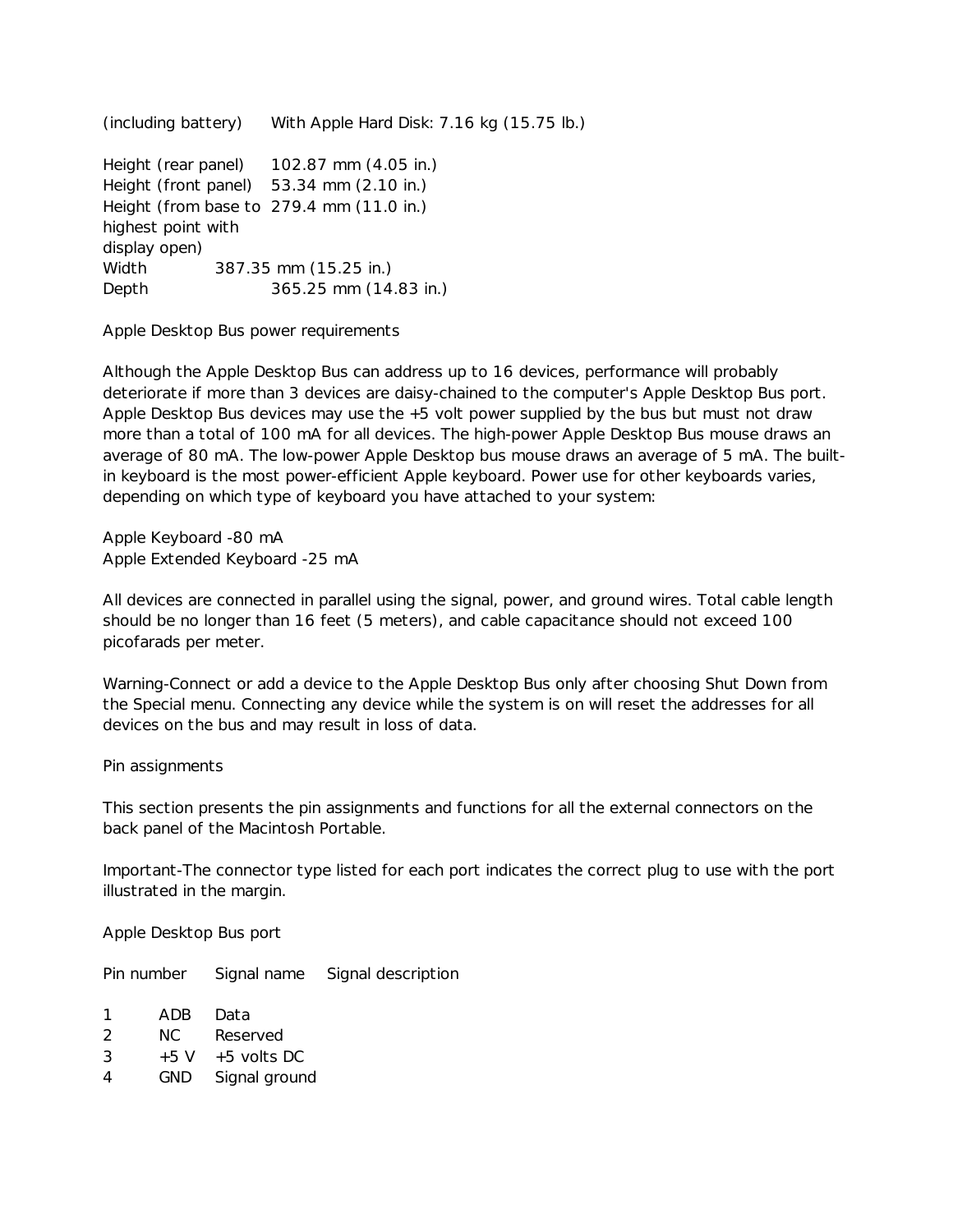Connector type: Mini-4

Total length of all cables not to exceed 16 feet (5 meters).

External disk drive port

|    | Pin number      | Signal name   | Signal description          |  |
|----|-----------------|---------------|-----------------------------|--|
| 1  | GND             | Signal ground |                             |  |
| 2  | GND             |               | Signal ground               |  |
| 3  | <b>GND</b>      |               | Signal ground               |  |
| 4  | <b>GND</b>      |               | Signal ground               |  |
| 5  | NC.             |               | No connection               |  |
| 6  | $+5V$           | $+5$ volts DC |                             |  |
| 7  | $+12V$          |               | +12 volts DC                |  |
| 8  | $+12V$          |               | +12 volts DC                |  |
| 9  | NC.             |               | No connection               |  |
| 10 | PWM             | Mode select   |                             |  |
| 11 | <b>PHO</b>      |               | Register select CAO         |  |
| 12 | PH <sub>1</sub> |               | Register select CA1         |  |
| 13 | PH <sub>2</sub> |               | Register select CA2         |  |
| 14 | PH <sub>3</sub> |               | Register write strobe LSTRB |  |
| 15 | WRREQ/          |               | Write request               |  |
| 16 | <b>SEL</b>      |               | Register select line SEL    |  |
| 17 | ENBL/           |               | Drive enable                |  |
| 18 | <b>RD</b>       | Read data     |                             |  |
| 19 | <b>WR</b>       | Write data    |                             |  |

Connector type: DB-19

SCSI port

|    | Pin number | Signal name     | Signal description |  |
|----|------------|-----------------|--------------------|--|
| 1  | REO/       | Request         |                    |  |
| 2  | MSG/       | Message         |                    |  |
| 3  | 1/O/       |                 | Input/Output       |  |
| 4  | RST/       | SCSI bus reset  |                    |  |
| 5  | ACK/       |                 | Acknowledge        |  |
| 6  | BSY/       | Busy            |                    |  |
| 7  | GND        |                 | Signal ground      |  |
| 8  | DBO/       | Data bit O      |                    |  |
| 9  | GND        |                 | Signal ground      |  |
| 10 | DB3/       | Data bit 3      |                    |  |
| 11 | DB5/       | Data bit 5      |                    |  |
| 12 |            | DB6/ Data bit 6 |                    |  |
| 13 | DB7/       | Data bit 7      |                    |  |
| 14 | GND        |                 | Signal ground      |  |
|    |            |                 |                    |  |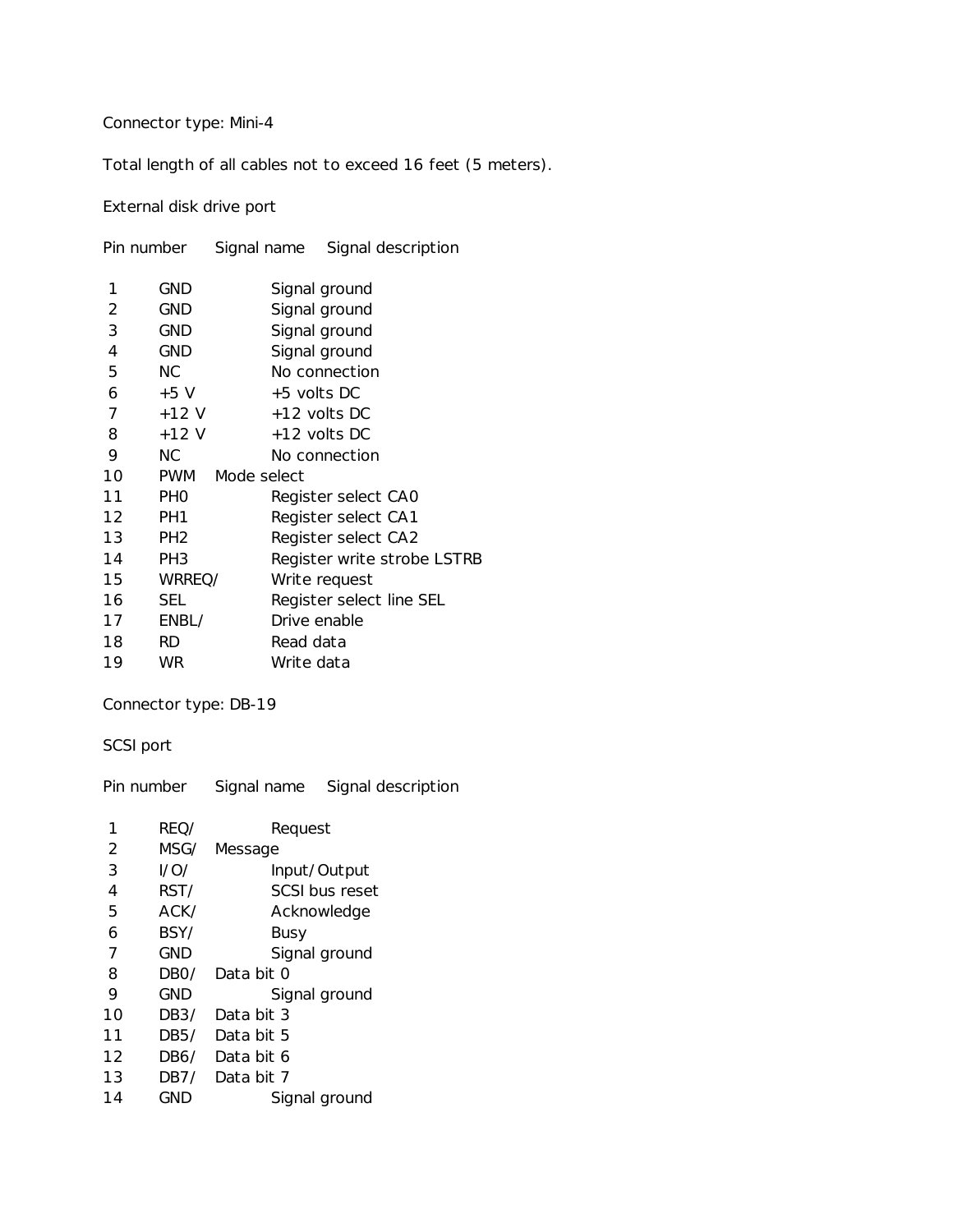| 15 | C/D/ | Command/Data  |
|----|------|---------------|
| 16 | GND  | Signal ground |
| 17 | ATN/ | Attention     |
| 18 | GND  | Signal ground |
| 19 | SEL/ | Select        |
| 20 | DBP/ | Data parity   |
| 21 | DB1/ | Data bit 1    |
| 22 | DB2/ | Data bit 2    |
| 23 | DB4/ | Data bit 4    |
| 24 | GND  | Signal ground |
| 25 | NC.  | No connection |
|    |      |               |

Connector type: DB-25

Total length of all cables not to exceed 20 feet (6 meters).

Warning-The SCSI port uses the same type of connector as a standard RS-232 serial interface, but it is electrically very different. Do not connect any RS-232 device to this connector. Doing so can result in damage to both the device and the Macintosh Portable.

Modem and printer ports

| Pin number    |        | Signal name                 | Signal description |  |
|---------------|--------|-----------------------------|--------------------|--|
|               | HSKo   | Handshake out               |                    |  |
| $\mathcal{P}$ | HSKi   | Handshake in/external clock |                    |  |
| 3             | TXD-   | Transmit data -             |                    |  |
| 4             | GND    | Signal ground               |                    |  |
| 5             | RXD-   | Receive data -              |                    |  |
| 6             | $TXD+$ | Transmit data +             |                    |  |
|               | GPi    | General purpose input*      |                    |  |
| 8             | $RXD+$ | Receive data $+$            |                    |  |

Connector type: Mini-8

\*Modem port only: Can be set in software to be a second external clock.

Audio port

| Pin number      |      |            | Signal name Signal description                     |
|-----------------|------|------------|----------------------------------------------------|
| <b>MSC L-38</b> |      |            |                                                    |
| (Sleeve)        |      | <b>GND</b> | Signal ground                                      |
| (Ring) Right    |      | 0.75       | volt peak-to-peak audio signal, right channel      |
| (Tip)           | Left |            | 0.75 volt peak-to-peak audio signal, right channel |

Connector type: Stereo miniature phone plug

The internal speaker is disabled when this port is in use.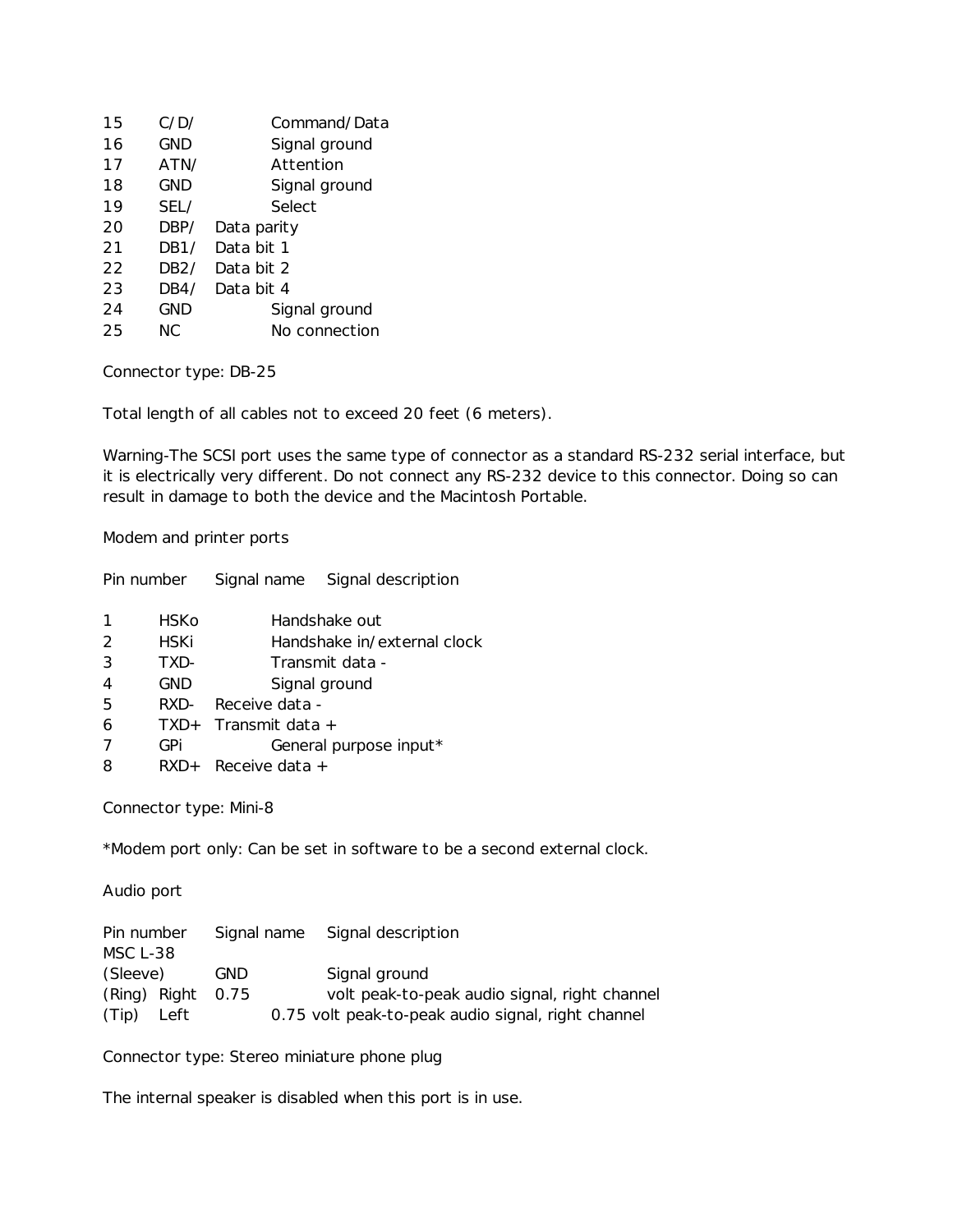## Video-out port

| Pin number | Signal name   | Signal description                  |
|------------|---------------|-------------------------------------|
| 1          | FPDATA(0)     | Flat panel display data bus (bit 0) |
| 2          | FPDATA(1)     | Flat panel display data bus (bit 1) |
| 3          | $+5V$         | $+5$ volts DC                       |
| 4          | FPDATA(2)     | Flat panel display data bus (bit 2) |
| 5          | FPDATA(3)     | Flat panel display data bus (bit 3) |
| 6          | FPDATA(4)     | Flat panel display data bus (bit 4) |
| 7          | <b>GND</b>    | Ground                              |
| 8          | $+5V$         | + 5 volts DC                        |
| 9          | GND           | Ground                              |
| 10         | FPDATA(5)     | Flat panel display data bus (bit 5) |
| 11         | FPDATA(6)     | Flat panel display data bus (bit 6) |
| 12         | FPDATA(7)     | Flat panel display data bus (bit 7) |
| 13         | Batt_voltage  | Direct connect to main battery      |
| 14         | FLM           | Flat panel new frame sync           |
| 15         | CL 2 $\prime$ | Flat panel display data clock       |

Power adapter port

| Pin number |          | Signal name Signal description |
|------------|----------|--------------------------------|
| Sleeve     | GND.     | Ground                         |
| Tip        | CHGR PWR | Power adapter $+7.5$ volts     |

Macintosh peripheral cables

This section is a guide to the cables you should use with your Macintosh Portable and peripheral devices.

Important-The Macintosh Portable was FCC-certified under test conditions that included the use of shielded cables and connectors between system components. It is important that you use shielded cables and connectors to reduce the possibility of causing interference to radio, television, and other electronic devices.

# APPENDIX B

# Expansion Cards

THIS APPENDIX PROVIDES INSTRUCTIONS ON HOW TO INSTALL CARDS IN YOUR Macintosh Portable computer. The Macintosh Portable has connectors capable of receiving four kinds of cards: processor-direct expansion cards, RAM expansion cards, ROM cards, and internal modems.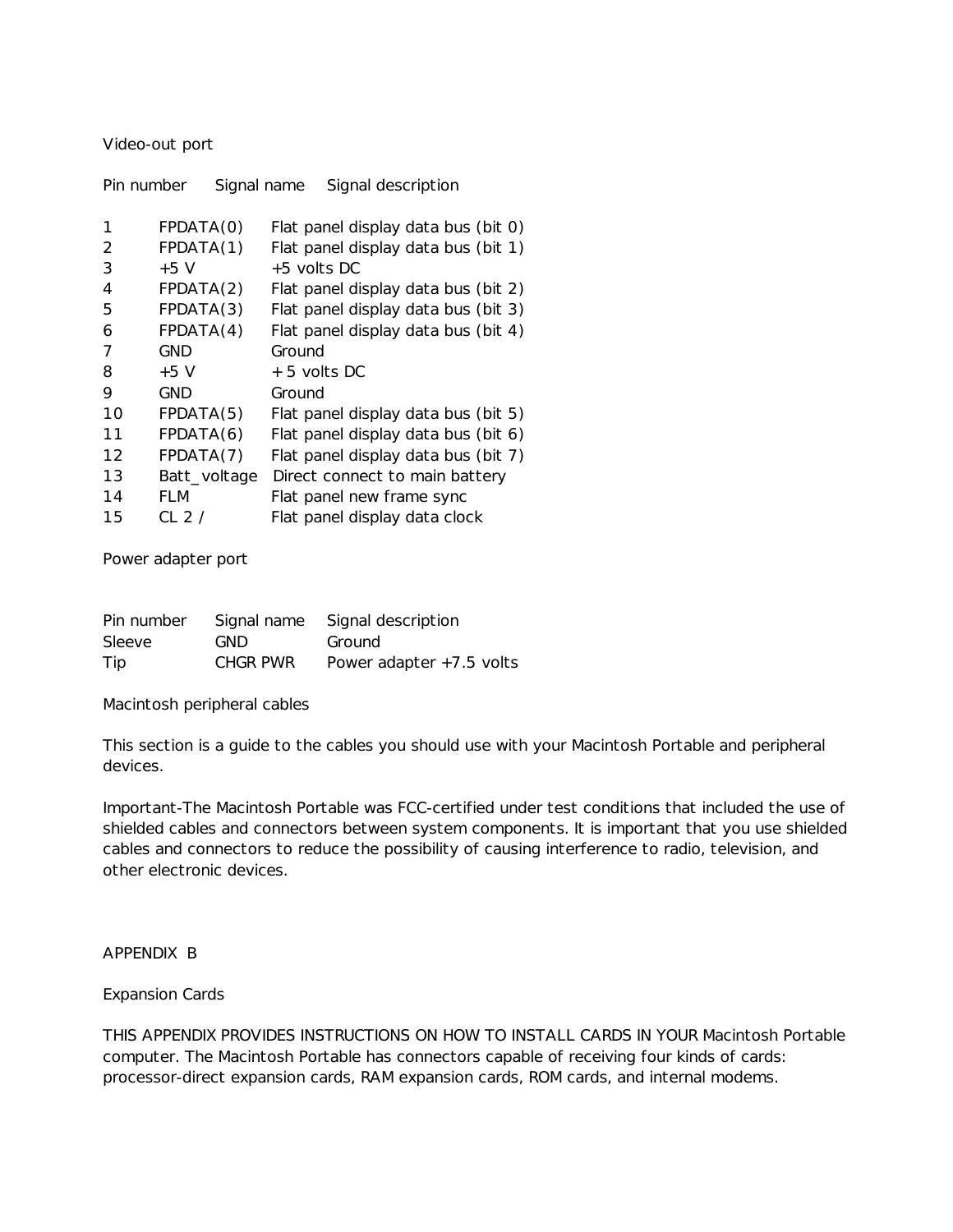Here are brief descriptions of the four card types for the Macintosh Portable:

Processor-direct expansion cards: Allow you to connect peripheral devices, enhance performance, and add functionality to your computer.

RAM expansion cards: Allow you to increase the amount of RAM in your Macintosh Portable so you can use more complicated applications, use more applications at the same time under MultiFinder, use larger and more complex documents, use RAM disks, and generally enhance your computer's operation.

ROM cards: Provide a mechanism for you to have your computer easily upgraded as technology advances. When new ROM cards become available, your authorized Apple dealer or representative will be able to use the ROM expansion connector to give you the latest functionality.

Internal modems: Provide the most compact, efficient way to use communications applications with your Macintosh Portable.

The instructions that follow tell you how to install processor-direct expansion cards, Ram expansion cards, and internal modems in the Macintosh Portable. (See your authorized Apple service provider to have a ROM card installed.) If, after reviewing these instructions, you feel you would rather not install a card yourself, you can have your authorized Apple service provider install the card for you.

Important-The card installation procedure requires you to disconnect all power from your computer. This will shut off all power to the computer's RAM. This will erase RAM disks, reset all Control Panel settings, interrupt the operation of your system clock, and lose any unsaved changes to open documents. Follow these procedures carefully to avoid losing data.

Follow these steps if you decide to install a card yourself:

If you want to retain your Control Panel settings after you've installed your card, note all settings on paper before you begin.

Open the Control Panel and note each setting. (Be sure to check the settings for each icon on the left side of the Control Panel.) When you've finished the card installation, you can refer to your notes to reset your Control Panel. If you're comfortable letting the Control Panel reset to the default settings, go on to step 2.

Save all open documents and copy all files from your RAM disk (if you have one) on a floppy or a hard disk.

Choose Shut Down from the Special menu in the Finder.

Lower the Macintosh Portable display until you hear the latches snap into their locked position.

If the power adapter is connected, disconnect it.

Turn your Macintosh Portable so that its back panel faces you.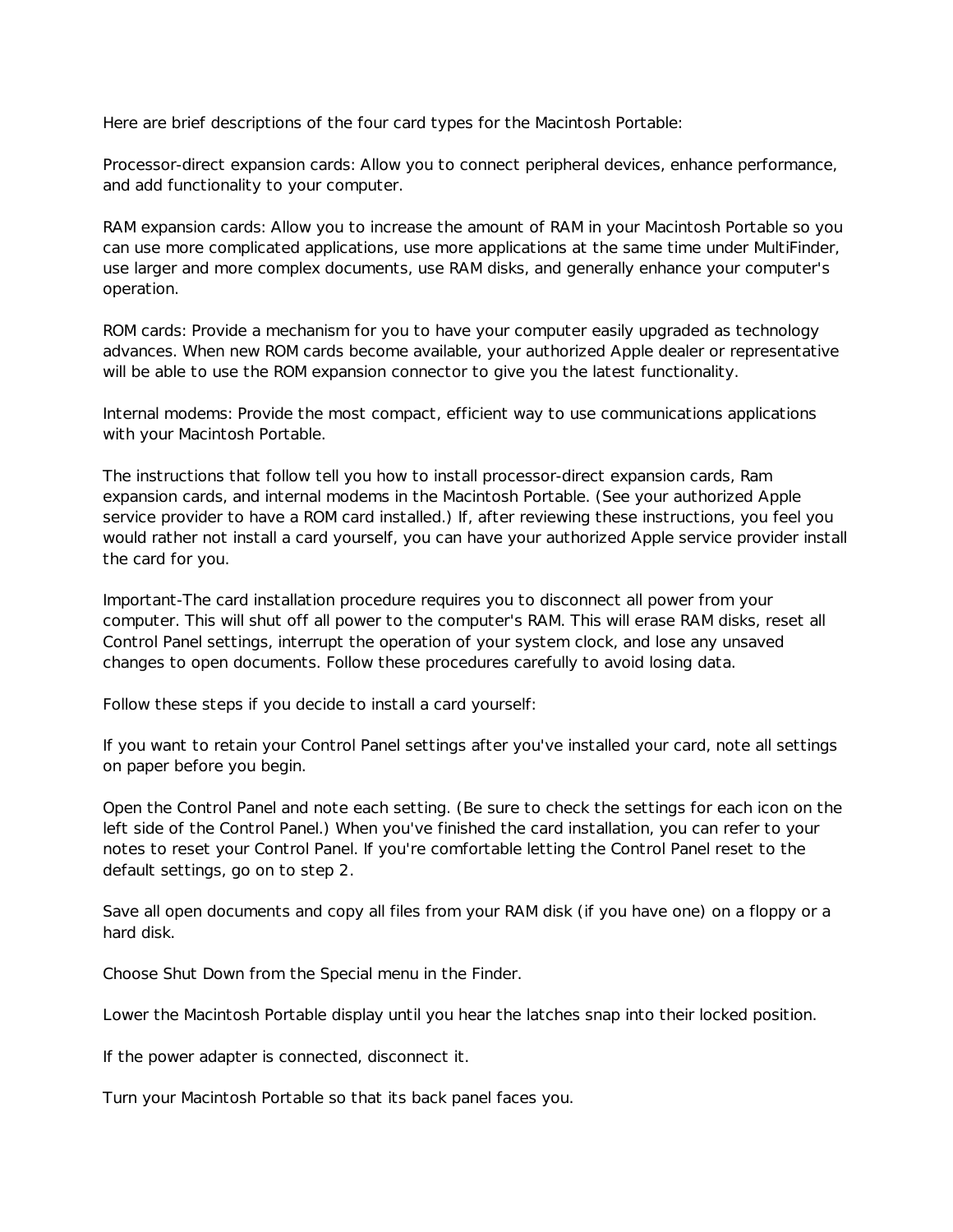Press the square tabs on the back of the Macintosh Portable and lift the back cover off. Set the cover aside for now.

Remove the battery cover.

The battery cover will slide off easily if you snap the tabs on the cover out from under the hooks on the computer's battery compartment. Use the thumb and index finger of each hand.

Remove the battery.

Set the battery aside for now.

With the battery out of the holder, replace the battery cover.

First position the battery cover flat against the case with the tabs lined up behind their hooks. Then push down on the cover while you slide it toward the front of the computer so the tabs snap into place under the hooks.

Replacing the battery cover shuts off the backup battery, cutting all power to the computer and making it safe to install a card.

If you're installing an internal modem, push the modem cap out of the hole on the computer's back panel.

Uncovering this hole provides access to the phone jack on your modem card.

Locate the appropriate connector inside your Macintosh Portable.

Warning-Static electricity (which can build up on your clothes and body) can damage expansion cards. Whenever you handle any expansion card, be careful to touch only the top and side edges of the card. Touching the connector on the bottom of the card or any components mounted on the card's surface could damage the card. Be sure to follow all of the steps in this procedure to avoid damaging your card.

Without removing the card from the bag, lift the antistatic bag that the card is packed in. Handling the antistatic bag equalizes the electrical charge between you and your card, making it safe to remove the card from the bag.

Touching only the top and side edges of your card, take the card out of the bag.

While holding onto the card with one hand, touch the metallic surface inside the back panel of your Macintosh Portable with the other hand.

Touching a metallic surface equalizes the electrical charge between the card and the computer, making it safe to install the card.

Align the card over the appropriate connector.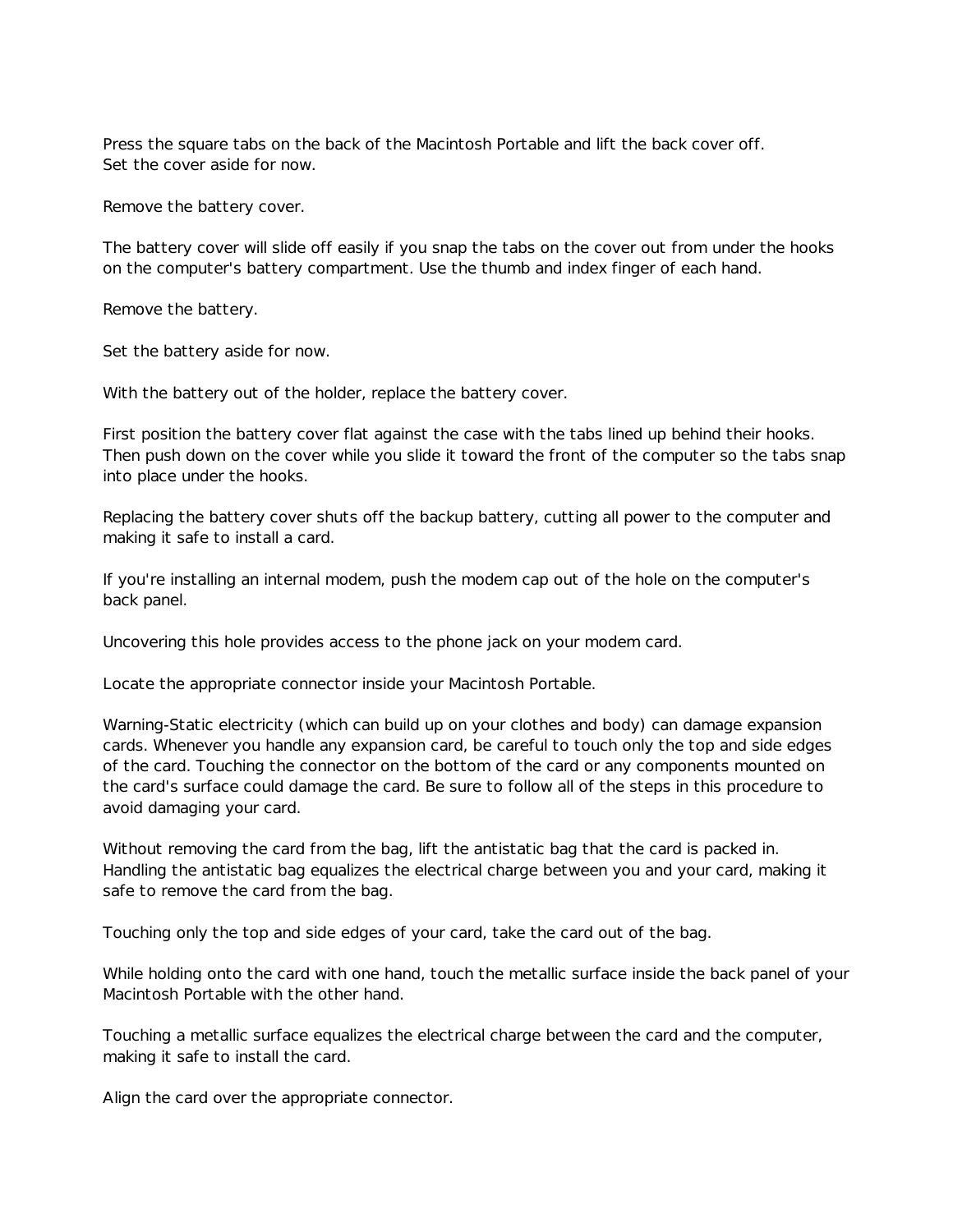Hold the card so that the rectangular, plastic connector faces down. Most cards are tapered to match the shape of the computer's case. The taller edge of the card goes toward the back of the computer, the shorter edge goes toward the keyboard.

There are guides in the computer's case to help you line up the front and back edges of the card.

With the card aligned over the expansion connector, press down firmly on the top of the card until it slides into place.

If necessary, you can rock the card slowly back and forth to help fit it into place. Do not wiggle the card from side to side.

To check to see if the card is in place, gently lift the card. If it resists and stays in place, it's properly installed.

Remove the battery cover again.

Return the battery to the battery compartment.

Slide the battery back into the compartment.

Put the battery cover back on again.

Put the computer's back cover on again.

Slide the front of the cover under the display hinges and lower the back of the cover until it snaps into place.

Open the Macintosh Portable display and restart your Macintosh Portable. Press in and push up on the corners of the handle to open the display. To restart the computer, press any key (except Caps Lock).

If you removed the power adapter when you started this process, you can reconnect it now. If you noted your Control Panel settings in step 1, open the Control Panel and reset the settings now.

#### APPENDIX C

Guide to Technical Documentation

IF YOU NEED TECHNICAL INFORMATION THAT ISN'T INCLUDED IN THIS MANUAL, or if you're interested in learning more about the Macintosh family of computers, this appendix will direct you to the information you need.

Technical documentation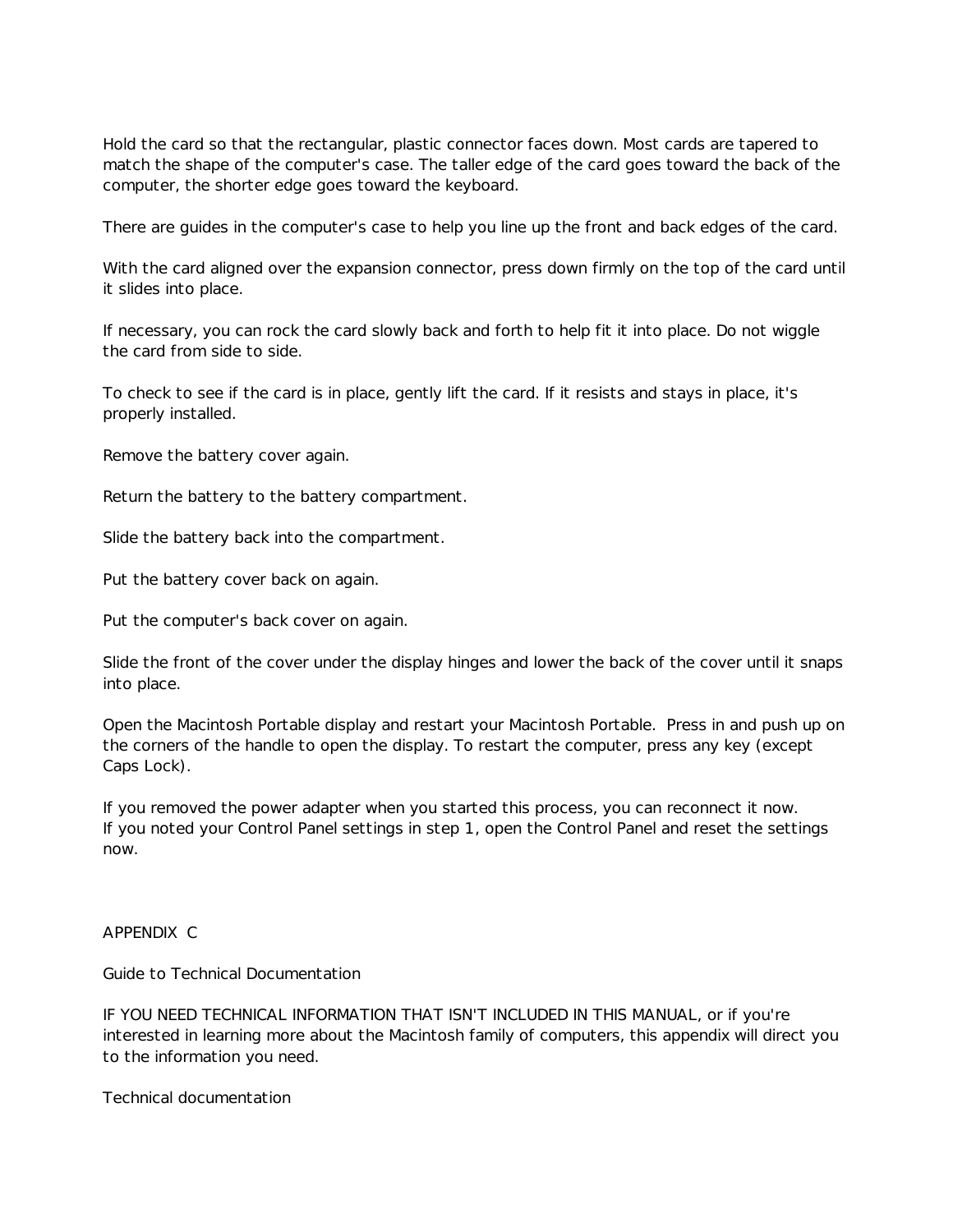The Inside Macintosh Library is a set of technical books that explain the hardware and software of the Macintosh family of computers. The Inside Macintosh Library is a part of the Apple Technical Library-a series of official technical publications from Apple Computer, and published by Addison-Wesley Publishing Company. You'll find the Apple Technical Library in most well-stocked bookstores.

The original Macintosh technical documentation consisted solely of Inside Macintosh, a threevolume compendium covering the Macintosh Toolbox and Operating System for the original 64K Macintosh ROM, together with user interface guidelines and hardware information. With the introduction of the Macintosh Plus (128K ROM), Volume IV of Inside Macintosh was released. A fifth volume has now been added, covering the Macintosh SE and Macintosh II computers (both containing 256K of ROM). Volumes IV and V are delta guides; that is, they explain only what is different about the new machines.

With the growth of the Macintosh family, the documentation set has also grown, and Inside Macintosh has now expanded into a whole family of books: the Inside Macintosh Library. These books contain the complete reference information for the entire Macintosh family. The following diagram illustrates the relationship of the various components of the Macintosh documentation set. All these books are described briefly in the bibliography that follows the diagram.

## Inside Macintosh Library

Inside Macintosh, Volumes I-III Definitive guide to the Macintosh Toolbox and Operating System for the original 64K ROM. Volume III also includes hardware information and comprehensive summaries.

Inside Macintosh, Volume IV A delta guide to the Macintosh Plus, introducing the hierarchical file system (HFS), the Small Computer System Interface (SCSI), and the other new features available with the 128K ROM.

Inside Macintosh, Volume V A delta guide to the Macintosh SE and Macintosh II, introducing color, slots, new sound capabilities, the new Apple Desktop Bus, and all the other features available with the 256K ROM.

Technical Introduction to the Macintosh Family Introduction to the Macintosh software and hardware for the original Macintosh, Macintosh Plus, Macintosh SE, and Macintosh II. Programmer's Introduction to the Macintosh Family A short guide replete with examples illustrating the ins and outs of Macintosh programming.

Guide to the Macintosh Family Hardware Description of the hardware of the various Macintosh machines. It provides the information you'll need to connect non-Apple devices to the computer and to write device drivers or other low-level programs. The book describes the hardware features of all current models of the Macintosh.

Designing Cards and Drivers for the Macintosh II and Macintosh SE A guide for developers who are creating hardware products that will plug into the expansion slots of the Macintosh II and